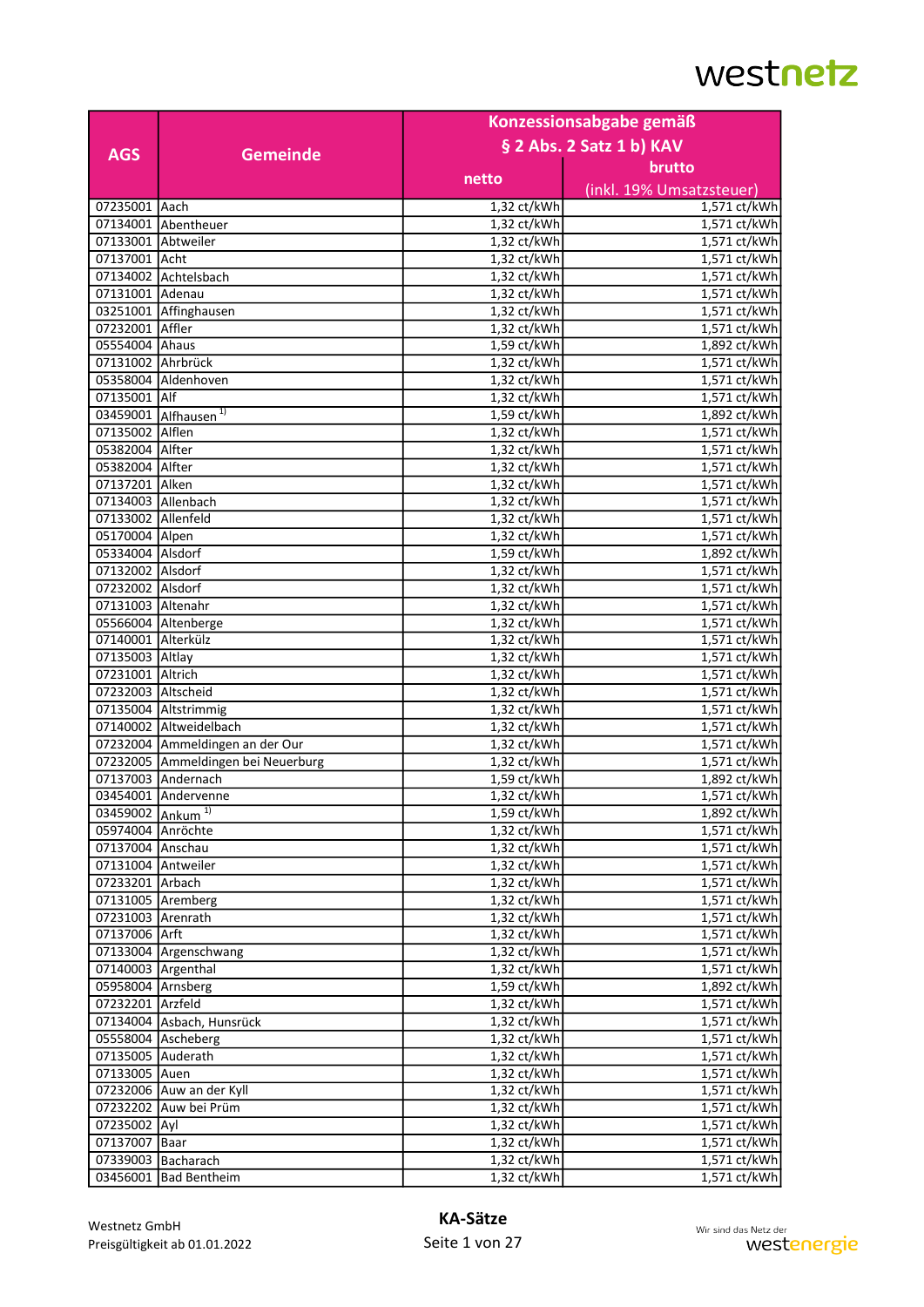|                                         |                              | Konzessionsabgabe gemäß            |                              |
|-----------------------------------------|------------------------------|------------------------------------|------------------------------|
|                                         |                              |                                    | § 2 Abs. 2 Satz 1 b) KAV     |
| <b>AGS</b>                              | <b>Gemeinde</b>              |                                    |                              |
|                                         |                              | netto                              | brutto                       |
|                                         |                              |                                    | (inkl. 19% Umsatzsteuer)     |
|                                         | 05970004 Bad Berleburg       | 1,32 ct/kWh                        | 1,571 ct/kWh                 |
|                                         | 07135501   Bad Bertrich      | 1,32 ct/kWh                        | 1,571 ct/kWh                 |
|                                         | 07131006   Bad Breisig       | 1,32 ct/kWh                        | 1,571 ct/kWh                 |
| 03459003   Bad Essen                    |                              | 1,32 ct/kWh                        | 1,571 ct/kWh                 |
| 03459004 Bad Iburg                      |                              | 1,32 ct/kWh                        | 1,571 ct/kWh                 |
|                                         | 07133006 Bad Kreuznach       | 1,59 ct/kWh                        | 1,892 ct/kWh                 |
|                                         | 05970028   Bad Laasphe       | 1,32 ct/kWh                        | 1,571 ct/kWh                 |
|                                         | 05366004 Bad Münstereifel    | 1,32 ct/kWh                        | 1,571 ct/kWh                 |
|                                         | 05974008 Bad Sassendorf      | 1,32 ct/kWh                        | 1,571 ct/kWh                 |
|                                         | 07133501 Bad Sobernheim      | 1,32 ct/kWh                        | 1,571 ct/kWh                 |
|                                         | 05774040 Bad Wünnenberg      | 1,32 ct/kWh                        | 1,571 ct/kWh                 |
|                                         | 03459007 Badbergen           | 1,32 ct/kWh                        | 1,571 ct/kWh                 |
| 07232007                                | Badem                        | 1,32 ct/kWh                        | 1,571 ct/kWh                 |
|                                         | 07140005 Badenhard           | 1,32 ct/kWh                        | 1,571 ct/kWh                 |
|                                         | 05334008 Baesweiler          | 1,59 ct/kWh                        | 1,892 ct/kWh                 |
|                                         | 03251003   Bahrenborstel     | 1,32 ct/kWh                        | 1,571 ct/kWh                 |
|                                         | 07235003 Baldringen          | 1,32 ct/kWh                        | 1,571 ct/kWh                 |
| 07232203 Balesfeld                      |                              | 1,32 ct/kWh                        | 1,571 ct/kWh                 |
| 05962008   Balve                        |                              | 1,32 ct/kWh                        | 1,571 ct/kWh                 |
|                                         | 07133008 Bärenbach           | 1,32 ct/kWh                        | 1,571 ct/kWh                 |
|                                         | 07140006 Bärenbach           | 1,32 ct/kWh                        | 1,571 ct/kWh                 |
|                                         | 03251004 Barenburg           | 1,32 ct/kWh                        | 1,571 ct/kWh                 |
| 03251006 Barver                         |                              | 1,32 ct/kWh                        | 1,571 ct/kWh                 |
| 07131008   Barweiler                    |                              | 1,32 ct/kWh                        | 1,571 ct/kWh                 |
| 07133009 Bärweiler                      |                              | $1,32$ ct/kWh                      | 1,571 ct/kWh                 |
| 07233002 Basberg                        |                              | $1,32$ ct/kWh                      | 1,571 ct/kWh                 |
| 07131009 Bauler                         |                              | 1,32 ct/kWh                        | 1,571 ct/kWh                 |
| 07232008   Bauler                       |                              | 1,32 ct/kWh                        | 1,571 ct/kWh                 |
|                                         | 07134005   Baumholder        | 1,32 ct/kWh                        | 1,571 ct/kWh                 |
|                                         | 07231004 Bausendorf          | 1,32 ct/kWh                        | 1,571 ct/kWh                 |
| 07232009 Baustert                       |                              | 1,32 ct/kWh                        | 1,571 ct/kWh                 |
| 03454002 Bawinkel                       |                              | 1,32 ct/kWh                        | 1,571 ct/kWh                 |
|                                         | 07133010 Becherbach bei Kirn | 1,32 ct/kWh                        | 1,571 ct/kWh                 |
| 05362004 Bedburg                        |                              | 1,32 ct/kWh                        | 1,571 ct/kWh                 |
|                                         | 05154004 Bedburg-Hau         | 1,32 ct/kWh                        | 1,571 ct/kWh                 |
|                                         |                              |                                    |                              |
| 05570012   Beelen<br>03454003   Beesten |                              | 1,32 ct/kWh <br>1,32 ct/kWh        | 1,571 ct/kWh<br>1,571 ct/kWh |
| 07232010   Beilingen                    |                              | 1,32 ct/kWh                        | 1,571 ct/kWh                 |
| 07135007 Beilstein                      |                              | 1,32 ct/kWh                        | 1,571 ct/kWh                 |
|                                         |                              | $1,32$ ct/kWh                      |                              |
|                                         | 07233003 Beinhausen          |                                    | 1,571 ct/kWh                 |
| 07235004 Bekond                         |                              | 1,32 ct/kWh                        | 1,571 ct/kWh                 |
| 07140007 Belg                           |                              | 1,32 ct/kWh                        | 1,571 ct/kWh                 |
|                                         | 07140008 Belgweiler          | $1,32$ ct/ $\overline{\text{kWh}}$ | 1,571 ct/kWh                 |
| 07137008 Bell                           |                              | 1,32 ct/kWh                        | 1,571 ct/kWh                 |
|                                         | 07140009 Bell (Hunsrück)     | 1,32 ct/kWh                        | 1,571 ct/kWh                 |
| 03459008 Belm                           |                              | 1,32 ct/kWh                        | 1,571 ct/kWh                 |
| 07140010 Beltheim                       |                              | 1,32 ct/kWh                        | 1,571 ct/kWh                 |
| 07231005   Bengel                       |                              | 1,32 ct/kWh                        | 1,571 ct/kWh                 |
|                                         | 07140011 Benzweiler          | 1,32 ct/kWh                        | 1,571 ct/kWh                 |
| 07233202 Bereborn                       |                              | 1,32 ct/kWh                        | 1,571 ct/kWh                 |
|                                         | 07233203 Berenbach           | 1,32 ct/kWh                        | 1,571 ct/kWh                 |
| 07131011   Berg                         |                              | 1,32 ct/kWh                        | 1,571 ct/kWh                 |
| 03459009 Berge                          |                              | 1,32 ct/kWh                        | 1,571 ct/kWh                 |
|                                         | 07134006 Bergen b Kirn, Nahe | 1,32 ct/kWh                        | 1,571 ct/kWh                 |
|                                         | 07140012 Bergenhausen        | 1,32 ct/kWh                        | 1,571 ct/kWh                 |
| 05362008 Bergheim                       |                              | 1,59 ct/kWh                        | 1,892 ct/kWh                 |
|                                         | 07134007 Berglangenbach      | 1,32 ct/kWh                        | 1,571 ct/kWh                 |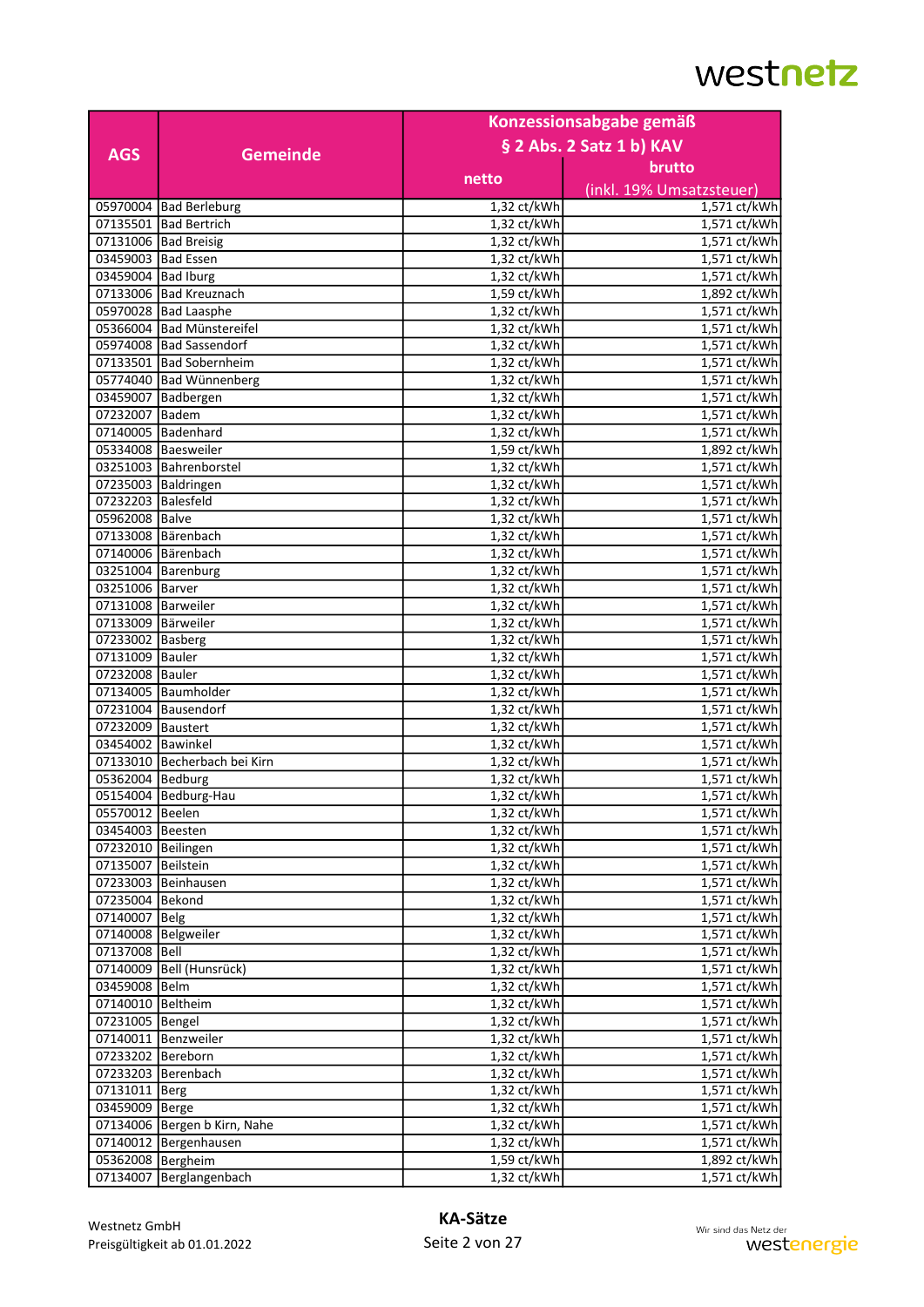|                                      |                                      |                            | Konzessionsabgabe gemäß      |
|--------------------------------------|--------------------------------------|----------------------------|------------------------------|
|                                      |                                      |                            | § 2 Abs. 2 Satz 1 b) KAV     |
| <b>AGS</b>                           | <b>Gemeinde</b>                      |                            | brutto                       |
|                                      |                                      | netto                      |                              |
|                                      |                                      |                            | (inkl. 19% Umsatzsteuer)     |
| 07231006 Berglicht                   |                                      | $1,32$ ct/kWh              | 1,571 ct/kWh                 |
|                                      | 07231007 Bergweiler                  | 1,32 ct/kWh                | 1,571 ct/kWh                 |
| 07232011 Berkoth                     |                                      | 1,32 ct/kWh                | 1,571 ct/kWh                 |
| 07233004 Berlingen                   |                                      | 1,32 ct/kWh                | 1,571 ct/kWh                 |
| 07137011 Bermel                      |                                      | 1,32 ct/kWh                | 1,571 ct/kWh                 |
| 07233005 Berndorf                    |                                      | 1,32 ct/kWh                | 1,571 ct/kWh                 |
|                                      | 07231008 Bernkastel-Kues             | $1,32$ ct/kWh              | 1,571 ct/kWh                 |
| 07232012 Berscheid                   |                                      | 1,32 ct/kWh                | $1,5\overline{71}$ ct/kWh    |
|                                      | 07134008 Berschweiler bei Baumholder | 1,32 ct/kWh                | 1,571 ct/kWh                 |
|                                      | 07134009 Berschweiler bei Kirn       | 1,32 ct/kWh                | 1,571 ct/kWh                 |
|                                      | 03459010 Bersenbrück <sup>1)</sup>   | 1,59 ct/kWh                | 1,892 ct/kWh                 |
| 07235005 Bescheid                    |                                      | 1,32 ct/kWh                | $1,571$ ct/kWh               |
| 05958008 Bestwig                     |                                      | 1,32 ct/kWh                | 1,571 ct/kWh                 |
|                                      | 07233006 Betteldorf                  | 1,32 ct/kWh                | 1,571 ct/kWh                 |
|                                      | 07231009   Bettenfeld                | 1,32 ct/kWh                | 1,571 ct/kWh                 |
| 07232013   Bettingen                 |                                      | 1,32 ct/kWh                | 1,571 ct/kWh                 |
| 07132006 Betzdorf                    |                                      | 1,32 ct/kWh                | 1,571 ct/kWh                 |
| 07140201 Beulich                     |                                      | 1,32 ct/kWh                | 1,571 ct/kWh                 |
| 07135008 Beuren                      |                                      | 1,32 ct/kWh                | 1,571 ct/kWh                 |
|                                      | 07235008 Beuren (Hochwald)           | 1,32 ct/kWh                | 1,571 ct/kWh                 |
|                                      | 07140014 Bickenbach                  | 1,32 ct/kWh                | 1,571 ct/kWh                 |
|                                      | 07232014 Bickendorf                  | 1,32 ct/kWh                | 1,571 ct/kWh                 |
| 07140015   Biebern                   |                                      | 1,32 ct/kWh                | 1,571 ct/kWh                 |
|                                      | 07232015 Biersdorf am See            | 1,32 ct/kWh                | 1,571 ct/kWh                 |
| 07232016 Biesdorf                    |                                      | $1,32$ ct/kWh              | 1,571 ct/kWh                 |
| 05558008   Billerbeck                |                                      | 1,32 ct/kWh                | 1,571 ct/kWh                 |
|                                      | 07339005 Bingen am Rhein             | 1,59 ct/kWh                | 1,892 ct/kWh                 |
| 07135009 Binningen                   |                                      | 1,32 ct/kWh                | 1,571 ct/kWh                 |
| 07231010 Binsfeld                    |                                      | 1,32 ct/kWh                | 1,571 ct/kWh                 |
| 03459011 Bippen                      |                                      | 1,32 ct/kWh                | 1,571 ct/kWh                 |
| 07233007 Birgel                      |                                      | 1,32 ct/kWh                | 1,571 ct/kWh                 |
|                                      | 07134010 Birkenfeld, Nahe            | $1,32$ ct/kWh              | 1,571 ct/kWh                 |
| 07140016 Birkheim                    |                                      | $1,32$ ct/kWh              | $1,5\overline{71}$ ct/kWh    |
|                                      | 07233204 Birresborn                  | 1,32 ct/kWh                | 1,571 ct/kWh                 |
| 07232017 Birtlingen                  |                                      | 1,32 ct/kWh                | 1,571 ct/kWh                 |
|                                      | 03459012   Bissendorf                | $1,32$ ct/kWh              | 1,571 ct/kWh                 |
| 07232018   Bitburg                   |                                      | 1,32 ct/kWh                | 1,571 ct/kWh                 |
|                                      | 05366008 Blankenheim                 | 1,32 ct/kWh                | 1,571 ct/kWh                 |
|                                      | 07135010 Blankenrath                 |                            | 1,571 ct/kWh                 |
|                                      |                                      | 1,32 ct/kWh                |                              |
|                                      | 07233008 Bleckhausen                 | 1,32 ct/kWh                | 1,571 ct/kWh                 |
| 07232206 Bleialf<br>05554008 Bocholt |                                      | 1,32 ct/kWh<br>1,59 ct/kWh | 1,571 ct/kWh<br>1,892 ct/kWh |
|                                      |                                      |                            |                              |
| 07133013 Bockenau                    |                                      | 1,32 ct/kWh                | 1,571 ct/kWh                 |
|                                      | 07233205 Bodenbach                   | $1,32$ ct/kWh              | 1,571 ct/kWh                 |
| 03459013   Bohmte                    |                                      | 1,32 ct/kWh                | 1,571 ct/kWh                 |
|                                      | 07134012 Bollenbach                  | 1,32 ct/kWh                | 1,571 ct/kWh                 |
|                                      | 07232019 Bollendorf                  | 1,32 ct/kWh                | 1,571 ct/kWh                 |
| 07235010 Bonerath                    |                                      | 1,32 ct/kWh                | 1,571 ct/kWh                 |
| 07233206 Bongard                     |                                      | 1,32 ct/kWh                | 1,571 ct/kWh                 |
| 07133014 Boos                        |                                      | 1,32 ct/kWh                | 1,571 ct/kWh                 |
| 07137014 Boos                        |                                      | $1,32$ ct/kWh              | 1,571 ct/kWh                 |
| 07140501 Boppard                     |                                      | 1,32 ct/kWh                | 1,571 ct/kWh                 |
| 07134011 Börfink                     |                                      | 1,32 ct/kWh                | 1,571 ct/kWh                 |
| 07134011   Börfink                   |                                      | 1,32 ct/kWh                | 1,571 ct/kWh                 |
|                                      | 05754004 Borgholzhausen              | 1,32 ct/kWh                | 1,571 ct/kWh                 |
| 05554012 Borken                      |                                      | 1,59 ct/kWh                | 1,892 ct/kWh                 |
| 07233207 Borler                      |                                      | 1,32 ct/kWh                | 1,571 ct/kWh                 |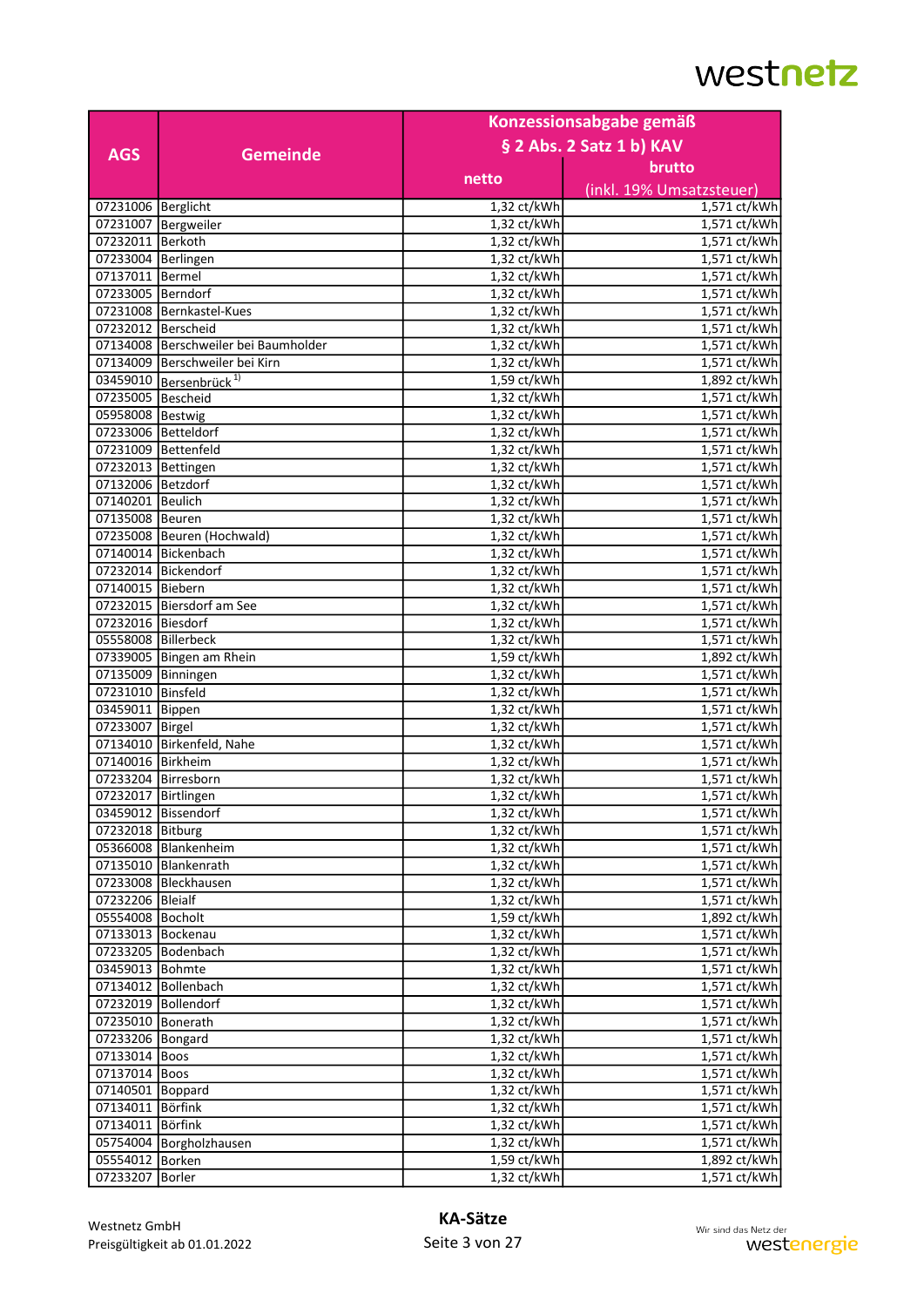|                      |                                       | Konzessionsabgabe gemäß |                              |
|----------------------|---------------------------------------|-------------------------|------------------------------|
|                      |                                       |                         | § 2 Abs. 2 Satz 1 b) KAV     |
| <b>AGS</b>           | <b>Gemeinde</b>                       |                         |                              |
|                      |                                       | netto                   | brutto                       |
|                      |                                       |                         | (inkl. 19% Umsatzsteuer)     |
| 03251008 Borstel     |                                       | 1,32 ct/kWh             | 1,571 ct/kWh                 |
| 07233010 Boxberg     |                                       | 1,32 ct/kWh             | 1,571 ct/kWh                 |
|                      | 07135011 Brachtendorf                 | 1,32 ct/kWh             | 1,571 ct/kWh                 |
| 03459014 Bramsche    |                                       | 1,59 ct/kWh             | 1,892 ct/kWh                 |
|                      | 07232207 Brandscheid                  | 1,32 ct/kWh             | 1,571 ct/kWh                 |
|                      | 07231012 Brauneberg                   | 1,32 ct/kWh             | 1,571 ct/kWh                 |
|                      | 07140018 Braunshorn                   | 1,32 ct/kWh             | 1,571 ct/kWh                 |
|                      | 07133015 Braunweiler                  | 1,32 ct/kWh             | 1,571 ct/kWh                 |
|                      | 07133016   Brauweiler                 | 1,32 ct/kWh             | 1,571 ct/kWh                 |
| 07232020 Brecht      |                                       | 1,32 ct/kWh             | 1,571 ct/kWh                 |
| 07231202 Breit       |                                       | 1,32 ct/kWh             | 1,571 ct/kWh                 |
|                      | 07133017 Breitenheim                  | 1,32 ct/kWh             | 1,571 ct/kWh                 |
|                      | 07134013 Breitenthal b Idar Oberstein | 1,32 ct/kWh             | 1,571 ct/kWh                 |
|                      | 07339007 Breitscheid                  | 1,32 ct/kWh             | 1,571 ct/kWh                 |
| 07135012 Bremm       |                                       | 1,32 ct/kWh             | 1,571 ct/kWh                 |
| 07131201 Brenk       |                                       | 1,32 ct/kWh             | 1,571 ct/kWh                 |
|                      | 07133018 Bretzenheim                  | 1,32 ct/kWh             | 1,571 ct/kWh                 |
| 07135013   Briedel   |                                       | 1,32 ct/kWh             | 1,571 ct/kWh                 |
| 07135014   Brieden   |                                       | 1,32 ct/kWh             | 1,571 ct/kWh                 |
| 07135015 Briedern    |                                       | 1,32 ct/kWh             | 1,571 ct/kWh                 |
| 05958012   Brilon    |                                       | $1,59$ ct/kWh           | 1,892 ct/kWh                 |
| 07232021   Brimingen |                                       | 1,32 ct/kWh             | 1,571 ct/kWh                 |
|                      | 07233011 Brockscheid                  | 1,32 ct/kWh             | 1,571 ct/kWh                 |
| 03251009 Brockum     |                                       | 1,32 ct/kWh             | 1,571 ct/kWh                 |
|                      | 07137205 Brodenbach                   | 1,32 ct/kWh             | 1,571 ct/kWh                 |
| 07135016 Brohl       |                                       | $1,32$ ct/kWh           | $1,5\overline{71}$ ct/kWh    |
|                      | 07131014 Brohl-Lützing                | 1,32 ct/kWh             | 1,571 ct/kWh                 |
| 07231013 Bruch       |                                       | 1,32 ct/kWh             | 1,571 ct/kWh                 |
|                      | 07134014 Bruchweiler                  | 1,32 ct/kWh             | $1,5\overline{71}$ ct/kWh    |
| 07134015   Brücken   |                                       | 1,32 ct/kWh             | 1,571 ct/kWh                 |
| 07134015 Brücken     |                                       | 1,32 ct/kWh             | 1,571 ct/kWh                 |
| 07233208 Brücktal    |                                       | 1,32 ct/kWh             | 1,571 ct/kWh                 |
| 05166004 Brüggen     |                                       | 1,32 ct/kWh             | 1,571 ct/kWh                 |
| 05362012 Brühl       |                                       | 1,59 ct/kWh             | 1,892 ct/kWh                 |
| 07133201 Bruschied   |                                       | 1,32 ct/kWh             | 1,571 ct/kWh                 |
|                      |                                       | 1,32 ct/kWh             |                              |
| 07140020 Bubach      | 07135017   Bruttig-Fankel             | $1,32$ ct/kWh           | 1,571 ct/kWh<br>1,571 ct/kWh |
| 07336012 Buborn      |                                       | 1,32 ct/kWh             |                              |
| 07140021 Buch        |                                       | 1,32 ct/kWh             | 1,571 ct/kWh                 |
| 07135018 Büchel      |                                       |                         | 1,571 ct/kWh<br>1,571 ct/kWh |
|                      | 07140024 Büchenbeuren                 | 1,32 ct/kWh             |                              |
|                      |                                       | 1,32 ct/kWh             | 1,571 ct/kWh                 |
| 07232208 Buchet      | 07138080 Buchholz (Westerwald)        | 1,32 ct/kWh             | 1,571 ct/kWh                 |
|                      |                                       | $1,32$ ct/kWh           | 1,571 ct/kWh                 |
|                      | 07140023   Budenbach                  | 1,32 ct/kWh             | 1,571 ct/kWh                 |
|                      | 07232209 Büdesheim                    | 1,32 ct/kWh             | 1,571 ct/kWh                 |
| 07231203 Büdlich     |                                       | 1,32 ct/kWh             | 1,571 ct/kWh                 |
|                      | 07134016 Buhlenberg                   | 1,32 ct/kWh             | 1,571 ct/kWh                 |
| 07135019 Bullay      |                                       | 1,32 ct/kWh             | 1,571 ct/kWh                 |
|                      | 07134017 Bundenbach                   | 1,32 ct/kWh             | 1,571 ct/kWh                 |
| 05970008 Burbach     |                                       | $1,32$ ct/kWh           | 1,571 ct/kWh                 |
| 07232210 Burbach     |                                       | 1,32 ct/kWh             | 1,571 ct/kWh                 |
| 05774016 Büren       |                                       | 1,32 ct/kWh             | 1,571 ct/kWh                 |
| 07232022 Burg        |                                       | 1,32 ct/kWh             | 1,571 ct/kWh                 |
|                      | 07231014   Burg (Mosel)               | 1,32 ct/kWh             | 1,571 ct/kWh                 |
| 07131202 Burgbrohl   |                                       | 1,32 ct/kWh             | 1,571 ct/kWh                 |
| 07137206 Burgen      |                                       | 1,32 ct/kWh             | 1,571 ct/kWh                 |
| 07231016 Burgen      |                                       | 1,32 ct/kWh             | 1,571 ct/kWh                 |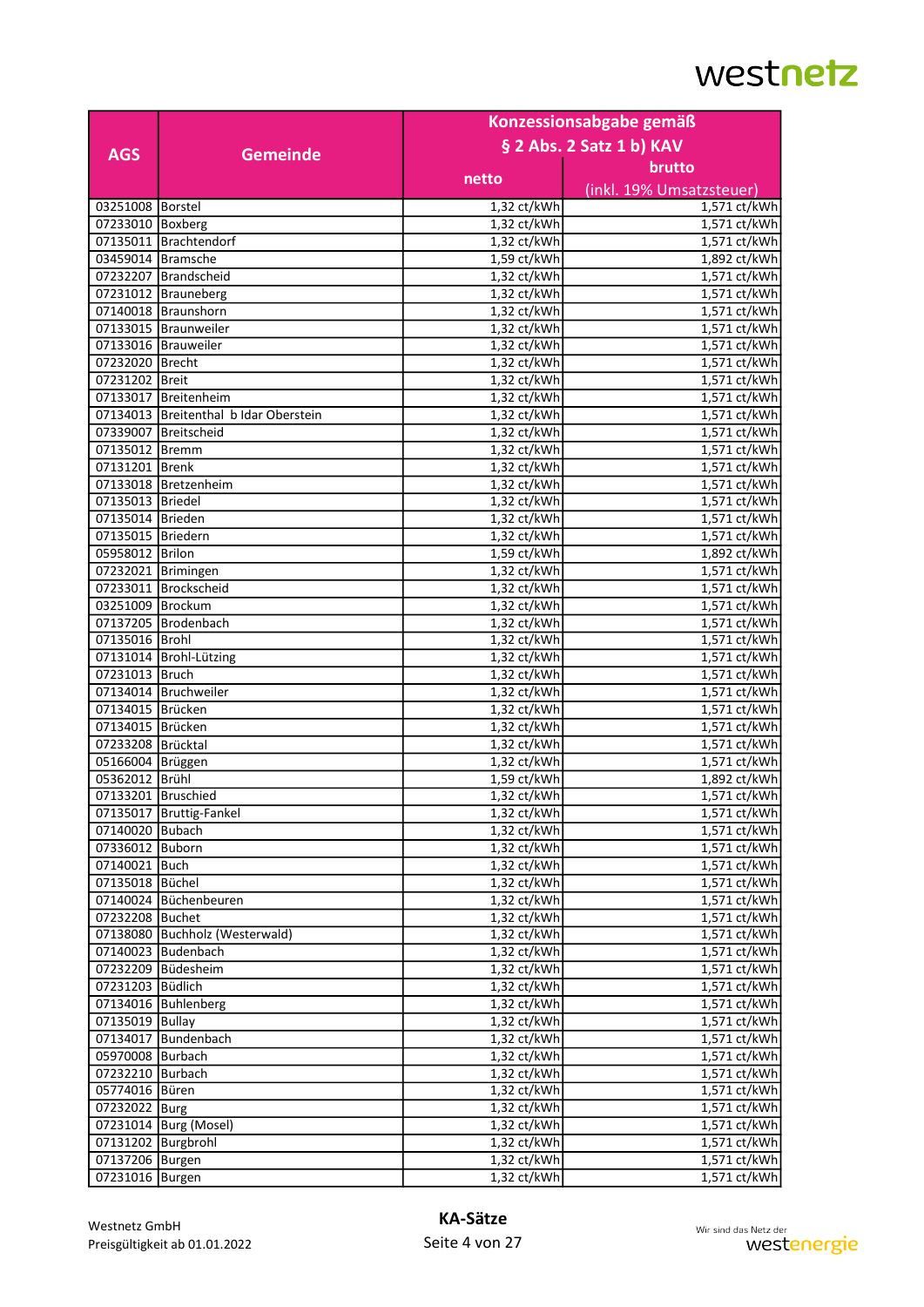|                     |                           | Konzessionsabgabe gemäß            |                              |
|---------------------|---------------------------|------------------------------------|------------------------------|
|                     |                           |                                    | § 2 Abs. 2 Satz 1 b) KAV     |
| <b>AGS</b>          | <b>Gemeinde</b>           |                                    |                              |
|                     |                           | netto                              | brutto                       |
|                     |                           |                                    | (inkl. 19% Umsatzsteuer)     |
|                     | 07133019 Burgsponheim     | 1,32 ct/kWh                        | 1,571 ct/kWh                 |
|                     | 07231017 Burtscheid       | 1,32 ct/kWh                        | 1,571 ct/kWh                 |
|                     | 05562004 Castrop-Rauxel   | 1,59 ct/kWh                        | 1,892 ct/kWh                 |
| 07135020 Cochem     |                           | 1,32 ct/kWh                        | 1,571 ct/kWh                 |
|                     | 07232211 Dackscheid       | 1,32 ct/kWh                        | 1,571 ct/kWh                 |
| 05366012 Dahlem     |                           | 1,32 ct/kWh                        | 1,571 ct/kWh                 |
| 07232024 Dahlem     |                           | 1,32 ct/kWh                        | 1,571 ct/kWh                 |
| 07232212 Dahnen     |                           | 1,32 ct/kWh                        | 1,571 ct/kWh                 |
| 07133021 Dalberg    |                           | 1,32 ct/kWh                        | 1,571 ct/kWh                 |
| 07232213 Daleiden   |                           | 1,32 ct/kWh                        | 1,571 ct/kWh                 |
| 07134018 Dambach    |                           | 1,32 ct/kWh                        | 1,571 ct/kWh                 |
| 07235014 Damflos    |                           | 1,32 ct/kWh                        | 1,571 ct/kWh                 |
| 03460002 Damme      |                           | 1,32 ct/kWh                        | 1,571 ct/kWh                 |
|                     | 07140025 Damscheid        | 1,32 ct/kWh                        | 1,571 ct/kWh                 |
|                     | 07131015 Dankerath        | 1,32 ct/kWh                        | 1,571 ct/kWh                 |
| 07233014 Darscheid  |                           | 1,32 ct/kWh                        | 1,571 ct/kWh                 |
| 07232214 Dasburg    |                           | $1,32$ ct/kWh                      | 1,571 ct/kWh                 |
| 05562008 Datteln    |                           | 1,59 ct/kWh                        | 1,892 ct/kWh                 |
| 07133022 Daubach    |                           | 1,32 ct/kWh                        | 1,571 ct/kWh                 |
| 07233501 Daun       |                           | 1,32 ct/kWh                        | 1,571 ct/kWh                 |
|                     | 07232025 Dauwelshausen    | 1,32 ct/kWh                        | 1,571 ct/kWh                 |
| 07133023 Daxweiler  |                           | $1,32$ ct/ $\overline{\text{kWh}}$ | 1,571 ct/kWh                 |
|                     | 07131016 Dedenbach        | 1,32 ct/kWh                        | 1,571 ct/kWh                 |
| 07336014 Deimberg   |                           | 1,32 ct/kWh                        | 1,571 ct/kWh                 |
| 07233016 Demerath   |                           | 1,32 ct/kWh                        | 1,571 ct/kWh                 |
| 07233209 Densborn   |                           | 1,32 ct/kWh                        | 1,571 ct/kWh                 |
| 07131017 Dernau     |                           | 1,32 ct/kWh                        | 1,571 ct/kWh                 |
| 07133024 Desloch    |                           | 1,32 ct/kWh                        | 1,571 ct/kWh                 |
| 07235015   Detzem   |                           | 1,32 ct/kWh                        | 1,571 ct/kWh                 |
|                     | 07233017   Deudesfeld     | 1,32 ct/kWh                        | 1,571 ct/kWh                 |
|                     | 07231018 Deuselbach       | 1,32 ct/kWh                        | 1,571 ct/kWh                 |
|                     | 07231019 Dhronecken       | 1,32 ct/kWh                        | 1,571 ct/kWh                 |
| 07140027            | Dichtelbach               | 1,32 ct/kWh                        | 1,571 ct/kWh                 |
| 03251011 Dickel     |                           | 1,32 ct/kWh                        | 1,571 ct/kWh                 |
|                     | 07140028 Dickenschied     | 1,32 ct/kWh                        | 1,571 ct/kWh                 |
|                     | 07134019   Dickesbach     | $1,32$ ct/kWh                      | 1,571 ct/kWh                 |
|                     | 07231020 Diefenbach       | 1,32 ct/kWh                        | 1,571 ct/kWh                 |
|                     | 07134020 Dienstweiler     | 1,32 ct/kWh                        | 1,571 ct/kWh                 |
| 03251012 Diepholz   |                           |                                    |                              |
| 07231021 Dierfeld   |                           | 1,32 ct/kWh<br>$1,32$ ct/kWh       | 1,571 ct/kWh<br>1,571 ct/kWh |
|                     |                           |                                    |                              |
| 07140029 Dill       | 07231022 Dierscheid       | 1,32 ct/kWh<br>1,32 ct/kWh         | 1,571 ct/kWh<br>1,571 ct/kWh |
|                     |                           |                                    |                              |
| 07140030 Dillendorf |                           | 1,32 ct/kWh                        | 1,571 ct/kWh                 |
| 07232216 Dingdorf   |                           | $1,32$ ct/kWh                      | 1,571 ct/kWh                 |
| 07137019 Ditscheid  |                           | 1,32 ct/kWh                        | 1,571 ct/kWh                 |
|                     | 07232026 Dockendorf       | 1,32 ct/kWh                        | 1,571 ct/kWh                 |
|                     | 07233018 Dockweiler       | 1,32 ct/kWh                        | 1,571 ct/kWh                 |
|                     | 07231023 Dodenburg        | 1,32 ct/kWh                        | 1,571 ct/kWh                 |
|                     | 07233019 Dohm-Lammersdorf | 1,32 ct/kWh                        | 1,571 ct/kWh                 |
| 07135021 Dohr       |                           | 1,32 ct/kWh                        | 1,571 ct/kWh                 |
|                     | 07140202 Dommershausen    | $1,32$ ct/kWh                      | 1,571 ct/kWh                 |
|                     | 07133025 Dörrebach        | 1,32 ct/kWh                        | 1,571 ct/kWh                 |
| 07131018 Dorsel     |                           | 1,32 ct/kWh                        | 1,571 ct/kWh                 |
| 07133026 Dorsheim   |                           | 1,32 ct/kWh                        | 1,571 ct/kWh                 |
| 05562012 Dorsten    |                           | 1,59 ct/kWh                        | 1,892 ct/kWh                 |
| 07140031 Dörth      |                           | 1,32 ct/kWh                        | 1,571 ct/kWh                 |
| 05913000 Dortmund   |                           | 2,39 ct/kWh                        | 2,844 ct/kWh                 |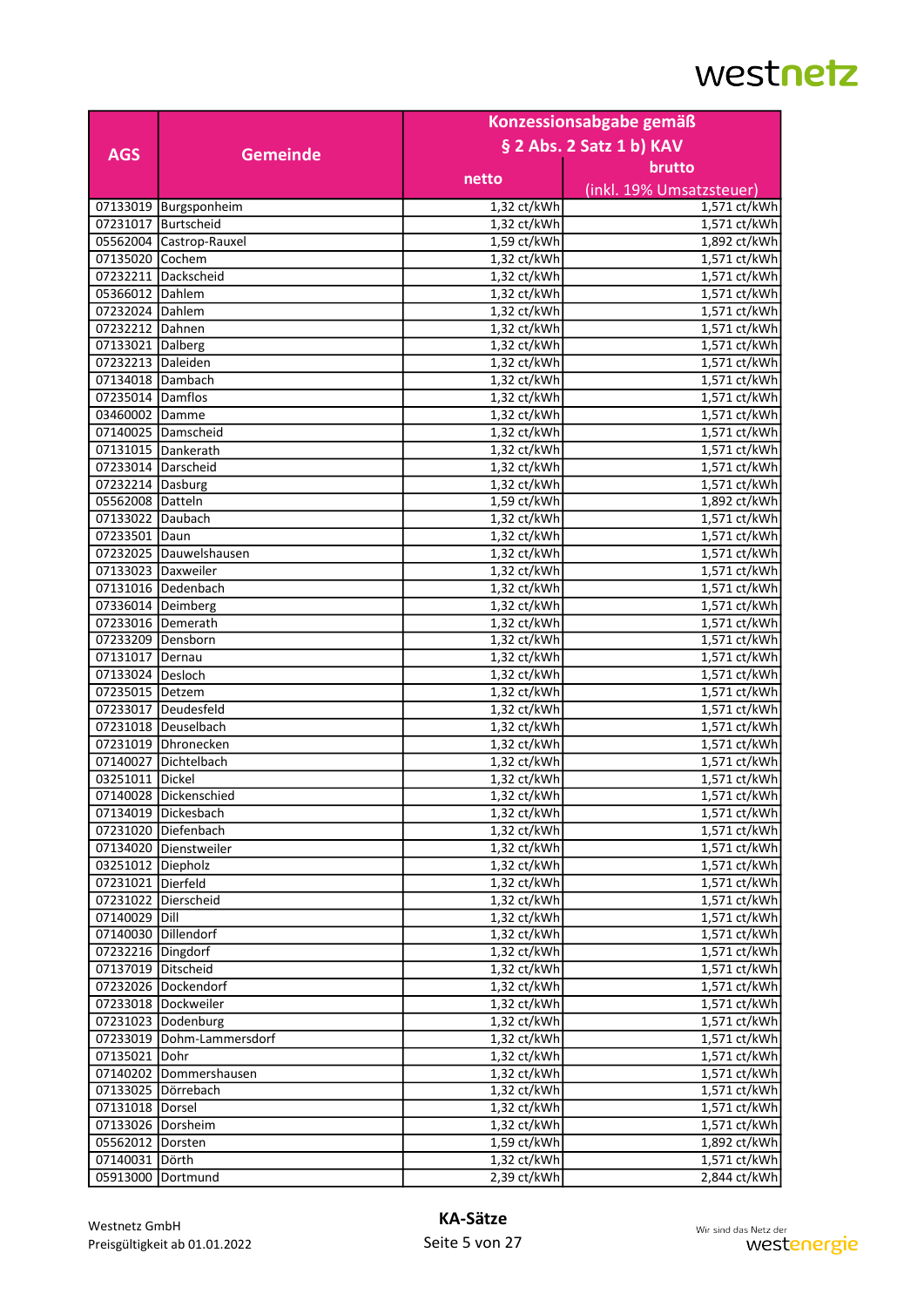|                     |                                       | Konzessionsabgabe gemäß |                          |
|---------------------|---------------------------------------|-------------------------|--------------------------|
|                     |                                       |                         | § 2 Abs. 2 Satz 1 b) KAV |
| <b>AGS</b>          | <b>Gemeinde</b>                       |                         | brutto                   |
|                     |                                       | netto                   |                          |
|                     |                                       |                         | (inkl. 19% Umsatzsteuer) |
| 03251013   Drebber  |                                       | $1,32$ ct/kWh           | 1,571 ct/kWh             |
| 07233210 Drees      |                                       | 1,32 ct/kWh             | 1,571 ct/kWh             |
| 07231024 Dreis      |                                       | 1,32 ct/kWh             | 1,571 ct/kWh             |
|                     | 07233020 Dreis-Brück                  | 1,32 ct/kWh             | 1,571 ct/kWh             |
|                     | 05570016 Drensteinfurt                | 1,32 ct/kWh             | 1,571 ct/kWh             |
| 07232027 Dudeldorf  |                                       | 1,32 ct/kWh             | 1,571 ct/kWh             |
| 05112000   Duisburg |                                       | 1,99 ct/kWh             | 2,368 ct/kWh             |
| 05558016 Dülmen     |                                       | 1,59 ct/kWh             | 1,892 ct/kWh             |
|                     | 07131501 Dümpelfeld                   | 1,32 ct/kWh             | 1,571 ct/kWh             |
| 07135022 Dünfus     |                                       | 1,32 ct/kWh             | 1,571 ct/kWh             |
|                     | 07135023 Düngenheim                   | 1,32 ct/kWh             | 1,571 ct/kWh             |
| 07233211 Duppach    |                                       | 1,32 ct/kWh             | 1,571 ct/kWh             |
| 05358008 Düren      |                                       | 1,59 ct/kWh             | 1,892 ct/kWh             |
|                     | 07232028 Echternacherbrück            | 1,32 ct/kWh             | 1,571 ct/kWh             |
|                     | 07232029 Echtershausen                | 1,32 ct/kWh             | 1,571 ct/kWh             |
| 07133028 Eckenroth  |                                       | 1,32 ct/kWh             | 1,571 ct/kWh             |
|                     | 07134021 Eckersweiler                 | $1,32$ ct/kWh           | 1,571 ct/kWh             |
| 07231025 Eckfeld    |                                       | 1,32 ct/kWh             | 1,571 ct/kWh             |
|                     | 07135024 Ediger-Eller                 | 1,32 ct/kWh             | 1,571 ct/kWh             |
|                     | 03459016 Eggermühlen <sup>1)</sup>    | $1,59$ ct/kWh           | 1,892 ct/kWh             |
| 07232030 Ehlenz     |                                       | 1,32 ct/kWh             | 1,571 ct/kWh             |
|                     | 03251015 Ehrenburg                    | 1,32 ct/kWh             | 1,571 ct/kWh             |
|                     | 07131021 Eichenbach                   | 1,32 ct/kWh             | 1,571 ct/kWh             |
| 07232217 Eilscheid  |                                       | 1,32 ct/kWh             | 1,571 ct/kWh             |
| 07137023 Einig      |                                       | 1,32 ct/kWh             | 1,571 ct/kWh             |
| 07232218 Eisenach   |                                       | 1,32 ct/kWh             | 1,571 ct/kWh             |
|                     | 07231026 Eisenschmitt                 | 1,32 ct/kWh             | 1,571 ct/kWh             |
| 05382016 Eitorf     |                                       | 1,32 ct/kWh             | 1,571 ct/kWh             |
| 07134022 Elchweiler |                                       | 1,32 ct/kWh             | 1,571 ct/kWh             |
|                     | 07134023 Ellenberg b Birkenfeld, Nahe | 1,32 ct/kWh             | 1,571 ct/kWh             |
|                     | 07135025 Ellenz-Poltersdorf           | 1,32 ct/kWh             | 1,571 ct/kWh             |
|                     | 07140035 Ellern (Hunsrück)            | 1,32 ct/kWh             | 1,571 ct/kWh             |
| 07233021 Ellscheid  |                                       | 1,32 ct/kWh             | 1,571 ct/kWh             |
| 07134024 Ellweiler  |                                       | 1,32 ct/kWh             | 1,571 ct/kWh             |
| 05362016 Elsdorf    |                                       | 1,32 ct/kWh             | 1,571 ct/kWh             |
|                     |                                       |                         |                          |
|                     | 03456002 Emlichheim                   | $1,32$ ct/kWh           | 1,571 ct/kWh             |
|                     | 07232031 Emmelbaum                    | 1,32 ct/kWh             | 1,571 ct/kWh             |
|                     | 07140036 Emmelshausen                 | 1,32 ct/kWh             | 1,571 ct/kWh             |
| 03456003 Engden     |                                       | 1,32 ct/kWh             | 1,571 ct/kWh             |
| 07231029 Enkirch    |                                       | 1,32 ct/kWh             | 1,571 ct/kWh             |
| 07235019 Ensch      |                                       | 1,32 ct/kWh             | 1,571 ct/kWh             |
| 05974012 Ense       |                                       | 1,32 ct/kWh             | 1,571 ct/kWh             |
| 07232032 Enzen      |                                       | 1,32 ct/kWh             | 1,571 ct/kWh             |
|                     | 07135026 Eppenberg                    | $1,32$ ct/kWh           | 1,571 ct/kWh             |
| 07140037 Erbach     |                                       | 1,32 ct/kWh             | 1,571 ct/kWh             |
| 07231030 Erden      |                                       | 1,32 ct/kWh             | 1,571 ct/kWh             |
| 05362020 Erftstadt  |                                       | 1,59 ct/kWh             | 1,892 ct/kWh             |
|                     | 05970012 Erndtebrück                  | 1,32 ct/kWh             | 1,571 ct/kWh             |
| 07135027 Ernst      |                                       | 1,32 ct/kWh             | 1,571 ct/kWh             |
| 07232033 Ernzen     |                                       | 1,32 ct/kWh             | 1,571 ct/kWh             |
| 05974016 Erwitte    |                                       | 1,32 ct/kWh             | 1,571 ct/kWh             |
| 07231031 Esch       |                                       | 1,32 ct/kWh             | 1,571 ct/kWh             |
| 07233022 Esch       |                                       | 1,32 ct/kWh             | 1,571 ct/kWh             |
| 03456004 Esche      |                                       | 1,32 ct/kWh             | 1,571 ct/kWh             |
| 07232220 Eschfeld   |                                       | 1,32 ct/kWh             | 1,571 ct/kWh             |
|                     | 05334012 Eschweiler                   | 1,59 ct/kWh             | 1,892 ct/kWh             |
|                     | 05958016 Eslohe (Sauerland)           | 1,32 ct/kWh             | 1,571 ct/kWh             |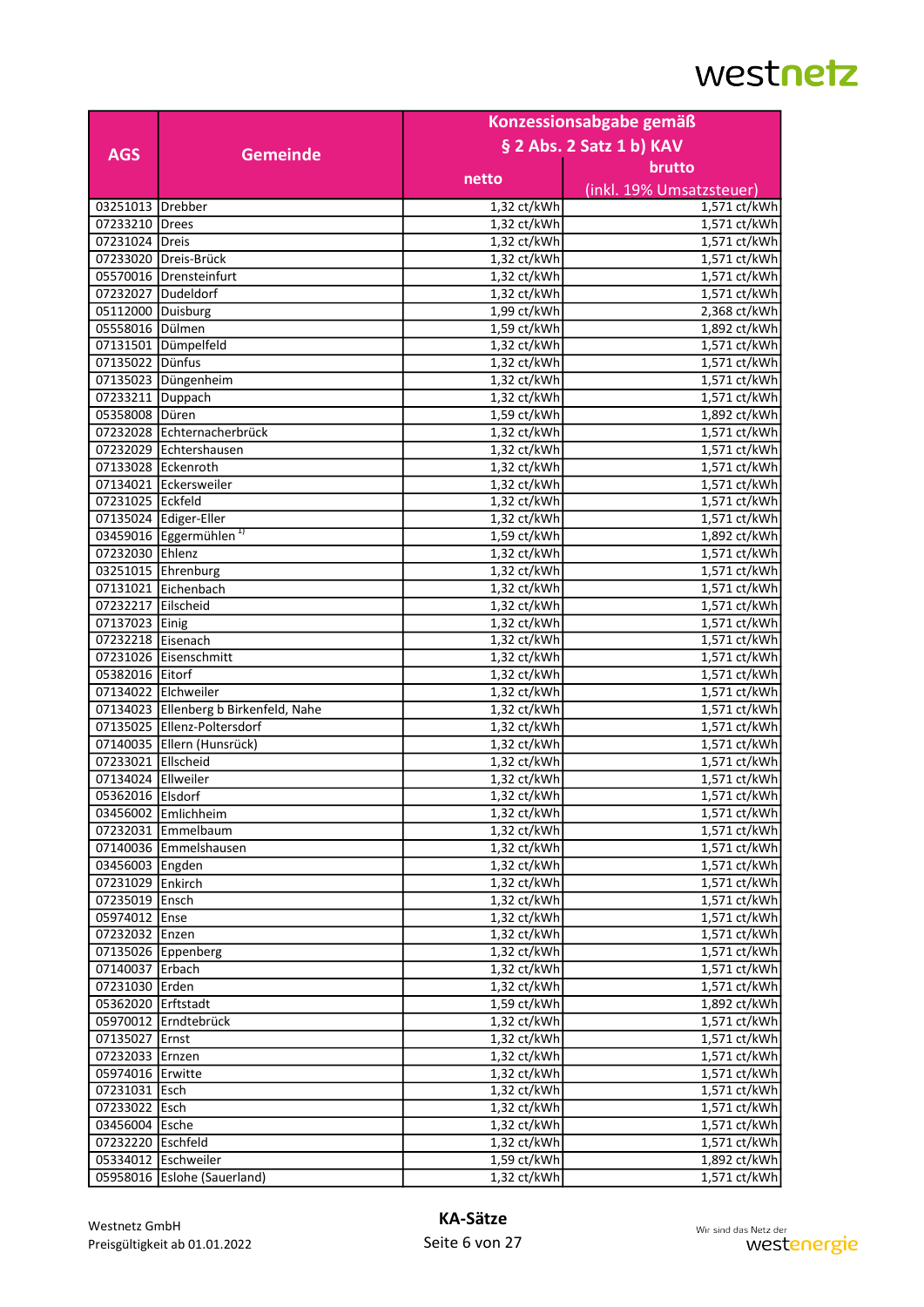|                               |                                     | Konzessionsabgabe gemäß    |                              |
|-------------------------------|-------------------------------------|----------------------------|------------------------------|
|                               |                                     |                            | § 2 Abs. 2 Satz 1 b) KAV     |
| <b>AGS</b>                    | <b>Gemeinde</b>                     |                            |                              |
|                               |                                     | netto                      | brutto                       |
|                               |                                     |                            | (inkl. 19% Umsatzsteuer)     |
|                               | 05770008 Espelkamp                  | 1,32 ct/kWh                | 1,571 ct/kWh                 |
| 05113000 Essen                |                                     | 2,39 ct/kWh                | 2,844 ct/kWh                 |
| 07232034 Esslingen            |                                     | 1,32 ct/kWh                | 1,571 ct/kWh                 |
| 07231032 Etgert               |                                     | 1,32 ct/kWh                | 1,571 ct/kWh                 |
| 07232035 Etteldorf            |                                     | 1,32 ct/kWh                | 1,571 ct/kWh                 |
| 07137025 Ettringen            |                                     | 1,32 ct/kWh                | 1,571 ct/kWh                 |
| 07135028 Eulgem               |                                     | 1,32 ct/kWh                | 1,571 ct/kWh                 |
| 07232221 Euscheid             |                                     | 1,32 ct/kWh                | 1,571 ct/kWh                 |
|                               | 05366016 Euskirchen, Stadt          | 1,59 ct/kWh                | 1,892 ct/kWh                 |
|                               | 05570024 Everswinkel                | 1,32 ct/kWh                | 1,571 ct/kWh                 |
| 07135029 Faid                 |                                     | 1,32 ct/kWh                | 1,571 ct/kWh                 |
|                               | 07235021 Farschweiler               | $1,32$ ct/kWh              | $1,571$ ct/kWh               |
| 07232036   Feilsdorf          |                                     | 1,32 ct/kWh                | 1,571 ct/kWh                 |
| 07235022 Fell                 |                                     | 1,32 ct/kWh                | 1,571 ct/kWh                 |
|                               | 07232037 Ferschweiler               | 1,32 ct/kWh                | 1,571 ct/kWh                 |
|                               | 07232222   Feuerscheid              | 1,32 ct/kWh                | 1,571 ct/kWh                 |
| 07233023 Feusdorf             |                                     | 1,32 ct/kWh                | 1,571 ct/kWh                 |
| 07135030 Filz                 |                                     | 1,32 ct/kWh                | 1,571 ct/kWh                 |
|                               |                                     |                            | 1,571 ct/kWh                 |
| 07235025 Fisch                | 05966012 Finnentrop                 | 1,32 ct/kWh                | 1,571 ct/kWh                 |
|                               |                                     | 1,32 ct/kWh                |                              |
|                               | 07134025 Fischbach b Idar-Oberstein | 1,32 ct/kWh                | 1,571 ct/kWh                 |
|                               | 07232038 Fischbach-Oberraden        | 1,32 ct/kWh                | 1,571 ct/kWh                 |
| 07232223 Fleringen            |                                     | 1,32 ct/kWh                | 1,571 ct/kWh                 |
| 07232039   Fließem            |                                     | 1,32 ct/kWh                | 1,571 ct/kWh                 |
| 07231033 Flußbach             |                                     | 1,32 ct/kWh                | 1,571 ct/kWh                 |
| 07235026 Föhren               |                                     | 1,32 ct/kWh                | 1,571 ct/kWh                 |
|                               | 07134026 Fohren-Linden              | 1,32 ct/kWh                | 1,571 ct/kWh                 |
|                               | 07135031   Forst (Eifel)            | 1,32 ct/kWh                | 1,571 ct/kWh                 |
|                               | 07135032   Forst (Hunsrück)         | 1,32 ct/kWh                | 1,571 ct/kWh                 |
|                               | 07235027 Franzenheim                | 1,32 ct/kWh                | 1,571 ct/kWh                 |
|                               | 07134027 Frauenberg                 | 1,32 ct/kWh                | 1,571 ct/kWh                 |
| 05362024 Frechen              |                                     | $1,59$ ct/kWh              | 1,892 ct/kWh                 |
| 03251018   Freistatt          |                                     | 1,32 ct/kWh                | 1,571 ct/kWh                 |
| 03454012 Freren               |                                     | 1,32 ct/kWh                | 1,571 ct/kWh                 |
|                               | 05970016   Freudenberg              | 1,32 ct/kWh                | 1,571 ct/kWh                 |
|                               | 07235028   Freudenburg              | $1,32$ ct/kWh              | 1,571 ct/kWh                 |
|                               | 07140039 Fronhofen                  | 1,32 ct/kWh                | 1,571 ct/kWh                 |
|                               | 07131022   Fuchshofen               | 1,32 ct/kWh                | 1,571 ct/kWh                 |
| 03459017 Fürstenau            |                                     | 1,32 ct/kWh                | 1,571 ct/kWh                 |
|                               | 07131204 Galenberg                  | 1,32 ct/kWh                | 1,571 ct/kWh                 |
| 07135033 Gamlen               |                                     | 1,32 ct/kWh                | 1,571 ct/kWh                 |
|                               | 07137027 Gappenach                  | 1,32 ct/kWh                | 1,571 ct/kWh                 |
|                               | 07339019 Gau-Algesheim              | 1,32 ct/kWh                | $1,571$ ct/kWh               |
| 07133033 Gebroth              |                                     | $1,32$ ct/kWh              | 1,571 ct/kWh                 |
| 03454014 Geeste               |                                     | 1,32 ct/kWh                | 1,571 ct/kWh                 |
| 07233025 Gefell               |                                     | 1,32 ct/kWh                | 1,571 ct/kWh                 |
|                               | 07140040 Gehlweiler                 | 1,32 ct/kWh                | 1,571 ct/kWh                 |
| 03459018 Gehrde <sup>1)</sup> |                                     | 1,59 ct/kWh                | 1,892 ct/kWh                 |
|                               | 07232040 Geichlingen                | 1,32 ct/kWh                | 1,571 ct/kWh                 |
| 07235030 Geisfeld             |                                     | 1,32 ct/kWh                | 1,571 ct/kWh                 |
| 05154012 Geldern              |                                     | 1,59 ct/kWh                | 1,892 ct/kWh                 |
|                               | 07233212 Gelenberg                  | 1,32 ct/kWh                | 1,571 ct/kWh                 |
| 07232041 Gemünd               |                                     | 1,32 ct/kWh                | 1,571 ct/kWh                 |
|                               |                                     |                            |                              |
|                               | 07140041 Gemünden                   | 1,32 ct/kWh<br>1,32 ct/kWh | 1,571 ct/kWh<br>1,571 ct/kWh |
|                               | 07232042 Gentingen                  |                            |                              |
|                               | 03456005 Georgsdorf                 | 1,32 ct/kWh                | 1,571 ct/kWh                 |
|                               | 07134028 Gerach b Idar-Oberstein    | 1,32 ct/kWh                | 1,571 ct/kWh                 |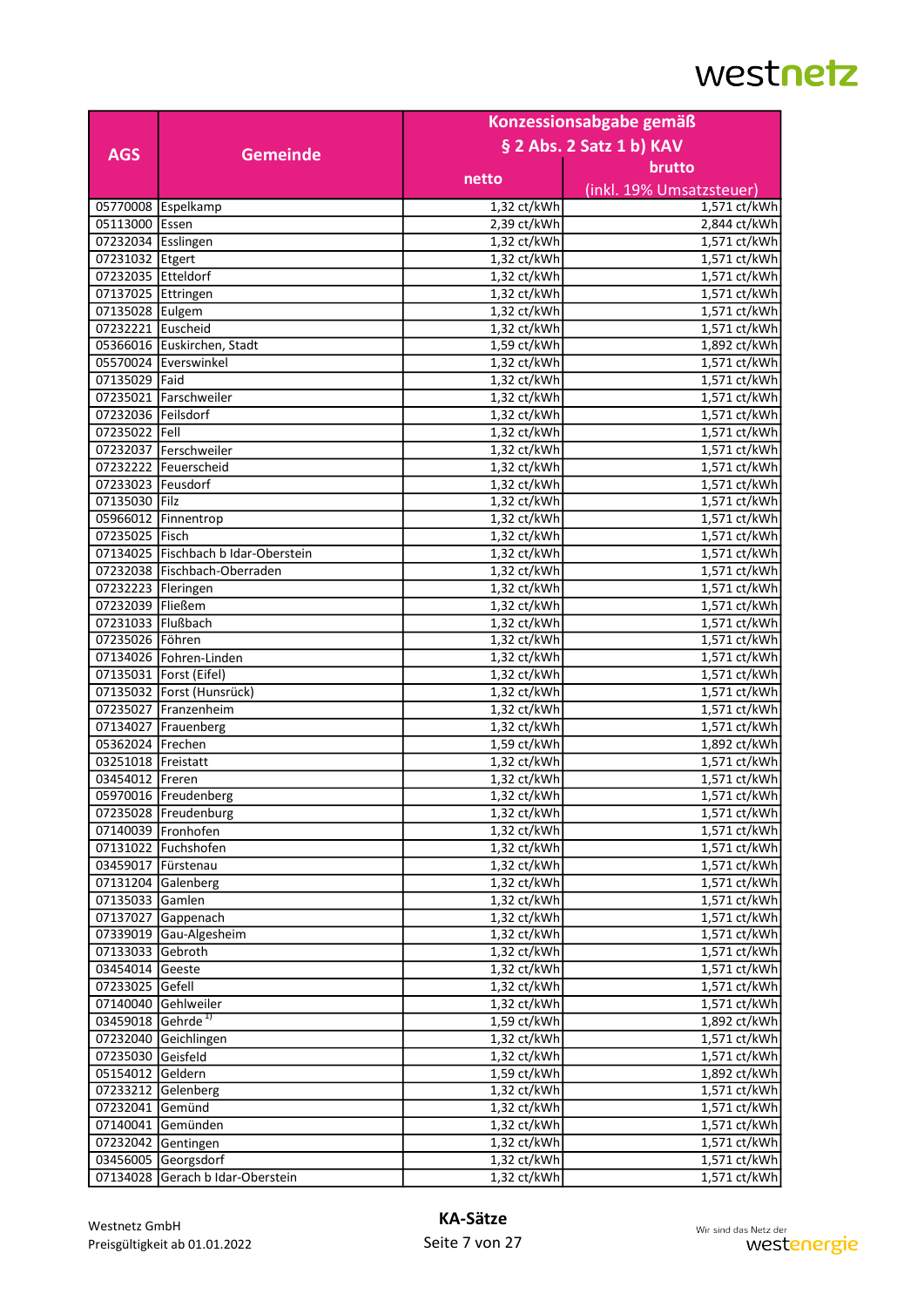|                    |                              | Konzessionsabgabe gemäß<br>§ 2 Abs. 2 Satz 1 b) KAV |                           |
|--------------------|------------------------------|-----------------------------------------------------|---------------------------|
|                    |                              |                                                     |                           |
| <b>AGS</b>         | <b>Gemeinde</b>              |                                                     |                           |
|                    |                              | netto                                               | brutto                    |
|                    |                              |                                                     | (inkl. 19% Umsatzsteuer)  |
| 07137029 Gering    |                              | 1,32 ct/kWh                                         | 1,571 ct/kWh              |
|                    | 07233026 Gerolstein          | $1,32$ ct/kWh                                       | 1,571 ct/kWh              |
| 03454015 Gersten   |                              | 1,32 ct/kWh                                         | 1,571 ct/kWh              |
| 05554016 Gescher   |                              | 1,32 ct/kWh                                         | $1,5\overline{71}$ ct/kWh |
| 05974020 Geseke    |                              | 1,32 ct/kWh                                         | 1,571 ct/kWh              |
| 07135034 Gevenich  |                              | 1,32 ct/kWh                                         | 1,571 ct/kWh              |
| 07231035 Gielert   |                              | 1,32 ct/kWh                                         | 1,571 ct/kWh              |
|                    | 07137030 Gierschnach         | 1,32 ct/kWh                                         | 1,571 ct/kWh              |
| 07232224 Giesdorf  |                              | 1,32 ct/kWh                                         | 1,571 ct/kWh              |
|                    | 07135035 Gillenbeuren        | 1,32 ct/kWh                                         | 1,571 ct/kWh              |
| 07233027           | <b>Gillenfeld</b>            | 1,32 ct/kWh                                         | 1,571 ct/kWh              |
| 07232225           | Gilzem                       | 1,32 ct/kWh                                         | 1,571 ct/kWh              |
| 07134029           | Gimbweiler                   | 1,32 ct/kWh                                         | 1,571 ct/kWh              |
| 07232043 Gindorf   |                              | 1,32 ct/kWh                                         | 1,571 ct/kWh              |
| 07231036 Gipperath |                              | 1,32 ct/kWh                                         | 1,571 ct/kWh              |
| 07231037           | Gladbach                     | 1,32 ct/kWh                                         | 1,571 ct/kWh              |
| 07336030           | Glanbrücken                  | 1,32 ct/kWh                                         | 1,571 ct/kWh              |
| 07131205 Glees     |                              | 1,32 ct/kWh                                         | 1,571 ct/kWh              |
| 05154016 Goch      |                              | 1,59 ct/kWh                                         | 1,892 ct/kWh              |
|                    | 07140042 Gödenroth           | 1,32 ct/kWh                                         | 1,571 ct/kWh              |
| 03456007           | Gölenkamp                    | 1,32 ct/kWh                                         | 1,571 ct/kWh              |
|                    | 07134031 Gollenberg          | 1,32 ct/kWh                                         | 1,571 ct/kWh              |
| 07232227           | Gondenbrett                  | 1,32 ct/kWh                                         | 1,571 ct/kWh              |
| 07140043           | Gondershausen                | 1,32 ct/kWh                                         | 1,571 ct/kWh              |
| 07232044 Gondorf   |                              | 1,32 ct/kWh                                         | 1,571 ct/kWh              |
|                    | 07131025 Gönnersdorf         | 1,32 ct/kWh                                         | 1,571 ct/kWh              |
|                    | 07233028 Gönnersdorf         | 1,32 ct/kWh                                         | 1,571 ct/kWh              |
|                    | 07231040 Gornhausen          | 1,32 ct/kWh                                         | 1,571 ct/kWh              |
| 07134030           | lGösenroth                   | 1,32 ct/kWh                                         | 1,571 ct/kWh              |
|                    | 07231041 Graach an der Mosel | 1,32 ct/kWh                                         | 1,571 ct/kWh              |
|                    | 07231042 Gräfendhron         | 1,32 ct/kWh                                         | 1,571 ct/kWh              |
| 07131090           | Grafschaft                   | 1,32 ct/kWh                                         | 1,571 ct/kWh              |
|                    | 07232228 Gransdorf           | 1,32 ct/kWh                                         | 1,571 ct/kWh              |
|                    |                              |                                                     |                           |
|                    | 07231044 Greimerath          | 1,32 ct/kWh                                         | 1,571 ct/kWh              |
|                    | 07235033 Greimerath          | 1,32 ct/kWh                                         | 1,571 ct/kWh              |
|                    | 07135036 Greimersburg        | $1,32$ ct/kWh                                       | 1,571 ct/kWh              |
|                    | 07135037 Grenderich          | 1,32 ct/kWh                                         | 1,571 ct/kWh              |
|                    | 07134032 Griebelschied       | 1,32 ct/kWh                                         | 1,571 ct/kWh              |
| 07235035 Grimburg  |                              | 1,32 ct/kWh                                         | 1,571 ct/kWh              |
|                    | 07232229 Großkampenberg      | $1,32$ ct/kWh                                       | 1,571 ct/kWh              |
|                    | 07232230 Großlangenfeld      | 1,32 ct/kWh                                         | 1,571 ct/kWh              |
|                    | 07231046 Großlittgen         | 1,32 ct/kWh                                         | 1,571 ct/kWh              |
|                    | 07336033 Grumbach            | $1,32$ ct/ $\overline{\text{kWh}}$                  | 1,571 ct/kWh              |
|                    | 07132042 Grünebach           | 1,32 ct/kWh                                         | 1,571 ct/kWh              |
| 07133035 Guldental |                              | 1,32 ct/kWh                                         | 1,571 ct/kWh              |
|                    | 07233213 Gunderath           | 1,32 ct/kWh                                         | 1,571 ct/kWh              |
|                    | 07235036 Gusenburg           | 1,32 ct/kWh                                         | 1,571 ct/kWh              |
| 07235037 Gusterath |                              | 1,32 ct/kWh                                         | 1,571 ct/kWh              |
|                    | 07133036 Gutenberg           | 1,32 ct/kWh                                         | 1,571 ct/kWh              |
| 07235038 Gutweiler |                              | 1,32 ct/kWh                                         | 1,571 ct/kWh              |
| 05158008 Haan      |                              | 1,59 ct/kWh                                         | 1,892 ct/kWh              |
|                    | 07232231 Habscheid           | 1,32 ct/kWh                                         | 1,571 ct/kWh              |
| 07140044 Hahn      |                              | 1,32 ct/kWh                                         | 1,571 ct/kWh              |
|                    | 07133038 Hahnenbach          | 1,32 ct/kWh                                         | 1,571 ct/kWh              |
|                    | 07134033 Hahnweiler          | 1,32 ct/kWh                                         | 1,571 ct/kWh              |
| 06532011 Haiger    |                              | 1,32 ct/kWh                                         | 1,571 ct/kWh              |
| 03456008 Halle     |                              | 1,32 ct/kWh                                         | 1,571 ct/kWh              |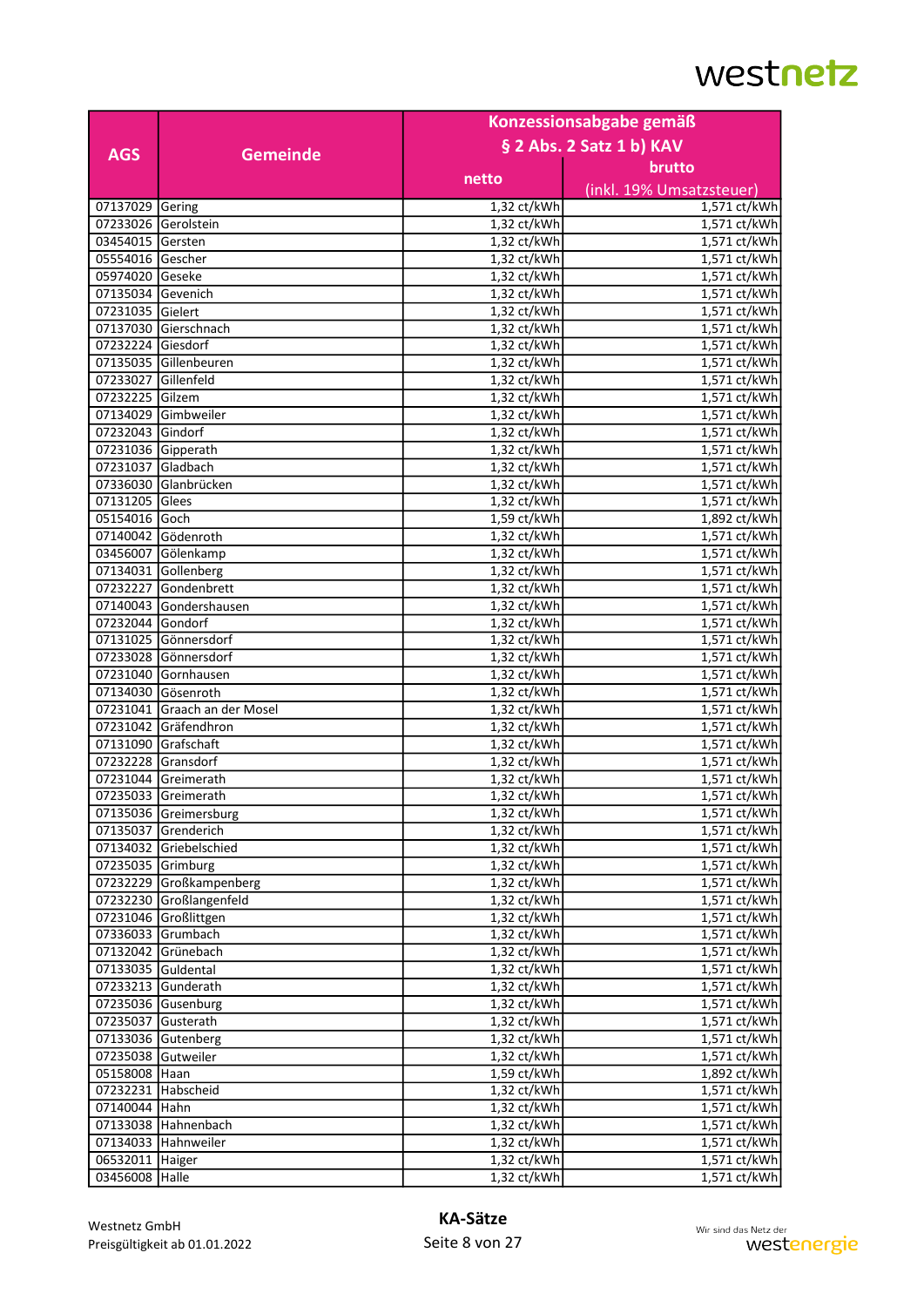|                     |                                   | Konzessionsabgabe gemäß     |                          |
|---------------------|-----------------------------------|-----------------------------|--------------------------|
|                     |                                   |                             | § 2 Abs. 2 Satz 1 b) KAV |
| <b>AGS</b>          | <b>Gemeinde</b>                   |                             |                          |
|                     |                                   | netto                       | brutto                   |
|                     |                                   |                             | (inkl. 19% Umsatzsteuer) |
|                     | 05958020 Hallenberg               | 1,32 ct/kWh                 | 1,571 ct/kWh             |
| 07233214 Hallschlag |                                   | 1,32 ct/kWh                 | 1,571 ct/kWh             |
| 07232045 Halsdorf   |                                   | 1,32 ct/kWh                 | 1,571 ct/kWh             |
|                     | 07140045 Halsenbach               | 1,32 ct/kWh                 | 1,571 ct/kWh             |
|                     | 05562016 Haltern am See           | 1,59 ct/kWh                 | 1,892 ct/kWh             |
| 07135038 Hambuch    |                                   | 1,32 ct/kWh                 | 1,571 ct/kWh             |
| 07232046 Hamm       |                                   | 1,32 ct/kWh                 | 1,571 ct/kWh             |
|                     | 05170012 Hamminkeln               | 1,59 ct/kWh                 | 1,892 ct/kWh             |
| 03454017 Handrup    |                                   | 1,32 ct/kWh                 | 1,571 ct/kWh             |
|                     | 03454018 Haren (Ems)              | 1,32 ct/kWh                 | 1,571 ct/kWh             |
| 07232233 Hargarten  |                                   | 1,32 ct/kWh                 | 1,571 ct/kWh             |
|                     | 07133040 Hargesheim               | 1,32 ct/kWh                 | 1,571 ct/kWh             |
| 07131026 Harscheid  |                                   | 1,32 ct/kWh                 | 1,571 ct/kWh             |
| 07232234 Harspelt   |                                   | 1,32 ct/kWh                 | 1,571 ct/kWh             |
| 07231049 Hasborn    |                                   | 1,32 ct/kWh                 | 1,571 ct/kWh             |
|                     | 03454019 Haselünne                | 1,32 ct/kWh                 | 1,571 ct/kWh             |
| 07135039 Haserich   |                                   | 1,32 ct/kWh                 | 1,571 ct/kWh             |
|                     | 07140046 Hasselbach               | 1,32 ct/kWh                 | 1,571 ct/kWh             |
|                     | 07134034 Hattgenstein             | 1,32 ct/kWh                 | 1,571 ct/kWh             |
|                     | 07137208 Hatzenport               | 1,32 ct/kWh                 | 1,571 ct/kWh             |
| 07135040 Hauroth    |                                   | 1,32 ct/kWh                 | 1,571 ct/kWh             |
| 07140047 Hausbay    |                                   | 1,32 ct/kWh                 | 1,571 ct/kWh             |
|                     | 07134035 Hausen, Hunsrück         | 1,32 ct/kWh                 | 1,571 ct/kWh             |
| 07137034 Hausten    |                                   | 1,32 ct/kWh                 | 1,571 ct/kWh             |
|                     | 07336035 Hausweiler               | 1,32 ct/kWh                 | 1,571 ct/kWh             |
| 05558020 Havixbeck  |                                   | $1,32$ ct/kWh               | 1,571 ct/kWh             |
| 07140048 Hecken     |                                   | 1,32 ct/kWh                 | 1,571 ct/kWh             |
|                     | 07131027 Heckenbach               | 1,32 ct/kWh                 | 1,571 ct/kWh             |
|                     | 07231050 Heckenmünster            | 1,32 ct/kWh                 | 1,571 ct/kWh             |
|                     | 07232236 Heckhuscheid             | 1,32 ct/kWh                 | 1,571 ct/kWh             |
| 07235040 Heddert    |                                   | 1,32 ct/kWh                 | 1,571 ct/kWh             |
| 05554024 Heek       |                                   | 1,32 ct/kWh                 | 1,571 ct/kWh             |
| 05554028 Heiden     |                                   | 1,32 ct/kWh                 | 1,571 ct/kWh             |
|                     | 07231204 Heidenburg               | 1,32 ct/kWh                 | 1,571 ct/kWh             |
|                     | 07231051 Heidweiler               | 1,32 ct/kWh                 | 1,571 ct/kWh             |
|                     |                                   |                             |                          |
| 07232047   Heilbach | 07232048 Heilenbach               | 1,32 ct/kWh <br>1,32 ct/kWh | 1,571 ct/kWh             |
|                     |                                   | 1,32 ct/kWh                 | 1,571 ct/kWh             |
|                     | 05358012 Heimbach                 |                             | 1,571 ct/kWh             |
|                     | 07134036 Heimbach, Nahe           | 1,32 ct/kWh                 | 1,571 ct/kWh             |
|                     | 07133041 Heimweiler               | $1,32$ ct/kWh               | 1,571 ct/kWh             |
|                     | 07140049 Heinzenbach              | 1,32 ct/kWh                 | 1,571 ct/kWh             |
|                     | 07133042 Heinzenberg              | 1,32 ct/kWh                 | 1,571 ct/kWh             |
| 07232238 Heisdorf   |                                   | 1,32 ct/kWh                 | 1,571 ct/kWh             |
|                     | 05366020 Hellenthal               | 1,32 ct/kWh                 | 1,571 ct/kWh             |
|                     | 07134037 Hellertshausen           | 1,32 ct/kWh                 | 1,571 ct/kWh             |
| 03251019 Hemsloh    |                                   | 1,32 ct/kWh                 | 1,571 ct/kWh             |
| 07140050 Henau      |                                   | 1,32 ct/kWh                 | 1,571 ct/kWh             |
| 05382020 Hennef     |                                   | 1,59 ct/kWh                 | 1,892 ct/kWh             |
|                     | 05382020 Hennef (Sieg)            | 1,59 ct/kWh                 | 1,892 ct/kWh             |
|                     | 07133043 Hennweiler               | 1,32 ct/kWh                 | 1,571 ct/kWh             |
| 07235043 Hentern    |                                   | 1,32 ct/kWh                 | 1,571 ct/kWh             |
|                     | 07134038 Herborn b Idar-Oberstein | 1,32 ct/kWh                 | 1,571 ct/kWh             |
|                     | 07232049 Herbstmühle              | 1,32 ct/kWh                 | 1,571 ct/kWh             |
| 07132050 Herdorf    |                                   | 1,32 ct/kWh                 | 1,571 ct/kWh             |
| 07232050 Herforst   |                                   | 1,32 ct/kWh                 | 1,571 ct/kWh             |
|                     | 07133044 Hergenfeld               | 1,32 ct/kWh                 | 1,571 ct/kWh             |
| 07235044 Herl       |                                   | 1,32 ct/kWh                 | 1,571 ct/kWh             |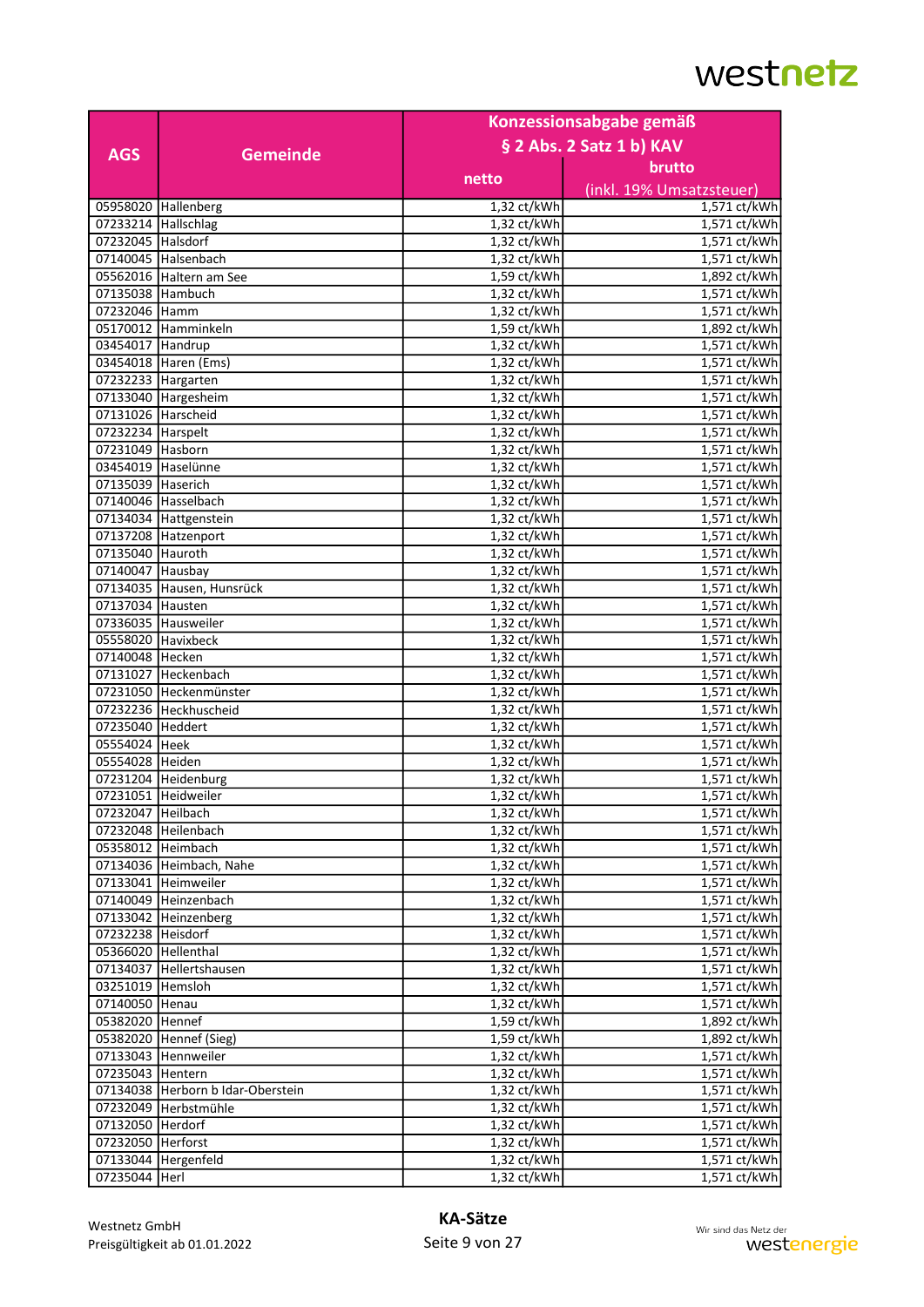|                    |                                                         | Konzessionsabgabe gemäß     |                              |
|--------------------|---------------------------------------------------------|-----------------------------|------------------------------|
|                    |                                                         |                             | § 2 Abs. 2 Satz 1 b) KAV     |
| <b>AGS</b>         | <b>Gemeinde</b>                                         |                             |                              |
|                    |                                                         | netto                       | brutto                       |
|                    |                                                         |                             | (inkl. 19% Umsatzsteuer)     |
|                    | 07235045 Hermeskeil                                     | 1,32 ct/kWh                 | 1,571 ct/kWh                 |
| 05916000 Herne     |                                                         | 1,99 ct/kWh                 | 2,368 ct/kWh                 |
|                    | 07336040 Herren-Sulzbach                                | 1,32 ct/kWh                 | 1,571 ct/kWh                 |
|                    | 07137035 Herresbach                                     | 1,32 ct/kWh                 | 1,571 ct/kWh                 |
| 07134039 Herrstein |                                                         | 1,32 ct/kWh                 | 1,571 ct/kWh                 |
|                    | 07131028 Herschbroich                                   | 1,32 ct/kWh                 | 1,571 ct/kWh                 |
| 07232332 Hersdorf  |                                                         | 1,32 ct/kWh                 | 1,571 ct/kWh                 |
|                    | 05754020 Herzebrock-Clarholz                            | 1,32 ct/kWh                 | 1,571 ct/kWh                 |
| 07232240 Herzfeld  |                                                         | 1,32 ct/kWh                 | 1,571 ct/kWh                 |
| 07135041 Hesweiler |                                                         | 1,32 ct/kWh                 | 1,571 ct/kWh                 |
|                    | 07134040 Hettenrodt                                     | 1,32 ct/kWh                 | 1,571 ct/kWh                 |
| 07231053 Hetzerath |                                                         | 1,32 ct/kWh                 | 1,571 ct/kWh                 |
|                    | 05970020 Hilchenbach                                    | 1,32 ct/kWh                 | 1,571 ct/kWh                 |
|                    | 07233029 Hillesheim                                     | 1,32 ct/kWh                 | 1,571 ct/kWh                 |
| 07231054 Hilscheid |                                                         | 1,32 ct/kWh                 | 1,571 ct/kWh                 |
|                    | 03459022 Hilter am Teutoburger Wald                     | 1,32 ct/kWh                 | 1,571 ct/kWh                 |
|                    | 07134041 Hintertiefenbach                               | 1,32 ct/kWh                 | 1,571 ct/kWh                 |
|                    | 07233030 Hinterweiler                                   | 1,32 ct/kWh                 | 1,571 ct/kWh                 |
|                    | 07235046 Hinzenburg                                     | 1,32 ct/kWh                 | 1,571 ct/kWh                 |
|                    | 07235047 Hinzert-Pölert                                 | 1,32 ct/kWh                 | 1,571 ct/kWh                 |
|                    | 07140053 Hirschfeld (Hunsrück)                          | 1,32 ct/kWh                 | 1,571 ct/kWh                 |
| 07137036 Hirten    |                                                         | 1,32 ct/kWh                 | 1,571 ct/kWh                 |
| 07232052 Hisel     |                                                         | 1,32 ct/kWh                 | 1,571 ct/kWh                 |
|                    | 07231056 Hochscheid                                     | 1,32 ct/kWh                 | 1,571 ct/kWh                 |
|                    | 07233215 Höchstberg                                     | 1,32 ct/kWh                 | 1,571 ct/kWh                 |
|                    | 07133046 Hochstetten-Dhaun                              | $1,32$ ct/kWh               | 1,571 ct/kWh                 |
|                    | 07235048 Hockweiler                                     | 1,32 ct/kWh                 | 1,571 ct/kWh                 |
| 07131030 Hoffeld   |                                                         | 1,32 ct/kWh                 | 1,571 ct/kWh                 |
|                    | 07233033 Hohenfels-Essingen                             | 1,32 ct/kWh                 | $1,5\overline{71}$ ct/kWh    |
|                    | 07131206 Hohenleimbach                                  | 1,32 ct/kWh                 | 1,571 ct/kWh                 |
| 07140055 Hollnich  |                                                         | 1,32 ct/kWh                 | 1,571 ct/kWh                 |
| 07232053 Holsthum  |                                                         | 1,32 ct/kWh                 | 1,571 ct/kWh                 |
| 07140056 Holzbach  |                                                         | 1,32 ct/kWh                 | 1,571 ct/kWh                 |
| 07235050 Holzerath |                                                         | 1,32 ct/kWh                 | 1,571 ct/kWh                 |
|                    | 05978016 Holzwickede                                    | 1,32 ct/kWh                 | 1,571 ct/kWh                 |
|                    |                                                         |                             |                              |
|                    | 07336044 Homberg b Lauterecken<br>07232054 Hommerdingen | 1,32 ct/kWh <br>1,32 ct/kWh | 1,571 ct/kWh<br>1,571 ct/kWh |
| 07131032 Honerath  |                                                         | 1,32 ct/kWh                 | 1,571 ct/kWh                 |
|                    | 07131029 Hönningen                                      | 1,32 ct/kWh                 | 1,571 ct/kWh                 |
|                    |                                                         | $1,32$ ct/kWh               |                              |
| 07231057 Hontheim  |                                                         |                             | 1,571 ct/kWh                 |
|                    | 03456009 Hoogstede                                      | 1,32 ct/kWh<br>1,32 ct/kWh  | 1,571 ct/kWh                 |
|                    | 07336045 Hoppstädten                                    |                             | 1,571 ct/kWh                 |
|                    | 07134042 Hoppstädten-Weiersbach                         | 1,32 ct/kWh                 | 1,571 ct/kWh                 |
| 07231058 Horath    |                                                         | 1,32 ct/kWh                 | 1,571 ct/kWh                 |
| 07133047 Horbach   |                                                         | 1,32 ct/kWh                 | 1,571 ct/kWh                 |
| 07134043 Horbruch  |                                                         | 1,32 ct/kWh                 | 1,571 ct/kWh                 |
| 07140058 Horn      |                                                         | 1,32 ct/kWh                 | 1,571 ct/kWh                 |
|                    | 07233216 Horperath                                      | 1,32 ct/kWh                 | 1,571 ct/kWh                 |
| 07233031 Hörscheid |                                                         | 1,32 ct/kWh                 | 1,571 ct/kWh                 |
|                    | 07233032 Hörschhausen                                   | 1,32 ct/kWh                 | 1,571 ct/kWh                 |
| 05566024 Horstmar  |                                                         | 1,32 ct/kWh                 | 1,571 ct/kWh                 |
| 07232055 Hosten    |                                                         | 1,32 ct/kWh                 | 1,571 ct/kWh                 |
|                    | 07134044 Hottenbach                                     | 1,32 ct/kWh                 | 1,571 ct/kWh                 |
| 03251020 Hüde      |                                                         | 1,32 ct/kWh                 | 1,571 ct/kWh                 |
|                    | 07133048 Hüffelsheim                                    | 1,32 ct/kWh                 | 1,571 ct/kWh                 |
| 05770016 Hüllhorst |                                                         | 1,32 ct/kWh                 | 1,571 ct/kWh                 |
| 07131033 Hümmel    |                                                         | 1,32 ct/kWh                 | 1,571 ct/kWh                 |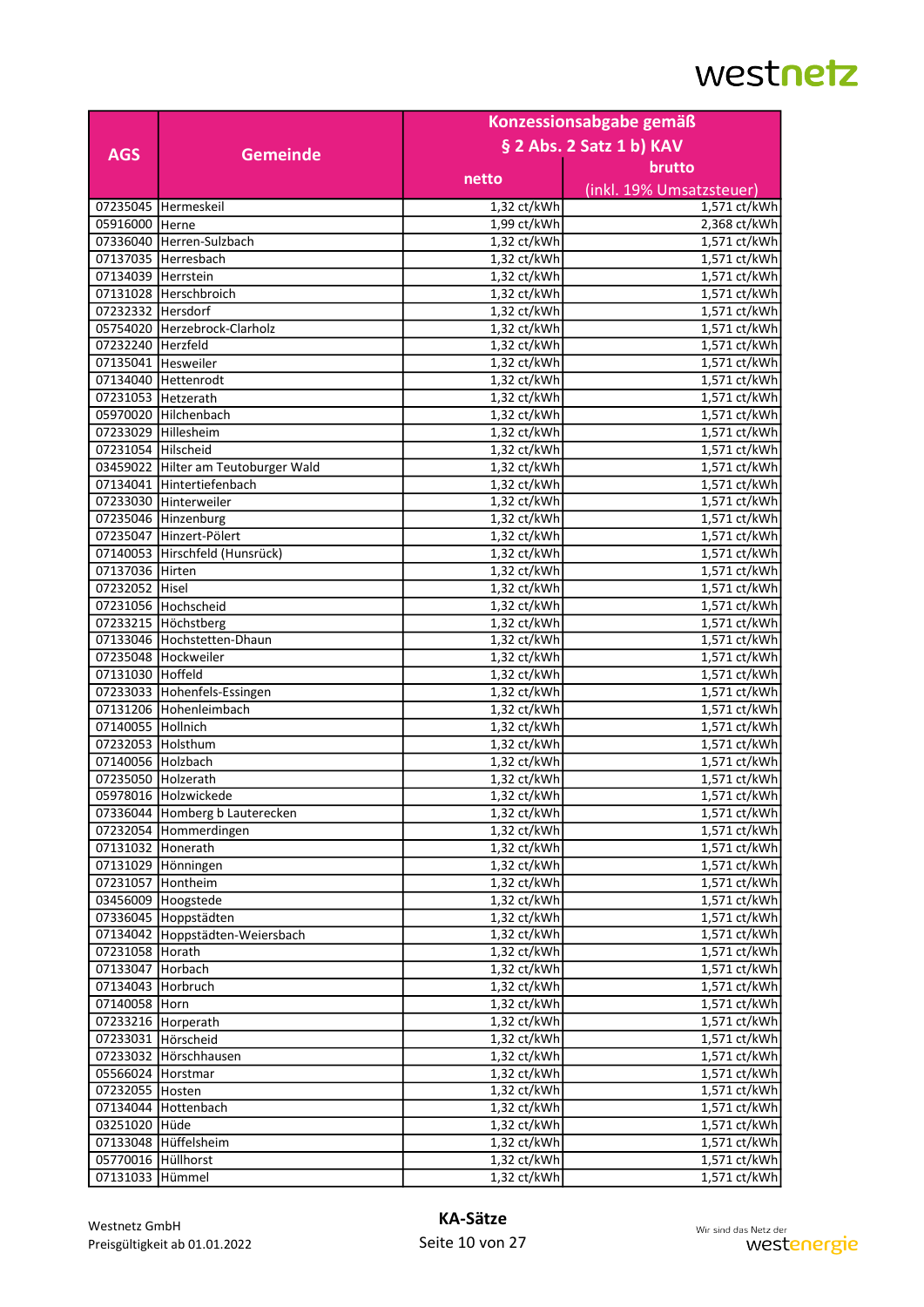|                      |                                               | Konzessionsabgabe gemäß    |                              |
|----------------------|-----------------------------------------------|----------------------------|------------------------------|
|                      |                                               |                            | § 2 Abs. 2 Satz 1 b) KAV     |
| <b>AGS</b>           | <b>Gemeinde</b>                               |                            |                              |
|                      |                                               | netto                      | brutto                       |
|                      |                                               |                            | (inkl. 19% Umsatzsteuer)     |
|                      | 07133049 Hundsbach                            | $1,32$ ct/kWh              | 1,571 ct/kWh                 |
|                      | 07140060 Hungenroth                           | 1,32 ct/kWh                | 1,571 ct/kWh                 |
| 05170016 Hünxe       |                                               | 1,32 ct/kWh                | 1,571 ct/kWh                 |
|                      | 07231062 Hupperath                            | $1,32$ ct/kWh              | 1,571 ct/kWh                 |
|                      | 05358016 Hürtgenwald                          | 1,32 ct/kWh                | 1,571 ct/kWh                 |
| 05362028 Hürth       |                                               | 1,59 ct/kWh                | 1,892 ct/kWh                 |
| 07232056 Hütten      |                                               | 1,32 ct/kWh                | 1,571 ct/kWh                 |
|                      | 07232057 Hütterscheid                         | 1,32 ct/kWh                | 1,571 ct/kWh                 |
|                      | 07232058 Hüttingen an der Kyll                | 1,32 ct/kWh                | 1,571 ct/kWh                 |
|                      | 07232059 Hüttingen bei Lahr                   | 1,32 ct/kWh                | 1,571 ct/kWh                 |
|                      | 07134045 Idar-Oberstein, verbandsfr. Gemeinde | 1,59 ct/kWh                | 1,892 ct/kWh                 |
| 07232060 Idenheim    |                                               | 1,32 ct/kWh                | 1,571 ct/kWh                 |
| 07232061 Idesheim    |                                               | 1,32 ct/kWh                | 1,571 ct/kWh                 |
| 07235051 Igel        |                                               | 1,32 ct/kWh                | 1,571 ct/kWh                 |
| 07135042   Illerich  |                                               | 1,32 ct/kWh                | 1,571 ct/kWh                 |
| 07233034   Immerath  |                                               | 1,32 ct/kWh                | 1,571 ct/kWh                 |
| 07231064   Immert    |                                               | 1,32 ct/kWh                | 1,571 ct/kWh                 |
| 05358020 Inden       |                                               | 1,32 ct/kWh                | 1,571 ct/kWh                 |
| 07232062   Ingendorf |                                               | 1,32 ct/kWh                | 1,571 ct/kWh                 |
| 07131034 Insul       |                                               | 1,32 ct/kWh                | 1,571 ct/kWh                 |
|                      | 07133050   Ippenschied                        | 1,32 ct/kWh                | 1,571 ct/kWh                 |
| 07231501 Irmenach    |                                               | 1,32 ct/kWh                | 1,571 ct/kWh                 |
| 07232063  Irrel      |                                               | 1,32 ct/kWh                | 1,571 ct/kWh                 |
| 07232245   Irrhausen |                                               | 1,32 ct/kWh                | 1,571 ct/kWh                 |
| 07235052 lIrsch      |                                               | 1,32 ct/kWh                | 1,571 ct/kWh                 |
| 05554032 Isselburg   |                                               | 1,32 ct/kWh                | 1,571 ct/kWh                 |
| 05154020 Issum       |                                               | 1,32 ct/kWh                | 1,571 ct/kWh                 |
| 03456010   Isterberg |                                               | 1,32 ct/kWh                | 1,571 ct/kWh                 |
| 03456011 ltterbeck   |                                               | 1,32 ct/kWh                | 1,571 ct/kWh                 |
|                      | 07133051 Jeckenbach                           | 1,32 ct/kWh                | 1,571 ct/kWh                 |
| 07232246 Jucken      |                                               | 1,32 ct/kWh                | 1,571 ct/kWh                 |
| 05358024 Jülich      |                                               | 1,59 ct/kWh                | 1,892 ct/kWh                 |
| 07233035 Jünkerath   |                                               | 1,32 ct/kWh                | 1,571 ct/kWh                 |
|                      | 05162016   Kaarst, Stadt                      | 1,59 ct/kWh                | 1,892 ct/kWh                 |
|                      | 07135043 Kaifenheim                           | 1,32 ct/kWh                | 1,571 ct/kWh                 |
| 07135044   Kail      |                                               | $1,32$ ct/kWh              | 1,571 ct/kWh                 |
|                      | 07135045   Kaisersesch                        | 1,32 ct/kWh                | 1,571 ct/kWh                 |
|                      | 07131036 Kalenborn                            | 1,32 ct/kWh                | 1,571 ct/kWh                 |
|                      | 07135046 Kalenborn                            | 1,32 ct/kWh                | 1,571 ct/kWh                 |
|                      |                                               |                            |                              |
| 05154024 Kalkar      | 07233036   Kalenborn-Scheuern                 | 1,32 ct/kWh                | 1,571 ct/kWh                 |
|                      |                                               | 1,32 ct/kWh<br>1,32 ct/kWh | 1,571 ct/kWh<br>1,571 ct/kWh |
| 05366024 Kall        |                                               |                            |                              |
| 07137041 Kalt        |                                               | 1,32 ct/kWh                | 1,571 ct/kWh                 |
|                      | 07131037   Kaltenborn                         | $1,32$ ct/kWh              | 1,571 ct/kWh                 |
|                      | 05170020   Kamp-Lintfort                      | 1,59 ct/kWh                | 1,892 ct/kWh                 |
| 07235055 Kanzem      |                                               | 1,32 ct/kWh                | 1,571 ct/kWh                 |
| 07233217 Kaperich    |                                               | 1,32 ct/kWh                | 1,571 ct/kWh                 |
| 07140062 Kappel      |                                               | 1,32 ct/kWh                | 1,571 ct/kWh                 |
|                      | 07336049 Kappeln b Lauterecken                | 1,32 ct/kWh                | 1,571 ct/kWh                 |
| 07140063   Karbach   |                                               | 1,32 ct/kWh                | 1,571 ct/kWh                 |
| 07231065   Karl      |                                               | $1,32$ ct/kWh              | 1,571 ct/kWh                 |
|                      | 07232064 Karlshausen                          | 1,32 ct/kWh                | 1,571 ct/kWh                 |
|                      | 07232065   Kaschenbach                        | 1,32 ct/kWh                | 1,571 ct/kWh                 |
| 07235056 Kasel       |                                               | 1,32 ct/kWh                | 1,571 ct/kWh                 |
|                      | 07140064 Kastellaun                           | 1,32 ct/kWh                | 1,571 ct/kWh                 |
|                      | 07235057 Kastel-Staadt                        | 1,32 ct/kWh                | 1,571 ct/kWh                 |
|                      | 07233037 Katzwinkel                           | 1,32 ct/kWh                | 1,571 ct/kWh                 |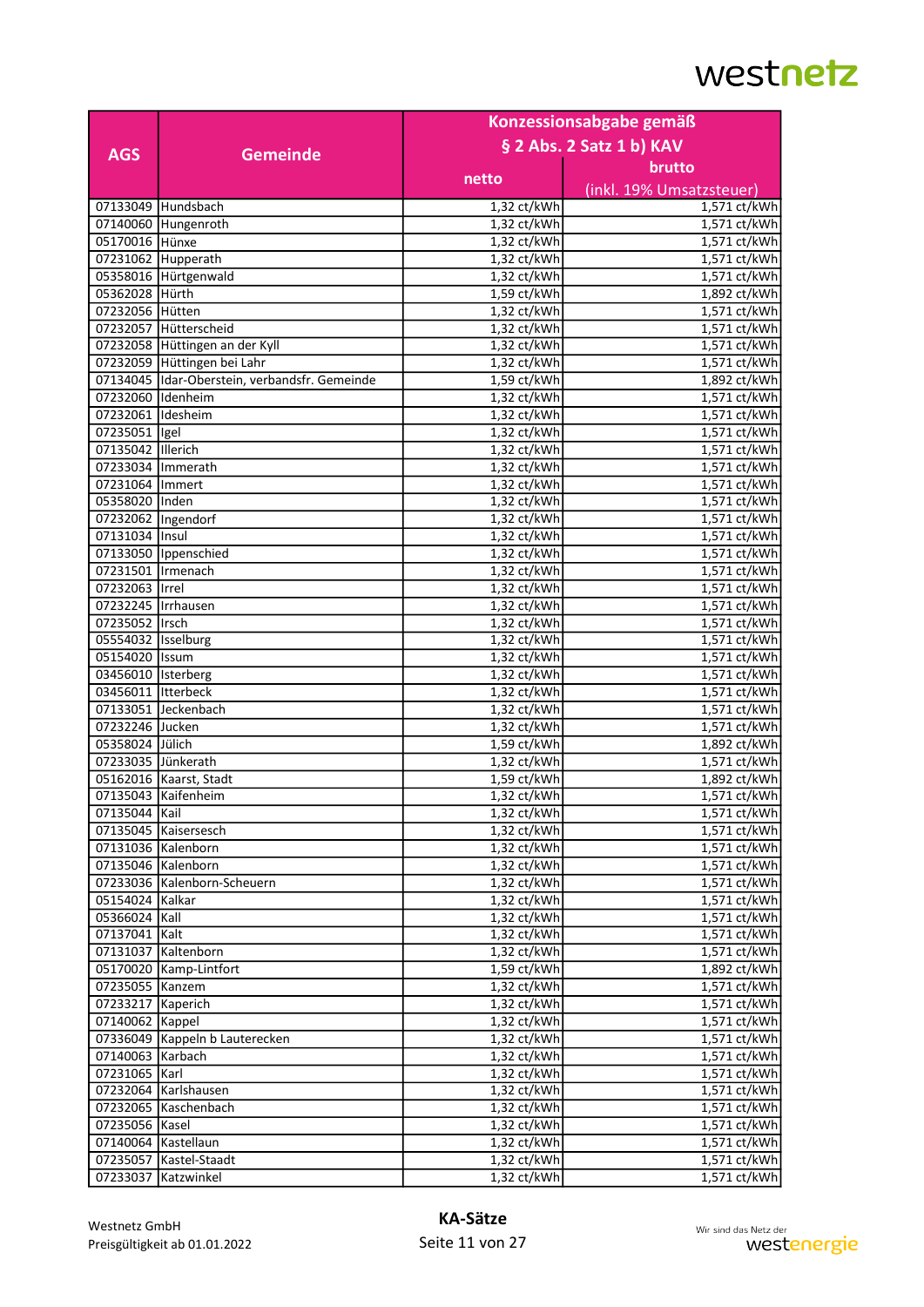|                       |                                   | Konzessionsabgabe gemäß            |                          |
|-----------------------|-----------------------------------|------------------------------------|--------------------------|
|                       |                                   |                                    | § 2 Abs. 2 Satz 1 b) KAV |
| <b>AGS</b>            | <b>Gemeinde</b>                   |                                    |                          |
|                       |                                   | netto                              | brutto                   |
|                       |                                   |                                    | (inkl. 19% Umsatzsteuer) |
| 07137043 Kehrig       |                                   | 1,32 ct/kWh                        | 1,571 ct/kWh             |
|                       | 07140065 Keidelheim               | 1,32 ct/kWh                        | 1,571 ct/kWh             |
| 07233218 Kelberg      |                                   | 1,32 ct/kWh                        | 1,571 ct/kWh             |
|                       | 07235058   Kell am See            | $1,32$ ct/kWh                      | 1,571 ct/kWh             |
|                       | 07133202 Kellenbach               | 1,32 ct/kWh                        | 1,571 ct/kWh             |
|                       | 07131502 Kempenich                | 1,32 ct/kWh                        | 1,571 ct/kWh             |
| 07134046   Kempfeld   |                                   | 1,32 ct/kWh                        | 1,571 ct/kWh             |
| 07235060 Kenn         |                                   | 1,32 ct/kWh                        | 1,571 ct/kWh             |
|                       | 07232066 Keppeshausen             | 1,32 ct/kWh                        | 1,571 ct/kWh             |
| 07137048 Kerben       |                                   | 1,32 ct/kWh                        | 1,571 ct/kWh             |
| 05154028 Kerken       |                                   | 1,32 ct/kWh                        | 1,571 ct/kWh             |
| 05362032 Kerpen       |                                   | 1,59 ct/kWh                        | 1,892 ct/kWh             |
|                       | 07233038 Kerpen (Eifel)           | 1,32 ct/kWh                        | 1,571 ct/kWh             |
|                       | 07233219 Kerschenbach             | 1,32 ct/kWh                        | 1,571 ct/kWh             |
| 07232247   Kesfeld    |                                   | 1,32 ct/kWh                        | 1,571 ct/kWh             |
| 07131039 Kesseling    |                                   | 1,32 ct/kWh                        | 1,571 ct/kWh             |
| 07231066 Kesten       |                                   | 1,32 ct/kWh                        | 1,571 ct/kWh             |
|                       | 03459023 Kettenkamp <sup>1)</sup> | 1,59 ct/kWh                        | 1,892 ct/kWh             |
| 05154032 Kevelaer     |                                   | 1,59 ct/kWh                        | 1,892 ct/kWh             |
|                       | 07232248 Kickeshausen             | 1,32 ct/kWh                        | 1,571 ct/kWh             |
|                       | 07231067 Kinderbeuern             | 1,32 ct/kWh                        | 1,571 ct/kWh             |
| 07231068 Kinheim      |                                   | 1,32 ct/kWh                        | 1,571 ct/kWh             |
|                       | 07232249 Kinzenburg               | 1,32 ct/kWh                        | 1,571 ct/kWh             |
|                       | 07140067 Kirchberg (Hunsrück)     | 1,32 ct/kWh                        | 1,571 ct/kWh             |
| 03251021 Kirchdorf    |                                   | 1,32 ct/kWh                        | 1,571 ct/kWh             |
|                       | 05966016 Kirchhundem              | 1,32 ct/kWh                        | 1,571 ct/kWh             |
| 07131040 Kirchsahr    |                                   | 1,32 ct/kWh                        | 1,571 ct/kWh             |
| 07137049 Kirchwald    |                                   | 1,32 ct/kWh                        | 1,571 ct/kWh             |
| 07233039              | Kirchweiler                       | 1,32 ct/kWh                        | 1,571 ct/kWh             |
| 07235062 Kirf         |                                   | 1,32 ct/kWh                        | 1,571 ct/kWh             |
| 07133052 Kirn         |                                   | 1,32 ct/kWh                        | 1,571 ct/kWh             |
| 07336050 Kirrweiler   |                                   | 1,32 ct/kWh                        | 1,571 ct/kWh             |
| 07233220 Kirsbach     |                                   | 1,32 ct/kWh                        | 1,571 ct/kWh             |
| 07133053   Kirschroth |                                   | 1,32 ct/kWh                        | 1,571 ct/kWh             |
|                       |                                   | 1,32 ct/kWh                        | 1,571 ct/kWh             |
|                       | 07134047 Kirschweiler             |                                    |                          |
|                       | 07140068  Kisselbach              | 1,32 ct/kWh                        | 1,571 ct/kWh             |
| 07231069 Klausen      |                                   | 1,32 ct/kWh                        | 1,571 ct/kWh             |
| 07231070 Kleinich     |                                   | 1,32 ct/kWh                        | 1,571 ct/kWh             |
|                       | 07232250 Kleinlangenfeld          | 1,32 ct/kWh                        | 1,571 ct/kWh             |
| 07135048 Kliding      |                                   | $1,32$ ct/kWh                      | 1,571 ct/kWh             |
|                       | 07140070 Klosterkumbd             | 1,32 ct/kWh                        | 1,571 ct/kWh             |
| 07135049 Klotten      |                                   | 1,32 ct/kWh                        | 1,571 ct/kWh             |
|                       | 07140071 Kludenbach               | $1,32$ ct/ $\overline{\text{kWh}}$ | 1,571 ct/kWh             |
|                       | 07235063 Klüsserath               | 1,32 ct/kWh                        | 1,571 ct/kWh             |
|                       | 07137212 Kobern-Gondorf           | 1,32 ct/kWh                        | 1,571 ct/kWh             |
| 07137053 Kollig       |                                   | 1,32 ct/kWh                        | 1,571 ct/kWh             |
| 07233222 Kolverath    |                                   | 1,32 ct/kWh                        | 1,571 ct/kWh             |
| 07231071 Kommen       |                                   | 1,32 ct/kWh                        | 1,571 ct/kWh             |
| 07133203 Königsau     |                                   | 1,32 ct/kWh                        | 1,571 ct/kWh             |
|                       | 07131041 Königsfeld               | $1,32$ ct/kWh                      | 1,571 ct/kWh             |
|                       | 05382024 Königswinter             | 1,59 ct/kWh                        | 1,892 ct/kWh             |
| 07235068 Konz         |                                   | 1,32 ct/kWh                        | 1,571 ct/kWh             |
| 07233223 Kopp         |                                   | 1,32 ct/kWh                        | 1,571 ct/kWh             |
| 07235069 Kordel       |                                   | 1,32 ct/kWh                        | 1,571 ct/kWh             |
| 07235070 Korlingen    |                                   | 1,32 ct/kWh                        | 1,571 ct/kWh             |
| 07232067 Körperich    |                                   | 1,32 ct/kWh                        | 1,571 ct/kWh             |
| 07140073 Korweiler    |                                   | 1,32 ct/kWh                        | 1,571 ct/kWh             |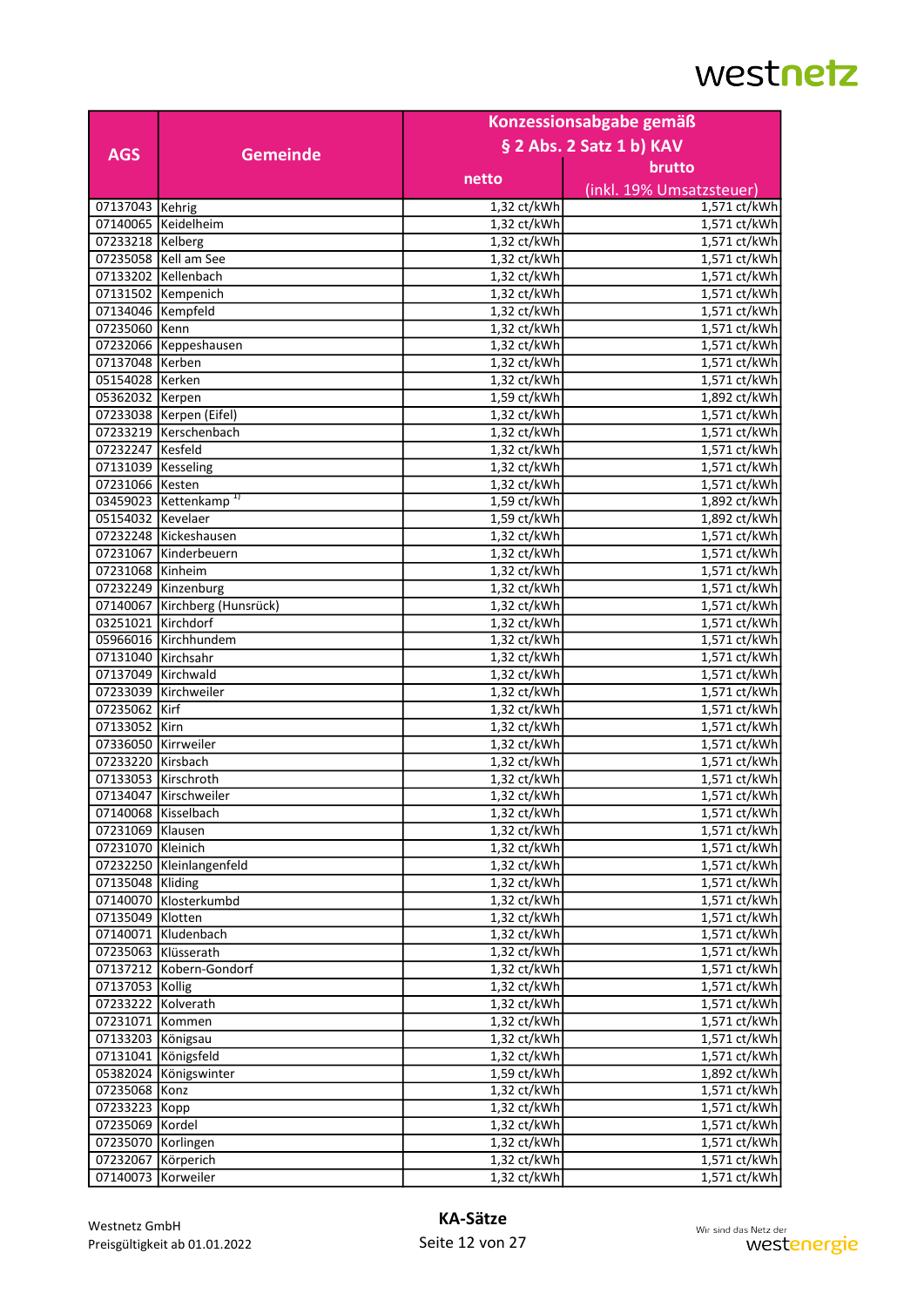|                     |                                                  | Konzessionsabgabe gemäß      |                              |
|---------------------|--------------------------------------------------|------------------------------|------------------------------|
|                     |                                                  |                              | § 2 Abs. 2 Satz 1 b) KAV     |
| <b>AGS</b>          | <b>Gemeinde</b>                                  |                              |                              |
|                     |                                                  | netto                        | brutto                       |
|                     |                                                  |                              | (inkl. 19% Umsatzsteuer)     |
|                     | 07131042 Kottenborn                              | 1,32 ct/kWh                  | 1,571 ct/kWh                 |
|                     | 07137055 Kottenheim                              | 1,32 ct/kWh                  | 1,571 ct/kWh                 |
|                     | 07233221 Kötterichen                             | 1,32 ct/kWh                  | 1,571 ct/kWh                 |
| 07235067 Köwerich   |                                                  | 1,32 ct/kWh                  | 1,571 ct/kWh                 |
|                     | 07232068 Koxhausen                               | 1,32 ct/kWh                  | 1,571 ct/kWh                 |
|                     | 07233040 Kradenbach                              | 1,32 ct/kWh                  | 1,571 ct/kWh                 |
|                     | 05154040 Kranenburg                              | 1,32 ct/kWh                  | 1,571 ct/kWh                 |
|                     | 07140075 Kratzenburg                             | 1,32 ct/kWh                  | 1,571 ct/kWh                 |
|                     | 07232253 Krautscheid                             | 1,32 ct/kWh                  | 1,571 ct/kWh                 |
| 07137056 Kretz      |                                                  | 1,32 ct/kWh                  | 1,571 ct/kWh                 |
| 05358028 Kreuzau    |                                                  | 1,32 ct/kWh                  | 1,571 ct/kWh                 |
| 05970024 Kreuztal   |                                                  | 1,59 ct/kWh                  | 1,892 ct/kWh                 |
|                     | 07134048 Kronweiler                              | 1,32 ct/kWh                  | 1,571 ct/kWh                 |
| 07231072 Kröv       |                                                  | 1,32 ct/kWh                  | 1,571 ct/kWh                 |
| 07232069   Kruchten |                                                  | 1,32 ct/kWh                  | 1,571 ct/kWh                 |
| 07137057 Kruft      |                                                  | 1,32 ct/kWh                  | 1,571 ct/kWh                 |
|                     | 07134049 Krummenau                               | 1,32 ct/kWh                  | 1,571 ct/kWh                 |
|                     | 07140076 Külz (Hunsrück)                         | 1,32 ct/kWh                  | 1,571 ct/kWh                 |
|                     | 07140077 Kümbdchen                               | 1,32 ct/kWh                  | 1,571 ct/kWh                 |
| 07232070 Kyllburg   |                                                  | 1,32 ct/kWh                  | 1,571 ct/kWh                 |
|                     | 07232071 Kyllburgweiler                          | 1,32 ct/kWh                  | 1,571 ct/kWh                 |
| 03456012 Laar       |                                                  | 1,32 ct/kWh                  | 1,571 ct/kWh                 |
| 05566036 Laer       |                                                  | 1,32 ct/kWh                  | 1,571 ct/kWh                 |
| 03456013 Lage       |                                                  | 1,32 ct/kWh                  | 1,571 ct/kWh                 |
| 07140502 Lahr       |                                                  | 1,32 ct/kWh                  | 1,571 ct/kWh                 |
| 07232072 Lahr       |                                                  | $1,32$ ct/kWh                | 1,571 ct/kWh                 |
|                     | 07232254 Lambertsberg                            | 1,32 ct/kWh                  | 1,571 ct/kWh                 |
|                     | 07235072 Lampaden                                | 1,32 ct/kWh                  | 1,571 ct/kWh                 |
| 07135051 Landkern   |                                                  | 1,32 ct/kWh                  | 1,571 ct/kWh                 |
|                     | 07231503 Landscheid                              | 1,32 ct/kWh                  | 1,571 ct/kWh                 |
| 03454028 Langen     |                                                  | 1,32 ct/kWh                  | 1,571 ct/kWh                 |
|                     | 05754024 Langenberg                              | 1,32 ct/kWh                  | 1,571 ct/kWh                 |
|                     | 05158020 Langenfeld                              | 1,59 ct/kWh                  | 1,892 ct/kWh                 |
|                     | 07137060 Langenfeld                              | 1,32 ct/kWh                  | 1,571 ct/kWh                 |
|                     | 05158020 Langenfeld (Rheinland)                  | 1,59 ct/kWh                  | 1,892 ct/kWh                 |
|                     |                                                  |                              |                              |
|                     | 07133054   Langenlonsheim<br>07133055 Langenthal | 1,32 ct/kWh <br>1,32 ct/kWh  | 1,571 ct/kWh<br>1,571 ct/kWh |
|                     | 05358032 Langerwehe                              | 1,32 ct/kWh                  | 1,571 ct/kWh                 |
|                     |                                                  |                              |                              |
|                     | 07137061 Langscheid                              | 1,32 ct/kWh<br>$1,32$ ct/kWh | 1,571 ct/kWh<br>1,571 ct/kWh |
| 07235073 Langsur    |                                                  |                              |                              |
|                     | 07134502 Langweiler b Idar-Oberstein             | 1,32 ct/kWh                  | 1,571 ct/kWh                 |
|                     | 07336057 Langweiler b Lauterecken                | 1,32 ct/kWh                  | 1,571 ct/kWh                 |
| 07232255 Lascheid   |                                                  | 1,32 ct/kWh                  | 1,571 ct/kWh                 |
| 07232256 Lasel      |                                                  | 1,32 ct/kWh                  | 1,571 ct/kWh                 |
| 07135052 Laubach    |                                                  | 1,32 ct/kWh                  | 1,571 ct/kWh                 |
| 07140079 Laubach    |                                                  | 1,32 ct/kWh                  | 1,571 ct/kWh                 |
|                     | 07133056 Laubenheim                              | 1,32 ct/kWh                  | 1,571 ct/kWh                 |
| 07140080 Laudert    |                                                  | 1,32 ct/kWh                  | 1,571 ct/kWh                 |
| 07231074 Laufeld    |                                                  | 1,32 ct/kWh                  | 1,571 ct/kWh                 |
|                     | 07140081 Laufersweiler                           | $1,32$ ct/kWh                | 1,571 ct/kWh                 |
|                     | 07232258 Lauperath                               | 1,32 ct/kWh                  | 1,571 ct/kWh                 |
| 07133057 Lauschied  |                                                  | 1,32 ct/kWh                  | 1,571 ct/kWh                 |
|                     | 07140082 Lautzenhausen                           | $1,32$ ct/kWh                | 1,571 ct/kWh                 |
| 05554036 Legden     |                                                  | 1,32 ct/kWh                  | 1,571 ct/kWh                 |
| 07137504 Lehmen     |                                                  | 1,32 ct/kWh                  | 1,571 ct/kWh                 |
|                     | 07232259 Leidenborn                              | 1,32 ct/kWh                  | 1,571 ct/kWh                 |
| 07135502 Leienkaul  |                                                  | 1,32 ct/kWh                  | 1,571 ct/kWh                 |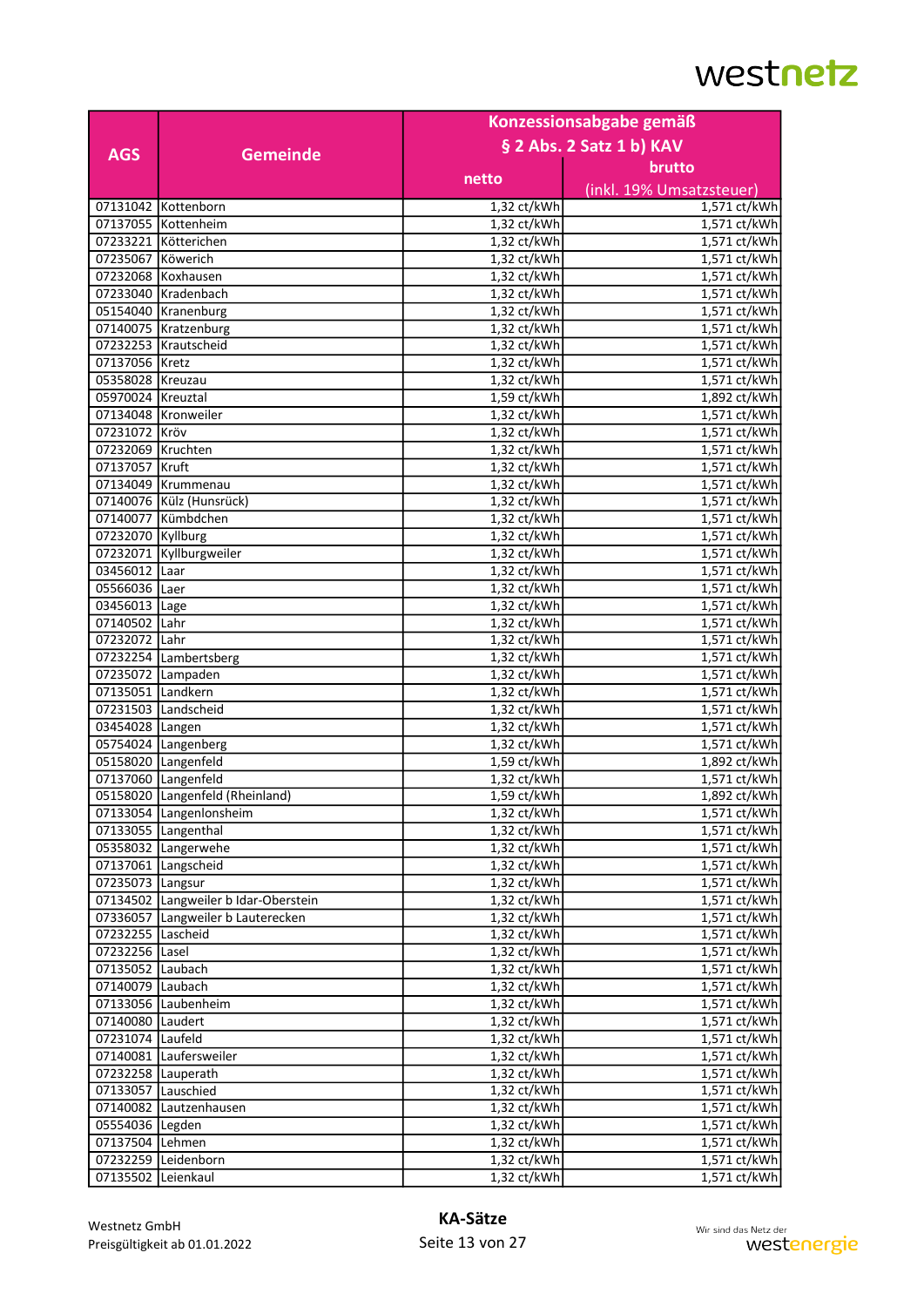|                     |                       | Konzessionsabgabe gemäß |                          |
|---------------------|-----------------------|-------------------------|--------------------------|
|                     |                       |                         | § 2 Abs. 2 Satz 1 b) KAV |
| <b>AGS</b>          | <b>Gemeinde</b>       |                         |                          |
|                     |                       | netto                   | brutto                   |
|                     |                       |                         | (inkl. 19% Umsatzsteuer) |
| 07131044 Leimbach   |                       | 1,32 ct/kWh             | 1,571 ct/kWh             |
| 07232073 Leimbach   |                       | 1,32 ct/kWh             | 1,571 ct/kWh             |
| 07140084 Leiningen  |                       | 1,32 ct/kWh             | 1,571 ct/kWh             |
| 07134050 Leisel     |                       | 1,32 ct/kWh             | $1,571$ ct/kWh           |
|                     | 07134051 Leitzweiler  | 1,32 ct/kWh             | 1,571 ct/kWh             |
| 07235074 Leiwen     |                       | 1,32 ct/kWh             | 1,571 ct/kWh             |
| 03251022 Lembruch   |                       | 1,32 ct/kWh             | 1,571 ct/kWh             |
| 03251023 Lemförde   |                       | 1,32 ct/kWh             | 1,571 ct/kWh             |
| 03454031 Lengerich  |                       | 1,32 ct/kWh             | 1,571 ct/kWh             |
| 05566040 Lengerich  |                       | 1,32 ct/kWh             | 1,571 ct/kWh             |
|                     | 05966020 Lennestadt   | 1,59 ct/kWh             | 1,892 ct/kWh             |
| 05774028 Lichtenau  |                       | 1,32 ct/kWh             | $1,571$ ct/kWh           |
|                     | 07232260 Lichtenborn  | 1,32 ct/kWh             | 1,571 ct/kWh             |
|                     | 07143256 Liebenscheid | 1,32 ct/kWh             | 1,571 ct/kWh             |
|                     | 07140085 Liebshausen  | 1,32 ct/kWh             | 1,571 ct/kWh             |
| 07135053 Lieg       |                       | 1,32 ct/kWh             | 1,571 ct/kWh             |
| 05566044 Lienen     |                       | 1,32 ct/kWh             | 1,571 ct/kWh             |
| 07232261 Lierfeld   |                       | 1,32 ct/kWh             | 1,571 ct/kWh             |
| 07135054 Liesenich  |                       | 1,32 ct/kWh             | 1,571 ct/kWh             |
| 07231075 Lieser     |                       | 1,32 ct/kWh             | 1,571 ct/kWh             |
| 07232074 Ließem     |                       | 1,32 ct/kWh             | 1,571 ct/kWh             |
| 07133059 Limbach    |                       | 1,32 ct/kWh             | 1,571 ct/kWh             |
| 07131047 Lind       |                       | 1,32 ct/kWh             | 1,571 ct/kWh             |
| 07137063 Lind       |                       | 1,32 ct/kWh             | 1,571 ct/kWh             |
|                     | 07140086 Lindenschied |                         |                          |
|                     |                       | 1,32 ct/kWh             | 1,571 ct/kWh             |
|                     | 07140087 Lingerhahn   | 1,32 ct/kWh             | 1,571 ct/kWh             |
| 05358036 Linnich    |                       | 1,32 ct/kWh             | 1,571 ct/kWh             |
| 05974024 Lippetal   |                       | 1,32 ct/kWh             | 1,571 ct/kWh             |
| 07233224 Lirstal    |                       | 1,32 ct/kWh             | 1,571 ct/kWh             |
|                     | 07233041 Lissendorf   | 1,32 ct/kWh             | 1,571 ct/kWh             |
| 07137214 Löf        |                       | 1,32 ct/kWh             | 1,571 ct/kWh             |
| 07133060 Löllbach   |                       | 1,32 ct/kWh             | 1,571 ct/kWh             |
| 07235077 Longen     |                       | 1,32 ct/kWh             | 1,571 ct/kWh             |
|                     | 07231077 Longkamp     | 1,32 ct/kWh             | 1,571 ct/kWh             |
| 07235078 Longuich   |                       | 1,32 ct/kWh             | 1,571 ct/kWh             |
| 07137065 Lonnig     |                       | $1,32$ ct/kWh           | 1,571 ct/kWh             |
| 07235080 Lorscheid  |                       | 1,32 ct/kWh             | 1,571 ct/kWh             |
| 07231076 Lösnich    |                       | 1,32 ct/kWh             | 1,571 ct/kWh             |
|                     | 07231206 Lötzbeuren   | 1,32 ct/kWh             | 1,571 ct/kWh             |
|                     | 07143260 Luckenbach   | 1,32 ct/kWh             | 1,571 ct/kWh             |
|                     | 07231078 Lückenburg   | 1,32 ct/kWh             | 1,571 ct/kWh             |
|                     | 05558024 Lüdinghausen | 1,32 ct/kWh             | 1,571 ct/kWh             |
| 07232262 Lünebach   |                       | 1,32 ct/kWh             | 1,571 ct/kWh             |
| 03454034 Lünne      |                       | $1,32$ ct/kWh           | 1,571 ct/kWh             |
| 07135056 Lütz       |                       | 1,32 ct/kWh             | 1,571 ct/kWh             |
| 07135057 Lutzerath  |                       | 1,32 ct/kWh             | 1,571 ct/kWh             |
|                     | 07232263 Lützkampen   | 1,32 ct/kWh             | 1,571 ct/kWh             |
| 07137066 Luxem      |                       | 1,32 ct/kWh             | 1,571 ct/kWh             |
| 03251024 Maasen     |                       | 1,32 ct/kWh             | 1,571 ct/kWh             |
| 07137215 Macken     |                       | 1,32 ct/kWh             | 1,571 ct/kWh             |
|                     | 07134052 Mackenrodt   | 1,32 ct/kWh             | 1,571 ct/kWh             |
| 07140089   Maisborn |                       | 1,32 ct/kWh             | 1,571 ct/kWh             |
|                     | 07140090 Maitzborn    | 1,32 ct/kWh             | 1,571 ct/kWh             |
| 07232075 Malberg    |                       | 1,32 ct/kWh             | 1,571 ct/kWh             |
|                     | 07232076 Malbergweich | 1,32 ct/kWh             | 1,571 ct/kWh             |
| 07231079 Malborn    |                       | 1,32 ct/kWh             | 1,571 ct/kWh             |
|                     |                       | $1,32$ ct/kWh           | 1,571 ct/kWh             |
| 07133061 Mandel     |                       |                         |                          |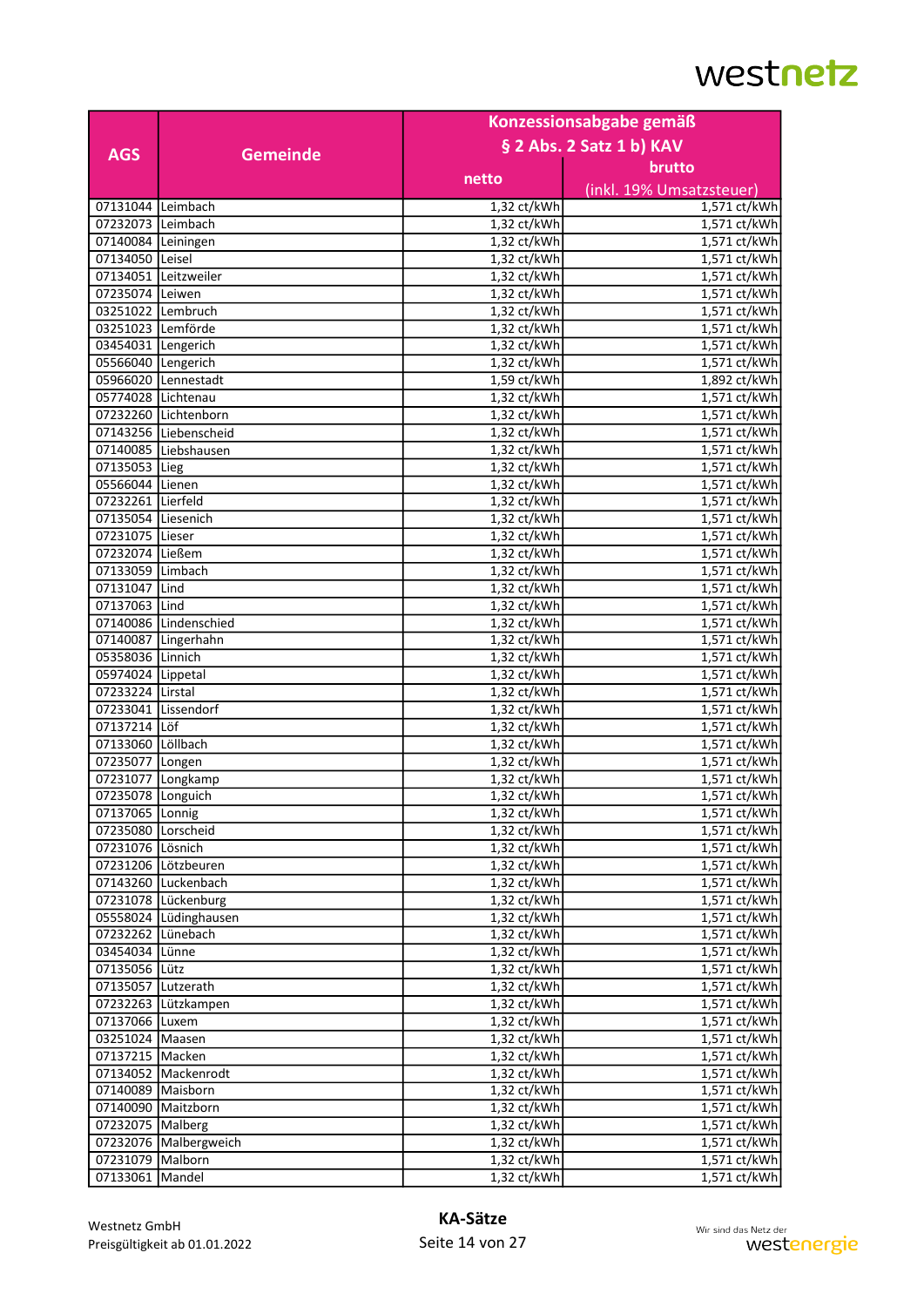|                                      |                                               | Konzessionsabgabe gemäß            |                              |
|--------------------------------------|-----------------------------------------------|------------------------------------|------------------------------|
|                                      |                                               |                                    | § 2 Abs. 2 Satz 1 b) KAV     |
| <b>AGS</b>                           | <b>Gemeinde</b>                               |                                    |                              |
|                                      |                                               | netto                              | brutto                       |
|                                      |                                               |                                    | (inkl. 19% Umsatzsteuer)     |
| 07235081 Mandern                     |                                               | 1,32 ct/kWh                        | 1,571 ct/kWh                 |
|                                      | 07231080 Manderscheid                         | 1,32 ct/kWh                        | 1,571 ct/kWh                 |
|                                      | 07232264   Manderscheid                       | 1,32 ct/kWh                        | 1,571 ct/kWh                 |
|                                      | 07233225 Mannebach                            | 1,32 ct/kWh                        | $1,5\overline{71}$ ct/kWh    |
|                                      | 07235082 Mannebach                            | 1,32 ct/kWh                        | 1,571 ct/kWh                 |
|                                      | 07339036 Manubach                             | 1,32 ct/kWh                        | 1,571 ct/kWh                 |
|                                      | 07231081 Maring-Noviand                       | 1,32 ct/kWh                        | 1,571 ct/kWh                 |
| 03251025   Marl                      |                                               | 1,32 ct/kWh                        | 1,571 ct/kWh                 |
| 05562024 Marl                        |                                               | 1,59 ct/kWh                        | 1,892 ct/kWh                 |
| 05958024 Marsberg                    |                                               | 1,32 ct/kWh                        | 1,571 ct/kWh                 |
|                                      | 07133062 Martinstein                          | 1,32 ct/kWh                        | 1,571 ct/kWh                 |
| 07135058 Masburg                     |                                               | 1,32 ct/kWh                        | 1,571 ct/kWh                 |
|                                      | 07140204 Mastershausen                        | 1,32 ct/kWh                        | 1,571 ct/kWh                 |
| 07232265   Masthorn                  |                                               | 1,32 ct/kWh                        | 1,571 ct/kWh                 |
|                                      | 07232266 Matzerath                            | 1,32 ct/kWh                        | 1,571 ct/kWh                 |
| 07232267 Mauel                       |                                               | 1,32 ct/kWh                        | 1,571 ct/kWh                 |
| 07137068 Mayen                       |                                               | 1,32 ct/kWh                        | 1,571 ct/kWh                 |
|                                      | 07131049 Mayschoß                             | 1,32 ct/kWh                        | 1,571 ct/kWh                 |
|                                      | 05366028 Mechernich                           | 1,59 ct/kWh                        | 1,892 ct/kWh                 |
| 07232077 Meckel                      |                                               | 1,32 ct/kWh                        | 1,571 ct/kWh                 |
|                                      | 07133063 Meckenbach                           | 1,32 ct/kWh                        | 1,571 ct/kWh                 |
|                                      | 07134053 Meckenbach Kr Birkenfeld, Nahe       | 1,32 ct/kWh                        | 1,571 ct/kWh                 |
|                                      | 05382032 Meckenheim                           | 1,32 ct/kWh                        | 1,571 ct/kWh                 |
| 07336061 Medard                      |                                               | 1,32 ct/kWh                        | 1,571 ct/kWh                 |
|                                      | 07133064 Meddersheim                          | 1,32 ct/kWh                        | 1,571 ct/kWh                 |
|                                      | 05958028 Medebach                             | $1,32$ ct/kWh                      | 1,571 ct/kWh                 |
| 07231082 Meerfeld                    |                                               | 1,32 ct/kWh                        | 1,571 ct/kWh                 |
| 07233042 Mehren                      |                                               | 1,32 ct/kWh                        | 1,571 ct/kWh                 |
| 07235083 Mehring                     |                                               | 1,32 ct/kWh                        | 1,571 ct/kWh                 |
| 07233043 Meisburg                    |                                               | 1,32 ct/kWh                        | 1,571 ct/kWh                 |
|                                      | 07133065 Meisenheim                           | 1,32 ct/kWh                        | 1,571 ct/kWh                 |
| 03459024 Melle                       |                                               | 1,59 ct/kWh                        | 1,892 ct/kWh                 |
|                                      | 03251027 Mellinghausen                        | 1,32 ct/kWh                        | 1,571 ct/kWh                 |
|                                      | 05962040 Menden (Sauerland)                   | 1,59 ct/kWh                        | 1,892 ct/kWh                 |
| 07137069 Mendig                      |                                               | 1,32 ct/kWh                        | 1,571 ct/kWh                 |
|                                      |                                               |                                    |                              |
|                                      | 07140092   Mengerschied<br>07232078 Menningen | 1,32 ct/kWh <br>1,32 ct/kWh        | 1,571 ct/kWh<br>1,571 ct/kWh |
|                                      |                                               | 1,32 ct/kWh                        |                              |
| 03459025 Menslage<br>03454035 Meppen |                                               | 1,59 ct/kWh                        | 1,571 ct/kWh                 |
|                                      |                                               |                                    | 1,892 ct/kWh                 |
|                                      | 07232270 Merlscheid                           | 1,32 ct/kWh                        | 1,571 ct/kWh                 |
| 07140093 Mermuth                     |                                               | 1,32 ct/kWh                        | 1,571 ct/kWh                 |
|                                      | 07231083 Merschbach                           | 1,32 ct/kWh                        | 1,571 ct/kWh                 |
|                                      | 07235085   Mertesdorf                         | $1,32$ ct/ $\overline{\text{kWh}}$ | 1,571 ct/kWh                 |
| 07137070 Mertloch                    |                                               | 1,32 ct/kWh                        | 1,571 ct/kWh                 |
|                                      | 07133066 Merxheim                             | 1,32 ct/kWh                        | 1,571 ct/kWh                 |
| 03459026 Merzen                      |                                               | 1,32 ct/kWh                        | 1,571 ct/kWh                 |
|                                      | 05358040 Merzenich                            | 1,32 ct/kWh                        | 1,571 ct/kWh                 |
|                                      | 07235154 Merzkirchen                          | 1,32 ct/kWh                        | 1,571 ct/kWh                 |
|                                      | 07336062 Merzweiler                           | 1,32 ct/kWh                        | 1,571 ct/kWh                 |
|                                      | 05958032 Meschede                             | 1,59 ct/kWh                        | 1,892 ct/kWh                 |
| 07135060 Mesenich                    |                                               | 1,32 ct/kWh                        | 1,571 ct/kWh                 |
|                                      | 07232079 Messerich                            | 1,32 ct/kWh                        | 1,571 ct/kWh                 |
|                                      | 03454036   Messingen                          | $1,32$ ct/kWh                      | 1,571 ct/kWh                 |
| 05566052 Metelen                     |                                               | 1,32 ct/kWh                        | 1,571 ct/kWh                 |
|                                      | 07232080   Mettendorf                         | 1,32 ct/kWh                        | 1,571 ct/kWh                 |
| 07232081 Metterich                   |                                               | 1,32 ct/kWh                        | 1,571 ct/kWh                 |
|                                      | 05158024 Mettmann                             | 1,59 ct/kWh                        | 1,892 ct/kWh                 |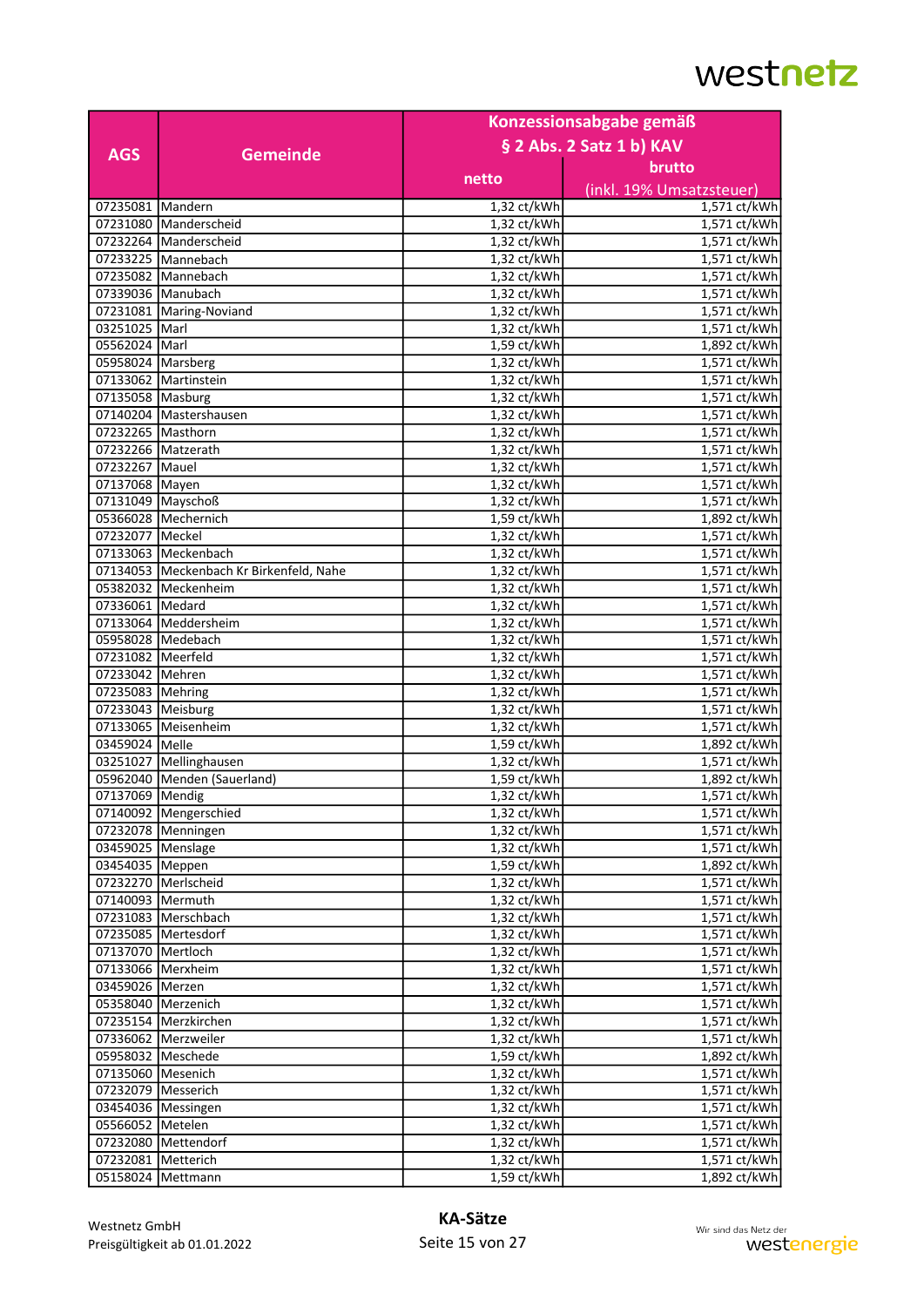|                     |                                                       | Konzessionsabgabe gemäß            |                              |
|---------------------|-------------------------------------------------------|------------------------------------|------------------------------|
|                     |                                                       |                                    | § 2 Abs. 2 Satz 1 b) KAV     |
| <b>AGS</b>          | <b>Gemeinde</b>                                       |                                    |                              |
|                     |                                                       | netto                              | brutto                       |
|                     |                                                       |                                    | (inkl. 19% Umsatzsteuer)     |
|                     | 07134054   Mettweiler                                 | 1,32 ct/kWh                        | 1,571 ct/kWh                 |
|                     | 07140094 Metzenhausen                                 | 1,32 ct/kWh                        | 1,571 ct/kWh                 |
| 07131050   Meuspath |                                                       | 1,32 ct/kWh                        | 1,571 ct/kWh                 |
|                     | 07140095 Michelbach                                   | 1,32 ct/kWh                        | 1,571 ct/kWh                 |
| 07232082 Minden     |                                                       | 1,32 ct/kWh                        | 1,571 ct/kWh                 |
|                     | 07231085 Minderlittgen                                | 1,32 ct/kWh                        | 1,571 ct/kWh                 |
| 07231086 Minheim    |                                                       | 1,32 ct/kWh                        | 1,571 ct/kWh                 |
|                     | 07134055 Mittelreidenbach                             | 1,32 ct/kWh                        | 1,571 ct/kWh                 |
|                     | 07135061 Mittelstrimmig                               | 1,32 ct/kWh                        | 1,571 ct/kWh                 |
|                     | 05974032 Möhnesee                                     | 1,32 ct/kWh                        | 1,571 ct/kWh                 |
| 05158026 Monheim    |                                                       | 1,59 ct/kWh                        | 1,892 ct/kWh                 |
|                     | 05158026 Monheim am Rhein                             | 1,59 ct/kWh                        | 1,892 ct/kWh                 |
| 07137074   Monreal  |                                                       | 1,32 ct/kWh                        | 1,571 ct/kWh                 |
|                     | 07135062 Möntenich                                    | 1,32 ct/kWh                        | 1,571 ct/kWh                 |
|                     | 07231087 Monzelfeld                                   | 1,32 ct/kWh                        | 1,571 ct/kWh                 |
|                     | 07133067 Monzingen                                    | 1,32 ct/kWh                        | 1,571 ct/kWh                 |
| 07231502 Morbach    |                                                       | 1,32 ct/kWh                        | 1,571 ct/kWh                 |
|                     | 07135064 Moritzheim                                   | 1,32 ct/kWh                        | 1,571 ct/kWh                 |
| 07143264 Mörlen     |                                                       | 1,32 ct/kWh                        | 1,571 ct/kWh                 |
|                     | 07140096 Mörschbach                                   | 1,32 ct/kWh                        | 1,571 ct/kWh                 |
|                     | 07235090 Morscheid                                    | 1,32 ct/kWh                        | 1,571 ct/kWh                 |
|                     | 07134056 Mörschied                                    | 1,32 ct/kWh                        | 1,571 ct/kWh                 |
| 07140503 Mörsdorf   |                                                       | 1,32 ct/kWh                        | 1,571 ct/kWh                 |
|                     | 07140205 Morshausen                                   | 1,32 ct/kWh                        | 1,571 ct/kWh                 |
| 07233226 Mosbruch   |                                                       | 1,32 ct/kWh                        | 1,571 ct/kWh                 |
|                     | 07135065 Moselkern                                    | 1,32 ct/kWh                        | 1,571 ct/kWh                 |
| 05382036 Much       |                                                       | 1,32 ct/kWh                        | 1,571 ct/kWh                 |
| 07233046 Mückeln    |                                                       | 1,32 ct/kWh                        | 1,571 ct/kWh                 |
|                     | 07135066 Müden (Mosel)                                | 1,32 ct/kWh                        | 1,571 ct/kWh                 |
| 07140098 Mühlpfad   |                                                       | 1,32 ct/kWh                        | 1,571 ct/kWh                 |
| 07232083 Mülbach    |                                                       | 1,32 ct/kWh                        | 1,571 ct/kWh                 |
|                     | 07231090 Mülheim (Mosel)                              | 1,32 ct/kWh                        | 1,571 ct/kWh                 |
|                     | 05117000 Mülheim an der Ruhr                          | 1,99 ct/kWh                        | 2,368 ct/kWh                 |
|                     | 07131051 Müllenbach                                   | 1,32 ct/kWh                        | 1,571 ct/kWh                 |
|                     | 07135067 Müllenbach                                   | 1,32 ct/kWh                        | 1,571 ct/kWh                 |
|                     |                                                       |                                    |                              |
|                     | 07133068   Münchwald                                  | 1,32 ct/kWh                        | 1,571 ct/kWh                 |
| 07137077 Münk       |                                                       | $1,32$ ct/kWh                      | 1,571 ct/kWh                 |
|                     | 07137501 Münstermaifeld<br>07339038 Münster-Sarmsheim | 1,32 ct/kWh<br>1,32 ct/kWh         | 1,571 ct/kWh<br>1,571 ct/kWh |
|                     |                                                       |                                    |                              |
|                     | 07233227 Mürlenbach                                   | 1,32 ct/kWh                        | 1,571 ct/kWh                 |
| 07131052 Müsch      |                                                       | 1,32 ct/kWh                        | 1,571 ct/kWh                 |
|                     | 07231091 Musweiler                                    | 1,32 ct/kWh                        | 1,571 ct/kWh                 |
|                     | 07140099 Mutterschied                                 | $1,32$ ct/ $\overline{\text{kWh}}$ | 1,571 ct/kWh                 |
|                     | 07232271 Mützenich                                    | 1,32 ct/kWh                        | 1,571 ct/kWh                 |
| 07232084 Muxerath   |                                                       | 1,32 ct/kWh                        | 1,571 ct/kWh                 |
|                     | 07137079 Nachtsheim                                   | 1,32 ct/kWh                        | 1,571 ct/kWh                 |
|                     | 07140100 Nannhausen                                   | 1,32 ct/kWh                        | 1,571 ct/kWh                 |
| 07232085 Nasingen   |                                                       | 1,32 ct/kWh                        | 1,571 ct/kWh                 |
|                     | 07232086 Nattenheim                                   | 1,32 ct/kWh                        | 1,571 ct/kWh                 |
| 07137080 Naunheim   |                                                       | $1,32$ ct/kWh                      | 1,571 ct/kWh                 |
|                     | 07235091 Naurath (Eifel)                              | 1,32 ct/kWh                        | 1,571 ct/kWh                 |
|                     | 07235092 Naurath (Wald)                               | 1,32 ct/kWh                        | 1,571 ct/kWh                 |
| 07135068 Neef       |                                                       | 1,32 ct/kWh                        | 1,571 ct/kWh                 |
| 07135069 Nehren     |                                                       | 1,32 ct/kWh                        | 1,571 ct/kWh                 |
| 07233048 Neichen    |                                                       | 1,32 ct/kWh                        | 1,571 ct/kWh                 |
|                     | 07232087 Neidenbach                                   | 1,32 ct/kWh                        | 1,571 ct/kWh                 |
| 07233049 Nerdlen    |                                                       | 1,32 ct/kWh                        | 1,571 ct/kWh                 |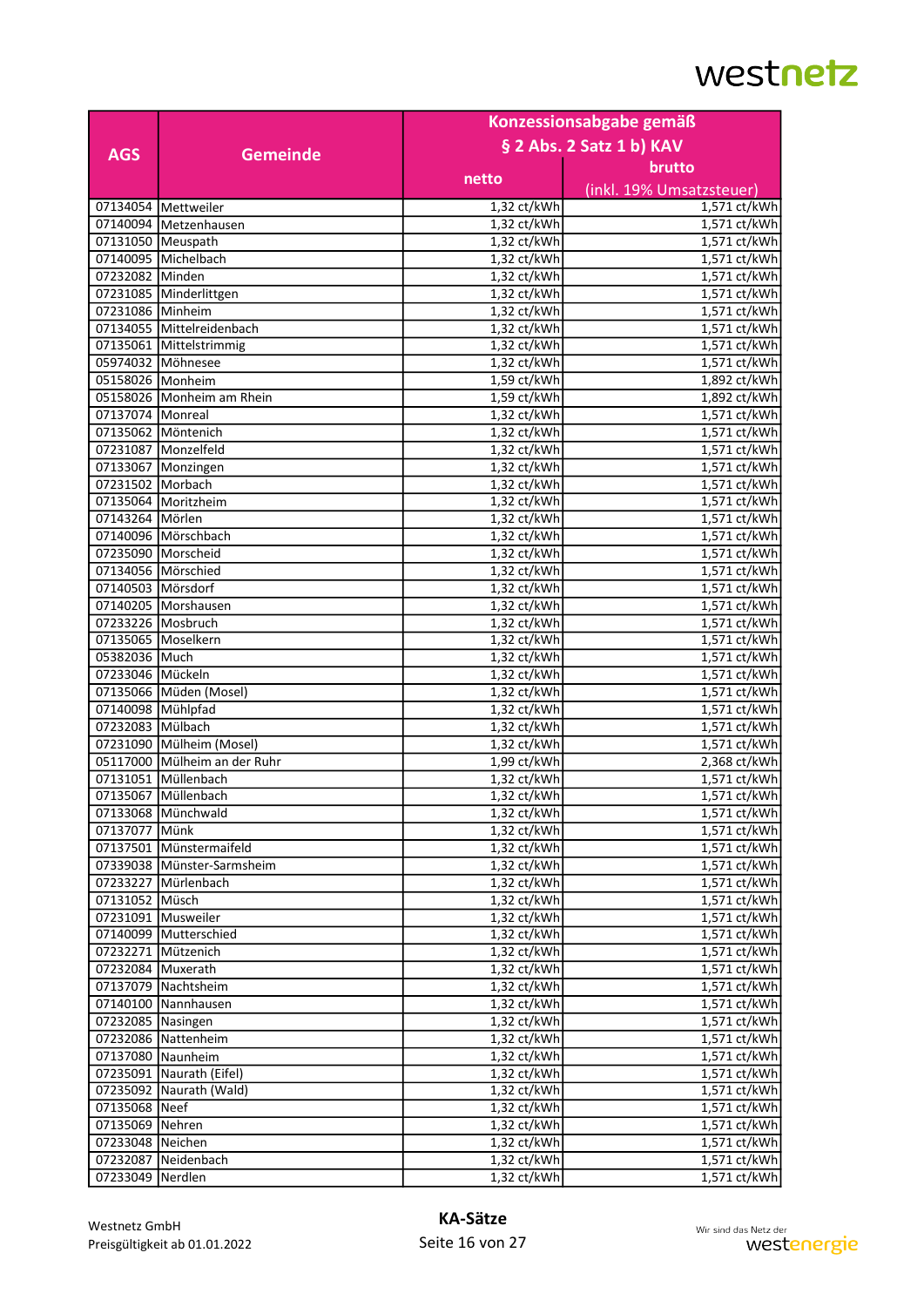| Konzessionsabgabe gemäß |                                         |                                    |                          |
|-------------------------|-----------------------------------------|------------------------------------|--------------------------|
|                         |                                         | § 2 Abs. 2 Satz 1 b) KAV           |                          |
| <b>AGS</b>              | <b>Gemeinde</b>                         |                                    |                          |
|                         |                                         | netto                              | brutto                   |
|                         |                                         |                                    | (inkl. 19% Umsatzsteuer) |
| 07233050 Neroth         |                                         | 1,32 ct/kWh                        | 1,571 ct/kWh             |
|                         | 07336065 Nerzweiler                     | 1,32 ct/kWh                        | 1,571 ct/kWh             |
| 05970032 Netphen        |                                         | 1,32 ct/kWh                        | 1,571 ct/kWh             |
|                         | 05366032 Nettersheim                    | 1,32 ct/kWh                        | 1,571 ct/kWh             |
| 05166016 Nettetal       |                                         | 1,59 ct/kWh                        | 1,892 ct/kWh             |
|                         | 07232272 Neuendorf                      | 1,32 ct/kWh                        | 1,571 ct/kWh             |
|                         | 03456014 Neuenhaus                      | 1,32 ct/kWh                        | 1,571 ct/kWh             |
|                         | 03251028 Neuenkirchen                   | 1,32 ct/kWh                        | 1,571 ct/kWh             |
|                         | 03459027 Neuenkirchen                   | 1,32 ct/kWh                        | 1,571 ct/kWh             |
|                         | 05566060 Neuenkirchen (Kreis Steinfurt) | 1,32 ct/kWh                        | 1,571 ct/kWh             |
|                         | 03460007 Neuenkirchen-Vörden            | 1,32 ct/kWh                        | 1,571 ct/kWh             |
|                         | 05962048 Neuenrade                      | 1,32 ct/kWh                        | 1,571 ct/kWh             |
|                         | 07232088 Neuerburg                      | 1,32 ct/kWh                        | 1,571 ct/kWh             |
|                         | 07140101 Neuerkirch                     | 1,32 ct/kWh                        | 1,571 ct/kWh             |
|                         | 07232273 Neuheilenbach                  | 1,32 ct/kWh                        | 1,571 ct/kWh             |
|                         | 07235093 Neuhütten                      | 1,32 ct/kWh                        | 1,571 ct/kWh             |
|                         | 07231092 Neumagen-Dhron                 | 1,32 ct/kWh                        | 1,571 ct/kWh             |
|                         | 05970036 Neunkirchen                    | 1,32 ct/kWh                        | 1,571 ct/kWh             |
|                         | 07231093 Neunkirchen                    | 1,32 ct/kWh                        | 1,571 ct/kWh             |
|                         | 05382040 Neunkirchen-Seelscheid         | 1,32 ct/kWh                        | 1,571 ct/kWh             |
| 05162024 Neuss          |                                         | 1,99 ct/kWh                        | 2,368 ct/kWh             |
| 07138045 Neuwied        |                                         | 1,59 ct/kWh                        | 1,892 ct/kWh             |
| 07235094 Newel          |                                         | 1,32 ct/kWh                        | 1,571 ct/kWh             |
| 07140102 Ney            |                                         | 1,32 ct/kWh                        | 1,571 ct/kWh             |
| 07137081 Nickenich      |                                         | 1,32 ct/kWh                        | 1,571 ct/kWh             |
| 05358044 Nideggen       |                                         | 1,32 ct/kWh                        | 1,571 ct/kWh             |
|                         | 07140105 Nieder Kostenz                 | 1,32 ct/kWh                        | 1,571 ct/kWh             |
|                         | 07336067 Niederalben                    | 1,32 ct/kWh                        | 1,571 ct/kWh             |
|                         | 07134057 Niederbrombach                 | 1,32 ct/kWh                        | 1,571 ct/kWh             |
|                         | 07140104 Niederburg                     | 1,32 ct/kWh                        | 1,571 ct/kWh             |
|                         | 07131054 Niederdürenbach                | 1,32 ct/kWh                        | 1,571 ct/kWh             |
| 07137217 Niederfell     |                                         | 1,32 ct/kWh                        | 1,571 ct/kWh             |
|                         | 07232089 Niedergeckler                  | 1,32 ct/kWh                        | 1,571 ct/kWh             |
|                         | 07134058 Niederhambach                  | 1,32 ct/kWh                        | 1,571 ct/kWh             |
|                         | 07133070 Niederhausen                   | 1,32 ct/kWh                        | 1,571 ct/kWh             |
|                         |                                         |                                    |                          |
|                         | 07339040   Niederheimbach               | 1,32 ct/kWh                        | 1,571 ct/kWh             |
|                         | 07134059 Niederhosenbach                | 1,32 ct/kWh                        | 1,571 ct/kWh             |
|                         | 05382044 Niederkassel                   | 1,59 ct/kWh                        | 1,892 ct/kWh             |
|                         | 07140106 Niederkumbd                    | 1,32 ct/kWh                        | 1,571 ct/kWh             |
|                         | 07232276 Niederlauch                    | 1,32 ct/kWh                        | 1,571 ct/kWh             |
|                         | 07231095 Niederöfflingen                | 1,32 ct/kWh                        | 1,571 ct/kWh             |
|                         | 07232277 Niederpierscheid               | 1,32 ct/kWh                        | 1,571 ct/kWh             |
|                         | 07232090 Niederraden                    | $1,32$ ct/ $\overline{\text{kWh}}$ | 1,571 ct/kWh             |
|                         | 07231096 Niederscheidweiler             | 1,32 ct/kWh                        | 1,571 ct/kWh             |
|                         | 07140107 Niedersohren                   | 1,32 ct/kWh                        | 1,571 ct/kWh             |
|                         | 07233052 Niederstadtfeld                | 1,32 ct/kWh                        | 1,571 ct/kWh             |
|                         | 07232091 Niederstedem                   | 1,32 ct/kWh                        | 1,571 ct/kWh             |
| 07140108 Niedert        |                                         | 1,32 ct/kWh                        | 1,571 ct/kWh             |
|                         | 07140109 Niederweiler                   | 1,32 ct/kWh                        | 1,571 ct/kWh             |
|                         | 07232092 Niederweiler                   | $1,32$ ct/kWh                      | 1,571 ct/kWh             |
|                         | 07232093 Niederweis                     | 1,32 ct/kWh                        | 1,571 ct/kWh             |
|                         | 07134060 Niederwörresbach               | 1,32 ct/kWh                        | 1,571 ct/kWh             |
|                         | 05358048 Niederzier                     | 1,32 ct/kWh                        | 1,571 ct/kWh             |
|                         | 07131055 Niederzissen                   | 1,32 ct/kWh                        | 1,571 ct/kWh             |
| 07232094 Niehl          |                                         | 1,32 ct/kWh                        | 1,571 ct/kWh             |
| 07231504 Niersbach      |                                         | 1,32 ct/kWh                        | 1,571 ct/kWh             |
|                         | 07232279 Nimshuscheid                   | 1,32 ct/kWh                        | 1,571 ct/kWh             |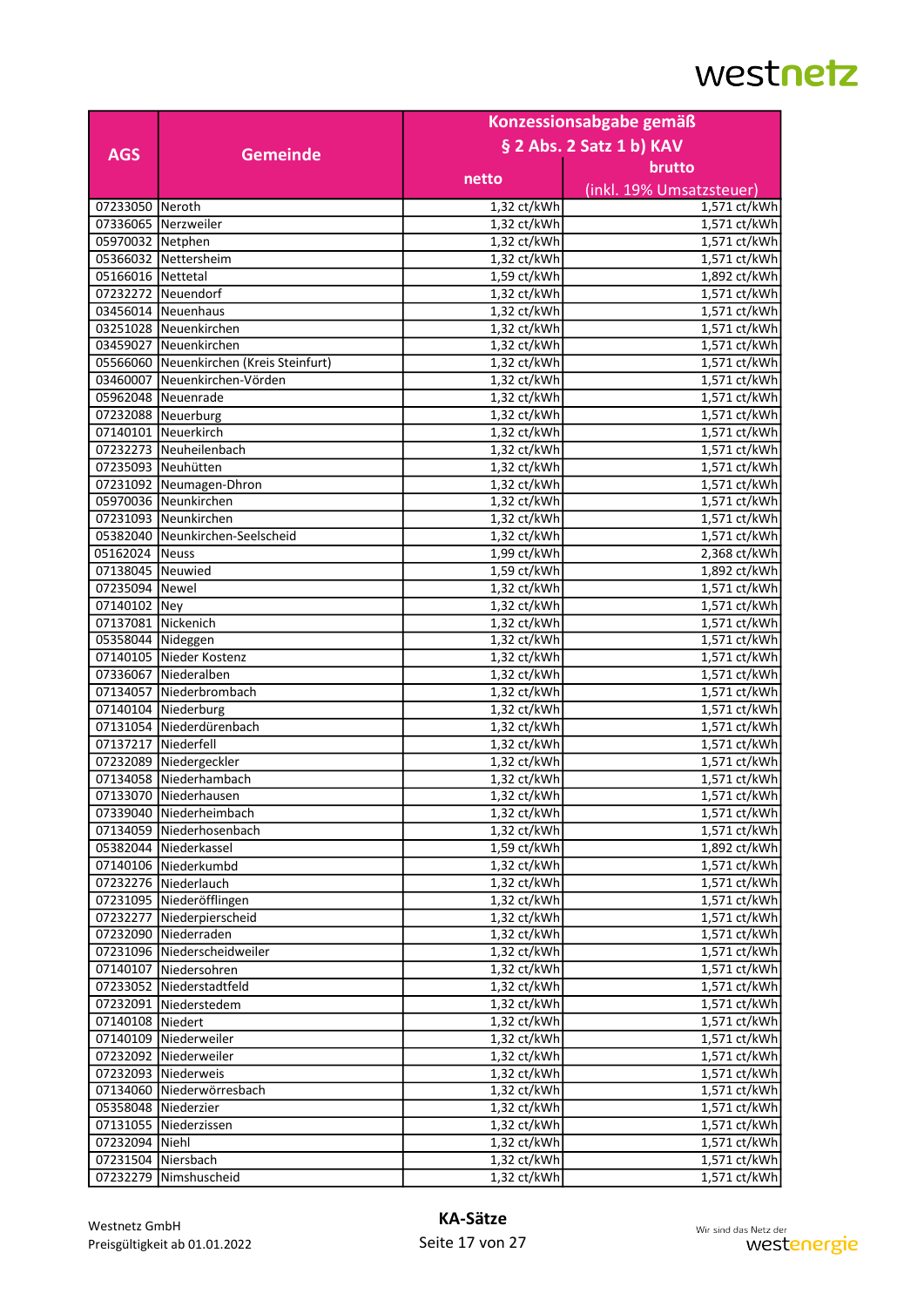|                     |                                                      | Konzessionsabgabe gemäß    |                              |
|---------------------|------------------------------------------------------|----------------------------|------------------------------|
|                     |                                                      |                            | § 2 Abs. 2 Satz 1 b) KAV     |
| <b>AGS</b>          | <b>Gemeinde</b>                                      |                            |                              |
|                     |                                                      | netto                      | brutto                       |
|                     |                                                      |                            | (inkl. 19% Umsatzsteuer)     |
|                     | 07232280 Nimsreuland                                 | 1,32 ct/kWh                | 1,571 ct/kWh                 |
| 07235095 Nittel     |                                                      | 1,32 ct/kWh                | 1,571 ct/kWh                 |
| 07233228 Nitz       |                                                      | 1,32 ct/kWh                | 1,571 ct/kWh                 |
| 07134061 Nohen      |                                                      | 1,32 ct/kWh                | 1,571 ct/kWh                 |
| 07233229 Nohn       |                                                      | 1,32 ct/kWh                | 1,571 ct/kWh                 |
| 07140110 Norath     |                                                      | 1,32 ct/kWh                | 1,571 ct/kWh                 |
|                     | 05558028 Nordkirchen                                 | 1,32 ct/kWh                | 1,571 ct/kWh                 |
|                     | 05566064 Nordwalde                                   | 1,32 ct/kWh                | 1,571 ct/kWh                 |
| 07133071 Norheim    |                                                      | 1,32 ct/kWh                | 1,571 ct/kWh                 |
|                     | 07137219 Nörtershausen                               | 1,32 ct/kWh                | 1,571 ct/kWh                 |
| 03459028 Nortrup    |                                                      | 1,32 ct/kWh                | 1,571 ct/kWh                 |
| 05358052 Nörvenich  |                                                      | 1,32 ct/kWh                | 1,571 ct/kWh                 |
| 05558032 Nottuln    |                                                      | 1,32 ct/kWh                | 1,571 ct/kWh                 |
| 07131058 Nürburg    |                                                      | 1,32 ct/kWh                | 1,571 ct/kWh                 |
| 07232095 Nusbaum    |                                                      | 1,32 ct/kWh                | 1,571 ct/kWh                 |
| 07133072 Nußbaum    |                                                      | 1,32 ct/kWh                | 1,571 ct/kWh                 |
|                     | 07140111 Ober Kostenz                                | 1,32 ct/kWh                | 1,571 ct/kWh                 |
|                     | 07233053 Oberbettingen                               | 1,32 ct/kWh                | 1,571 ct/kWh                 |
| 07235096 Oberbillig |                                                      | 1,32 ct/kWh                | 1,571 ct/kWh                 |
|                     | 07134062 Oberbrombach                                | 1,32 ct/kWh                | 1,571 ct/kWh                 |
|                     | 07339044 Oberdiebach                                 | 1,32 ct/kWh                | 1,571 ct/kWh                 |
|                     | 07131059 Oberdürenbach                               | 1,32 ct/kWh                | 1,571 ct/kWh                 |
|                     | 07233054 Oberehe-Stroheich                           | 1,32 ct/kWh                | 1,571 ct/kWh                 |
| 07233230 Oberelz    |                                                      | 1,32 ct/kWh                | 1,571 ct/kWh                 |
| 07137220 Oberfell   |                                                      | 1,32 ct/kWh                | 1,571 ct/kWh                 |
|                     | 07232096 Obergeckler                                 | $1,32$ ct/kWh              | 1,571 ct/kWh                 |
|                     | 07134063 Oberhambach                                 | 1,32 ct/kWh                | 1,571 ct/kWh                 |
|                     | 07133073 Oberhausen bei Kirn                         | 1,32 ct/kWh                | 1,571 ct/kWh                 |
|                     | 07339045 Oberheimbach                                | 1,32 ct/kWh                | 1,571 ct/kWh                 |
|                     | 07134064 Oberhosenbach                               | 1,32 ct/kWh                | 1,571 ct/kWh                 |
| 07232282 Oberkail   |                                                      | 1,32 ct/kWh                | 1,571 ct/kWh                 |
| 07134065 Oberkirn   |                                                      | 1,32 ct/kWh                | 1,571 ct/kWh                 |
|                     | 07232283 Oberlascheid                                | 1,32 ct/kWh                | 1,571 ct/kWh                 |
|                     | 07232284 Oberlauch                                   | 1,32 ct/kWh                | 1,571 ct/kWh                 |
|                     | 07231100 Oberöfflingen                               | 1,32 ct/kWh                | 1,571 ct/kWh                 |
|                     |                                                      | 1,32 ct/kWh                |                              |
|                     | 07232285   Oberpierscheid<br>07134066 Oberreidenbach | $1,32$ ct/kWh              | 1,571 ct/kWh<br>1,571 ct/kWh |
|                     | 07231101 Oberscheidweiler                            | 1,32 ct/kWh                | 1,571 ct/kWh                 |
|                     |                                                      | 1,32 ct/kWh                | 1,571 ct/kWh                 |
|                     | 07233055 Oberstadtfeld<br>07232097 Oberstedem        | 1,32 ct/kWh                | 1,571 ct/kWh                 |
|                     | 07133075 Oberstreit                                  |                            |                              |
|                     | 07232098 Oberweiler                                  | 1,32 ct/kWh<br>1,32 ct/kWh | 1,571 ct/kWh<br>1,571 ct/kWh |
|                     |                                                      |                            | 1,571 ct/kWh                 |
| 07232099 Oberweis   |                                                      | $1,32$ ct/kWh              |                              |
|                     | 07140112 Oberwesel                                   | 1,32 ct/kWh                | 1,571 ct/kWh                 |
|                     | 07134067 Oberwörresbach                              | 1,32 ct/kWh                | 1,571 ct/kWh                 |
|                     | 07131060 Oberzissen                                  | 1,32 ct/kWh                | 1,571 ct/kWh                 |
|                     | 07137086 Ochtendung                                  | 1,32 ct/kWh                | 1,571 ct/kWh                 |
| 05566068 Ochtrup    |                                                      | 1,32 ct/kWh                | 1,571 ct/kWh                 |
| 07235098 Ockfen     |                                                      | 1,32 ct/kWh                | 1,571 ct/kWh                 |
|                     | 05562028 Oer-Erkenschwick                            | 1,59 ct/kWh                | 1,892 ct/kWh                 |
|                     | 07336075 Offenbach-Hundheim                          | 1,32 ct/kWh                | 1,571 ct/kWh                 |
|                     | 07131062 Ohlenhard                                   | 1,32 ct/kWh                | 1,571 ct/kWh                 |
| 07140113 Ohlweiler  |                                                      | 1,32 ct/kWh                | 1,571 ct/kWh                 |
| 05558036 Olfen      |                                                      | 1,32 ct/kWh                | 1,571 ct/kWh                 |
| 07235100 Ollmuth    |                                                      | 1,32 ct/kWh                | 1,571 ct/kWh                 |
|                     | 07232287 Olmscheid                                   | 1,32 ct/kWh                | 1,571 ct/kWh                 |
| 05966024 Olpe       |                                                      | 1,32 ct/kWh                | 1,571 ct/kWh                 |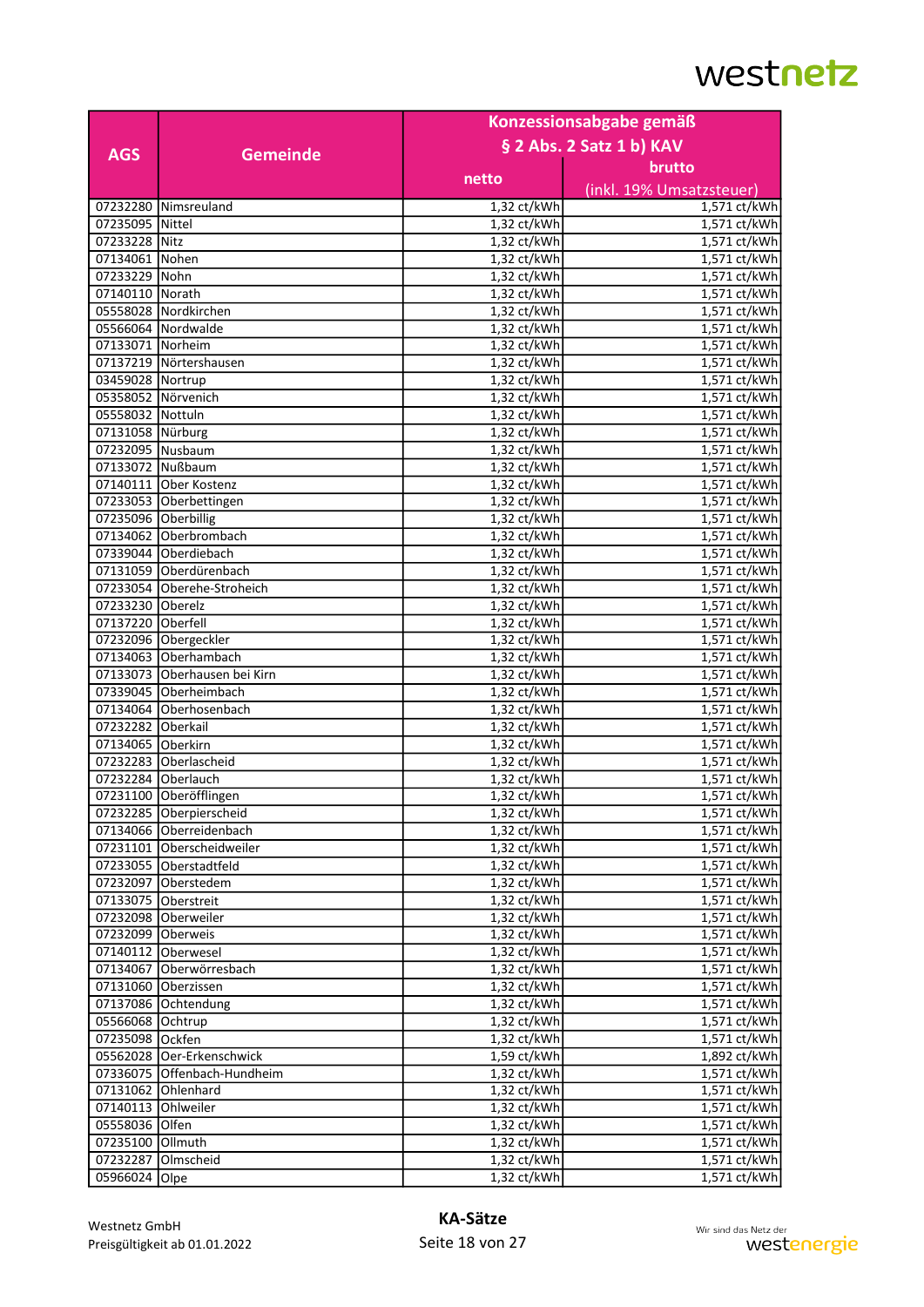|                      |                                  | Konzessionsabgabe gemäß |                          |
|----------------------|----------------------------------|-------------------------|--------------------------|
|                      |                                  |                         | § 2 Abs. 2 Satz 1 b) KAV |
| <b>AGS</b>           | <b>Gemeinde</b>                  |                         |                          |
|                      |                                  | netto                   | brutto                   |
|                      |                                  |                         | (inkl. 19% Umsatzsteuer) |
| 05958036 Olsberg     |                                  | 1,32 ct/kWh             | 1,571 ct/kWh             |
| 07232100 Olsdorf     |                                  | 1,32 ct/kWh             | 1,571 ct/kWh             |
| 07232288 Olzheim     |                                  | 1,32 ct/kWh             | 1,571 ct/kWh             |
| 07235101 Onsdorf     |                                  | 1,32 ct/kWh             | 1,571 ct/kWh             |
|                      | 07140115 Oppertshausen           | 1,32 ct/kWh             | 1,571 ct/kWh             |
|                      | 07232289 Orenhofen               | 1,32 ct/kWh             | 1,571 ct/kWh             |
|                      | 07232290 Orlenbach               | 1,32 ct/kWh             | 1,571 ct/kWh             |
| 07233232 Ormont      |                                  | 1,32 ct/kWh             | 1,571 ct/kWh             |
| 07232101 Orsfeld     |                                  | 1,32 ct/kWh             | 1,571 ct/kWh             |
|                      | 07231103 Osann-Monzel            | 1,32 ct/kWh             | 1,571 ct/kWh             |
| 07235103 Osburg      |                                  | 1,32 ct/kWh             | 1,571 ct/kWh             |
|                      | 03404000 Osnabrück               | 1,99 ct/kWh             | 2,368 ct/kWh             |
|                      | 03459029 Ostercappeln            | 1,32 ct/kWh             | 1,571 ct/kWh             |
| 03456017 Osterwald   |                                  | 1,32 ct/kWh             | 1,571 ct/kWh             |
| 07133077 Otzweiler   |                                  | 1,32 ct/kWh             | 1,571 ct/kWh             |
| 07235104 Palzem      |                                  | 1,32 ct/kWh             | 1,571 ct/kWh             |
|                      | 07231104 Pantenburg              | 1,32 ct/kWh             | 1,571 ct/kWh             |
|                      | 07135070 Panzweiler              | 1,32 ct/kWh             | 1,571 ct/kWh             |
| 07235105 Paschel     |                                  | 1,32 ct/kWh             | 1,571 ct/kWh             |
| 07232103 Peffingen   |                                  | 1,32 ct/kWh             | 1,571 ct/kWh             |
| 07235106 Pellingen   |                                  | 1,32 ct/kWh             | 1,571 ct/kWh             |
| 07233056 Pelm        |                                  | 1,32 ct/kWh             | 1,571 ct/kWh             |
| 07140116 Perscheid   |                                  | 1,32 ct/kWh             | 1,571 ct/kWh             |
|                      | 07135071 Peterswald-Löffelscheid | 1,32 ct/kWh             | 1,571 ct/kWh             |
| 07140117   Pfalzfeld |                                  | $1,32$ ct/kWh           | 1,571 ct/kWh             |
|                      | 07336077 Pfeffelbach             | 1,32 ct/kWh             | 1,571 ct/kWh             |
|                      | 07232104 Philippsheim            | 1,32 ct/kWh             | 1,571 ct/kWh             |
|                      | 07232105 Pickließem              | 1,32 ct/kWh             | 1,571 ct/kWh             |
| 07231105 Piesport    |                                  | 1,32 ct/kWh             | 1,571 ct/kWh             |
| 07137087 Pillig      |                                  | 1,32 ct/kWh             | 1,571 ct/kWh             |
| 07232291 Pintesfeld  |                                  | 1,32 ct/kWh             | 1,571 ct/kWh             |
|                      | 07232292 Pittenbach              | 1,32 ct/kWh             | 1,571 ct/kWh             |
| 07137088 Plaidt      |                                  | 1,32 ct/kWh             | 1,571 ct/kWh             |
| 07232106 Plascheid   |                                  | 1,32 ct/kWh             | 1,571 ct/kWh             |
| 07231107 Platten     |                                  | 1,32 ct/kWh             | 1,571 ct/kWh             |
|                      |                                  |                         |                          |
| 07231108   Plein     |                                  | 1,32 ct/kWh             | 1,571 ct/kWh             |
| 07232293 Plütscheid  | 07140118   Pleizenhausen         | 1,32 ct/kWh             | 1,571 ct/kWh             |
|                      |                                  | 1,32 ct/kWh             | 1,571 ct/kWh             |
| 07235107 Pluwig      |                                  | 1,32 ct/kWh             | $1,571$ ct/kWh           |
| 07137089 Polch       |                                  | 1,32 ct/kWh             | 1,571 ct/kWh             |
| 07235108 Pölich      |                                  | 1,32 ct/kWh             | 1,571 ct/kWh             |
| 07135072 Pommern     |                                  | 1,32 ct/kWh             | 1,571 ct/kWh             |
| 07131065 Pomster     |                                  | $1,32$ ct/kWh           | 1,571 ct/kWh             |
| 07232294 Preischeid  |                                  | 1,32 ct/kWh             | 1,571 ct/kWh             |
| 07232107 Preist      |                                  | 1,32 ct/kWh             | 1,571 ct/kWh             |
|                      | 05770036 Preußisch Oldendorf     | 1,32 ct/kWh             | 1,571 ct/kWh             |
| 07232295 Pronsfeld   |                                  | 1,32 ct/kWh             | 1,571 ct/kWh             |
| 07232296 Prüm        |                                  | 1,32 ct/kWh             | 1,571 ct/kWh             |
|                      | 07232108 Prümzurlay              | 1,32 ct/kWh             | 1,571 ct/kWh             |
| 05362036   Pulheim   |                                  | 1,59 ct/kWh             | 1,892 ct/kWh             |
| 07135073 Pünderich   |                                  | 1,32 ct/kWh             | 1,571 ct/kWh             |
|                      | 03459030 Quakenbrück             | 1,32 ct/kWh             | 1,571 ct/kWh             |
| 03456018 Quendorf    |                                  | 1,32 ct/kWh             | 1,571 ct/kWh             |
|                      | 03251029 Quernheim               | 1,32 ct/kWh             | 1,571 ct/kWh             |
|                      | 07131066 Quiddelbach             | 1,32 ct/kWh             | 1,571 ct/kWh             |
| 05554040 Raesfeld    |                                  | 1,32 ct/kWh             | 1,571 ct/kWh             |
| 05770040 Rahden      |                                  | 1,32 ct/kWh             | 1,571 ct/kWh             |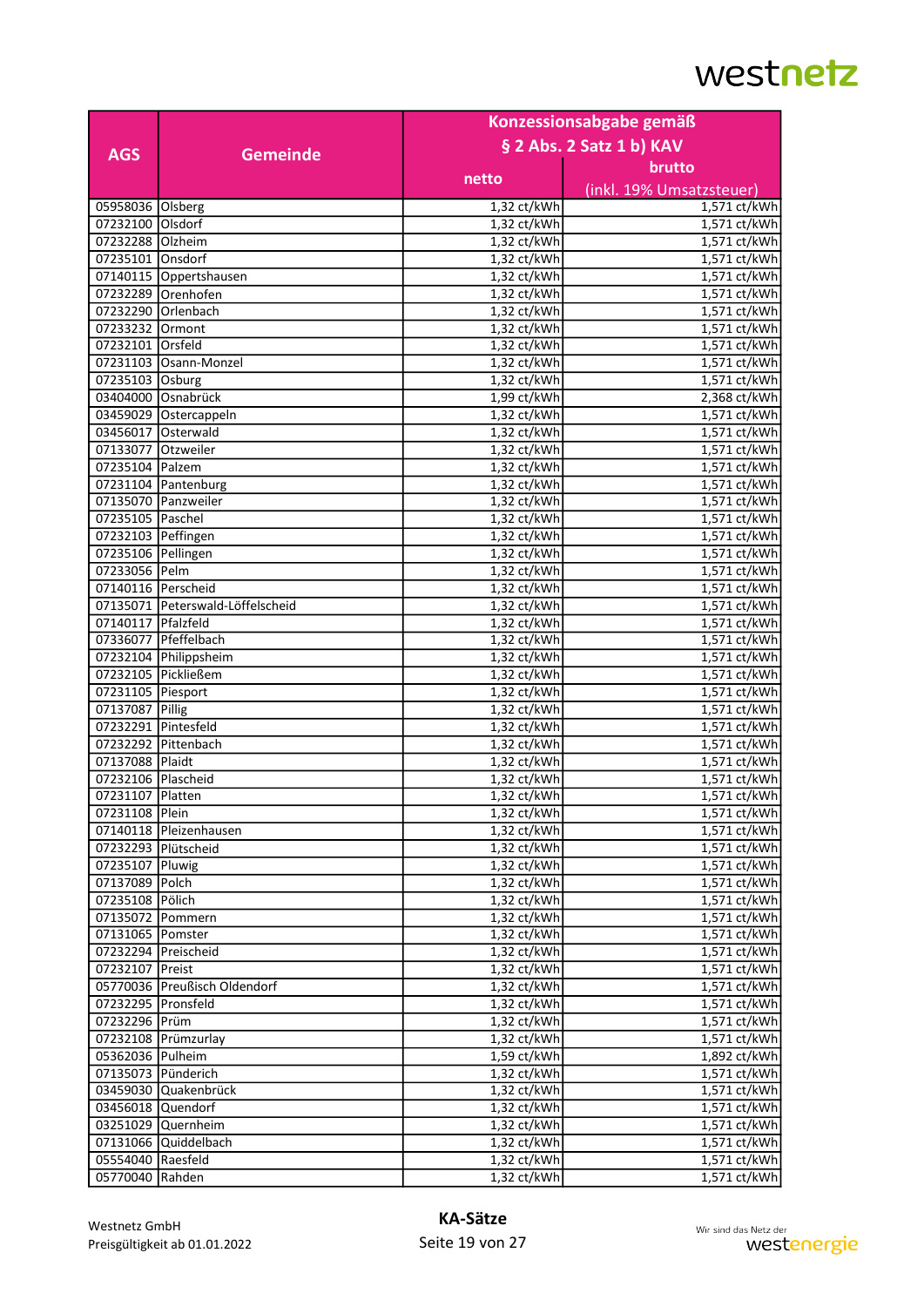|                               |                                           | Konzessionsabgabe gemäß<br>§ 2 Abs. 2 Satz 1 b) KAV |                           |
|-------------------------------|-------------------------------------------|-----------------------------------------------------|---------------------------|
|                               |                                           |                                                     |                           |
| <b>AGS</b>                    | <b>Gemeinde</b>                           |                                                     |                           |
|                               |                                           | netto                                               | brutto                    |
|                               |                                           |                                                     | (inkl. 19% Umsatzsteuer)  |
| 07235111 Ralingen             |                                           | 1,32 ct/kWh                                         | 1,571 ct/kWh              |
| 07235112 Rascheid             |                                           | 1,32 ct/kWh                                         | 1,571 ct/kWh              |
|                               | 07133081 Raumbach                         | 1,32 ct/kWh                                         | 1,571 ct/kWh              |
|                               | 07140119 Ravengiersburg                   | 1,32 ct/kWh                                         | 1,571 ct/kWh              |
|                               | 07140120 Raversbeuren                     | 1,32 ct/kWh                                         | 1,571 ct/kWh              |
|                               | 07140121 Rayerschied                      | 1,32 ct/kWh                                         | 1,571 ct/kWh              |
| 07131068 Rech                 |                                           | 1,32 ct/kWh                                         | 1,571 ct/kWh              |
|                               | 07140122 Reckershausen                    | 1,32 ct/kWh                                         | 1,571 ct/kWh              |
|                               | 05562032 Recklinghausen                   | 1,99 ct/kWh                                         | 2,368 ct/kWh              |
| 05154044 Rees                 |                                           | 1,32 ct/kWh                                         | 1,571 ct/kWh              |
| 07133082 Rehbach              |                                           | 1,32 ct/kWh                                         | 1,571 ct/kWh              |
| 03251030 Rehden               |                                           | 1,32 ct/kWh                                         | 1,571 ct/kWh              |
| 07140123 Reich                |                                           | 1,32 ct/kWh                                         | 1,571 ct/kWh              |
|                               | 07134068 Reichenbach, Kr Birkenfeld, Nahe | 1,32 ct/kWh                                         | 1,571 ct/kWh              |
|                               | 07336084 Reichweiler                      | 1,32 ct/kWh                                         | 1,571 ct/kWh              |
|                               | 07135074 Reidenhausen                     | 1,32 ct/kWh                                         | 1,571 ct/kWh              |
| 07232297 Reiff                |                                           | 1,32 ct/kWh                                         | 1,571 ct/kWh              |
|                               | 07131069 Reifferscheid                    | 1,32 ct/kWh                                         | 1,571 ct/kWh              |
| 07231110 Reil                 |                                           | 1,32 ct/kWh                                         | 1,571 ct/kWh              |
|                               | 07233233 Reimerath                        | 1,32 ct/kWh                                         | 1,571 ct/kWh              |
| 07235114 Reinsfeld            |                                           | 1,32 ct/kWh                                         | 1,571 ct/kWh              |
|                               | 07232298 Reipeldingen                     | 1,32 ct/kWh                                         | 1,571 ct/kWh              |
| 05554044 Reken                |                                           | 1,32 ct/kWh                                         | 1,571 ct/kWh              |
| 07131070 Remagen              |                                           | 1,32 ct/kWh                                         | 1,571 ct/kWh              |
|                               | 05120000 Remscheid                        | 1,99 ct/kWh                                         | 2,368 ct/kWh              |
|                               |                                           |                                                     |                           |
| 07233234 Retterath            |                                           | 1,32 ct/kWh                                         | $1,5\overline{71}$ ct/kWh |
|                               | 07137092 Reudelsterz                      | 1,32 ct/kWh                                         | 1,571 ct/kWh              |
| 07233235 Reuth                |                                           | 1,32 ct/kWh                                         | 1,571 ct/kWh              |
| 07134069 Rhaunen              |                                           | 1,32 ct/kWh                                         | 1,571 ct/kWh              |
|                               | 05754028 Rheda-Wiedenbrück                | 1,59 ct/kWh                                         | 1,892 ct/kWh              |
|                               | 05382048 Rheinbach                        | 1,59 ct/kWh                                         | 1,892 ct/kWh              |
|                               | 05170032 Rheinberg                        | 1,59 ct/kWh                                         | 1,892 ct/kWh              |
|                               | 07140125 Rheinböllen                      | 1,32 ct/kWh                                         | 1,571 ct/kWh              |
| 05566076 Rheine               |                                           | 1,59 ct/kWh                                         | 1,892 ct/kWh              |
| 05154048 Rheurdt              |                                           | 1,32 ct/kWh                                         | 1,571 ct/kWh              |
| 07137093   Rieden             |                                           | 1,32 ct/kWh                                         | 1,571 ct/kWh              |
|                               | 07140126 Riegenroth                       | 1,32 ct/kWh                                         | 1,571 ct/kWh              |
| 03459031 Rieste <sup>1)</sup> |                                           | 1,59 ct/kWh                                         | 1,892 ct/kWh              |
|                               | 07140127 Riesweiler                       | 1,32 ct/kWh                                         | 1,571 ct/kWh              |
| 05754032 Rietberg             |                                           | 1,59 ct/kWh                                         | 1,892 ct/kWh              |
| 07134070 Rimsberg             |                                           | 1,32 ct/kWh                                         | 1,571 ct/kWh              |
| 03456019 Ringe                |                                           | 1,32 ct/kWh                                         | 1,571 ct/kWh              |
|                               | 07134071 Rinzenberg                       | $1,32$ ct/ $\overline{\text{kWh}}$                  | 1,571 ct/kWh              |
| 07235115 Riol                 |                                           | 1,32 ct/kWh                                         | 1,571 ct/kWh              |
|                               | 07232109 Rittersdorf                      | 1,32 ct/kWh                                         | 1,571 ct/kWh              |
| 07231111 Rivenich             |                                           | 1,32 ct/kWh                                         | 1,571 ct/kWh              |
| 07235116 Riveris              |                                           | 1,32 ct/kWh                                         | 1,571 ct/kWh              |
|                               | 07233058 Rockeskyll                       | 1,32 ct/kWh                                         | 1,571 ct/kWh              |
| 07131072 Rodder               |                                           | 1,32 ct/kWh                                         | 1,571 ct/kWh              |
|                               | 07140128 Rödelhausen                      | 1,32 ct/kWh                                         | 1,571 ct/kWh              |
| 07140129 Rödern               |                                           | 1,32 ct/kWh                                         | 1,571 ct/kWh              |
|                               | 07232110 Rodershausen                     | 1,32 ct/kWh                                         | 1,571 ct/kWh              |
| 07135075 Roes                 |                                           | 1,32 ct/kWh                                         | 1,571 ct/kWh              |
| 05334024 Roetgen              |                                           | 1,32 ct/kWh                                         | 1,571 ct/kWh              |
| 07232111 Röhl                 |                                           | 1,32 ct/kWh                                         | 1,571 ct/kWh              |
| 07140130 Rohrbach             |                                           | 1,32 ct/kWh                                         | 1,571 ct/kWh              |
|                               |                                           |                                                     |                           |
|                               | 07134073 Rohrbach, Nahe                   | 1,32 ct/kWh                                         | 1,571 ct/kWh              |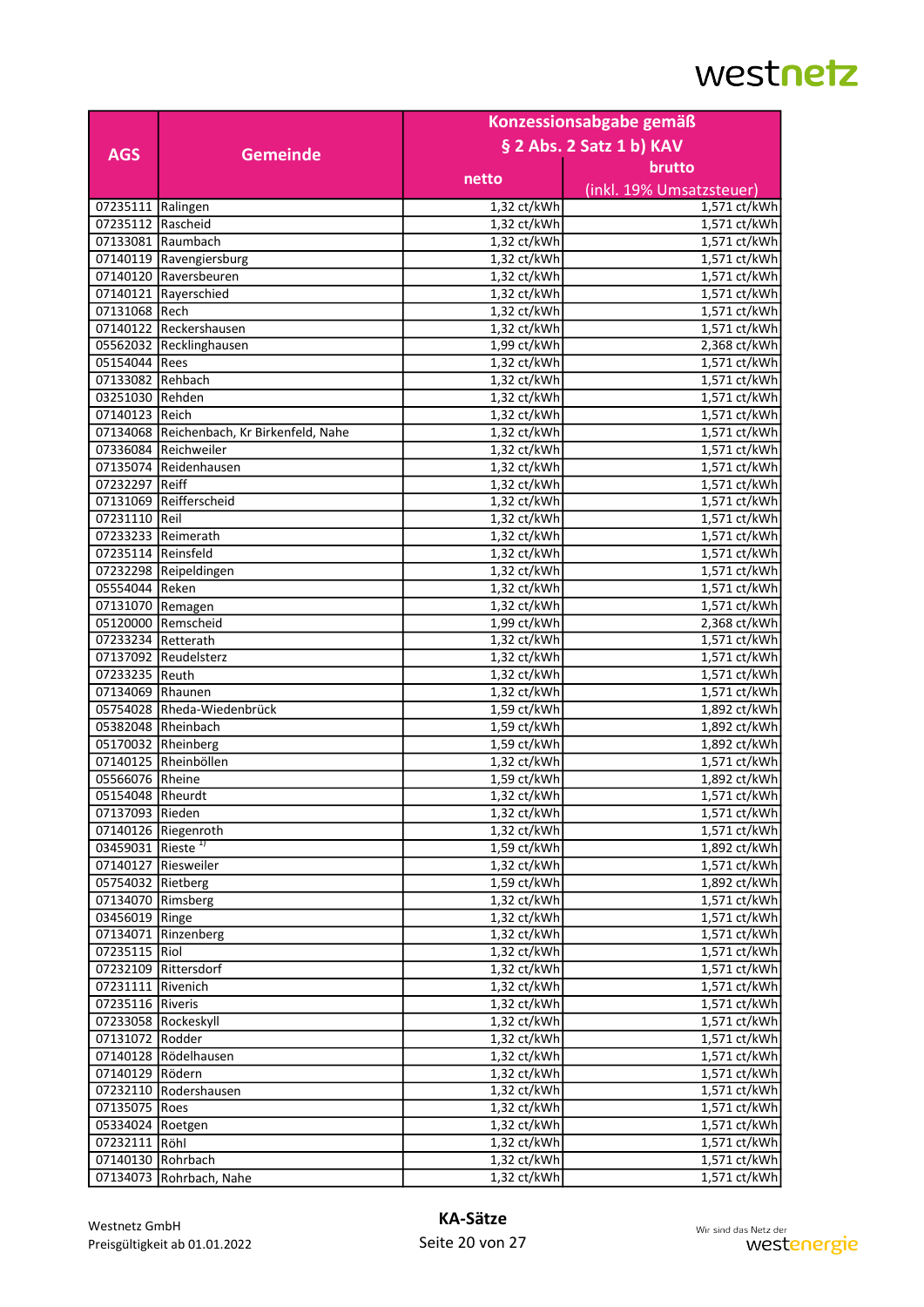|                    |                                    |               | Konzessionsabgabe gemäß  |
|--------------------|------------------------------------|---------------|--------------------------|
|                    |                                    |               | § 2 Abs. 2 Satz 1 b) KAV |
| <b>AGS</b>         | <b>Gemeinde</b>                    |               | brutto                   |
|                    |                                    | netto         |                          |
|                    |                                    |               | (inkl. 19% Umsatzsteuer) |
|                    | 07232300 Rommersheim               | 1,32 ct/kWh   | 1,571 ct/kWh             |
|                    | 05162028 Rommerskirchen            | 1,32 ct/kWh   | 1,571 ct/kWh             |
| 07231112   Rorodt  |                                    | 1,32 ct/kWh   | 1,571 ct/kWh             |
| 07232301 Roscheid  |                                    | 1,32 ct/kWh   | 1,571 ct/kWh             |
|                    | 05558040 Rosendahl                 | 1,32 ct/kWh   | 1,571 ct/kWh             |
| 07133085 Roth      |                                    | 1,32 ct/kWh   | 1,571 ct/kWh             |
| 07140131 Roth      |                                    | 1,32 ct/kWh   | 1,571 ct/kWh             |
|                    | 07232112 Roth an der Our           | 1,32 ct/kWh   | 1,571 ct/kWh             |
|                    | 07232302 Roth bei Prüm             | 1,32 ct/kWh   | 1,571 ct/kWh             |
|                    | 07134072 Rötsweiler-Nockenthal     | 1,32 ct/kWh   | 1,571 ct/kWh             |
| 07133086 Roxheim   |                                    | 1,32 ct/kWh   | 1,571 ct/kWh             |
| 07137095 Rüber     |                                    | 1,32 ct/kWh   | 1,571 ct/kWh             |
|                    | 07134074 Rückweiler                | 1,32 ct/kWh   | 1,571 ct/kWh             |
|                    | 07133117 Rüdesheim                 | 1,32 ct/kWh   | 1,571 ct/kWh             |
|                    | 07133087 Rümmelsheim               | 1,32 ct/kWh   | 1,571 ct/kWh             |
|                    | 05382052 Ruppichteroth             | 1,32 ct/kWh   | 1,571 ct/kWh             |
|                    | 07134075 Ruschberg                 | 1,32 ct/kWh   | 1,571 ct/kWh             |
| 05974036 Rüthen    |                                    | 1,32 ct/kWh   | 1,571 ct/kWh             |
|                    | 07336088 Ruthweiler                | 1,32 ct/kWh   | 1,571 ct/kWh             |
| 07235118 Saarburg  |                                    | 1,32 ct/kWh   | 1,571 ct/kWh             |
| 07137096 Saffig    |                                    | 1,32 ct/kWh   | 1,571 ct/kWh             |
| 07233060 Salm      |                                    | 1,32 ct/kWh   | 1,571 ct/kWh             |
| 07231113 Salmtal   |                                    | 1,32 ct/kWh   | 1,571 ct/kWh             |
|                    | 03454045 Salzbergen                | 1,32 ct/kWh   | 1,571 ct/kWh             |
|                    | 05774036 Salzkotten                | 1,59 ct/kWh   | 1,892 ct/kWh             |
| 03456020 Samern    |                                    | $1,32$ ct/kWh | 1,571 ct/kWh             |
|                    | 07135076 Sankt Aldegund            | 1,32 ct/kWh   | 1,571 ct/kWh             |
|                    | 07140133 Sankt Goar                | 1,32 ct/kWh   | 1,571 ct/kWh             |
|                    | 07137097 Sankt Johann              | 1,32 ct/kWh   | 1,571 ct/kWh             |
|                    | 07133088 Sankt Katharinen          | 1,32 ct/kWh   | 1,571 ct/kWh             |
|                    | 07232113 Sankt Thomas              | 1,32 ct/kWh   | 1,571 ct/kWh             |
|                    | 07140134 Sargenroth                | 1,32 ct/kWh   | 1,571 ct/kWh             |
|                    | 07233061 Sarmersbach               | 1,32 ct/kWh   | 1,571 ct/kWh             |
| 07233236 Sassen    |                                    | 1,32 ct/kWh   | 1,571 ct/kWh             |
|                    |                                    |               |                          |
|                    | 05570036 Sassenberg                | 1,32 ct/kWh   | 1,571 ct/kWh             |
| 07233062   Saxler  |                                    | 1,32 ct/kWh   | 1,571 ct/kWh             |
|                    | 07131073 Schalkenbach              | 1,32 ct/kWh   | 1,571 ct/kWh             |
|                    | 07233063 Schalkenmehren            | 1,32 ct/kWh   | 1,571 ct/kWh             |
|                    | 07232114 Schankweiler              | 1,32 ct/kWh   | 1,571 ct/kWh             |
| 03454046 Schapen   |                                    | $1,32$ ct/kWh | 1,571 ct/kWh             |
|                    | 01055044 Scharbeutz                | 1,32 ct/kWh   | 1,571 ct/kWh             |
|                    | 07232115 Scharfbillig              | 1,32 ct/kWh   | 1,571 ct/kWh             |
| 07135077 Schauren  |                                    | 1,32 ct/kWh   | 1,571 ct/kWh             |
|                    | 07134076 Schauren b Idar-Oberstein | 1,32 ct/kWh   | 1,571 ct/kWh             |
| 07233237 Scheid    |                                    | 1,32 ct/kWh   | 1,571 ct/kWh             |
|                    | 07232116 Scheitenkorb              | 1,32 ct/kWh   | 1,571 ct/kWh             |
|                    | 05170036 Schermbeck                | 1,32 ct/kWh   | 1,571 ct/kWh             |
|                    | 07132098 Scheuerfeld               | 1,32 ct/kWh   | 1,571 ct/kWh             |
| 07232117 Scheuern  |                                    | 1,32 ct/kWh   | 1,571 ct/kWh             |
|                    | 07235119 Schillingen               | $1,32$ ct/kWh | 1,571 ct/kWh             |
| 07231114 Schladt   |                                    | 1,32 ct/kWh   | 1,571 ct/kWh             |
| 07235120 Schleich  |                                    | 1,32 ct/kWh   | 1,571 ct/kWh             |
| 07232118 Schleid   |                                    | 1,32 ct/kWh   | 1,571 ct/kWh             |
| 05366036 Schleiden |                                    | 1,32 ct/kWh   | 1,571 ct/kWh             |
|                    | 07140135 Schlierschied             | 1,32 ct/kWh   | 1,571 ct/kWh             |
|                    | 05754036 Schloß Holte-Stukenbrock  | 1,59 ct/kWh   | 1,892 ct/kWh             |
|                    | 07133089 Schloßböckelheim          | 1,32 ct/kWh   | 1,571 ct/kWh             |
|                    |                                    |               |                          |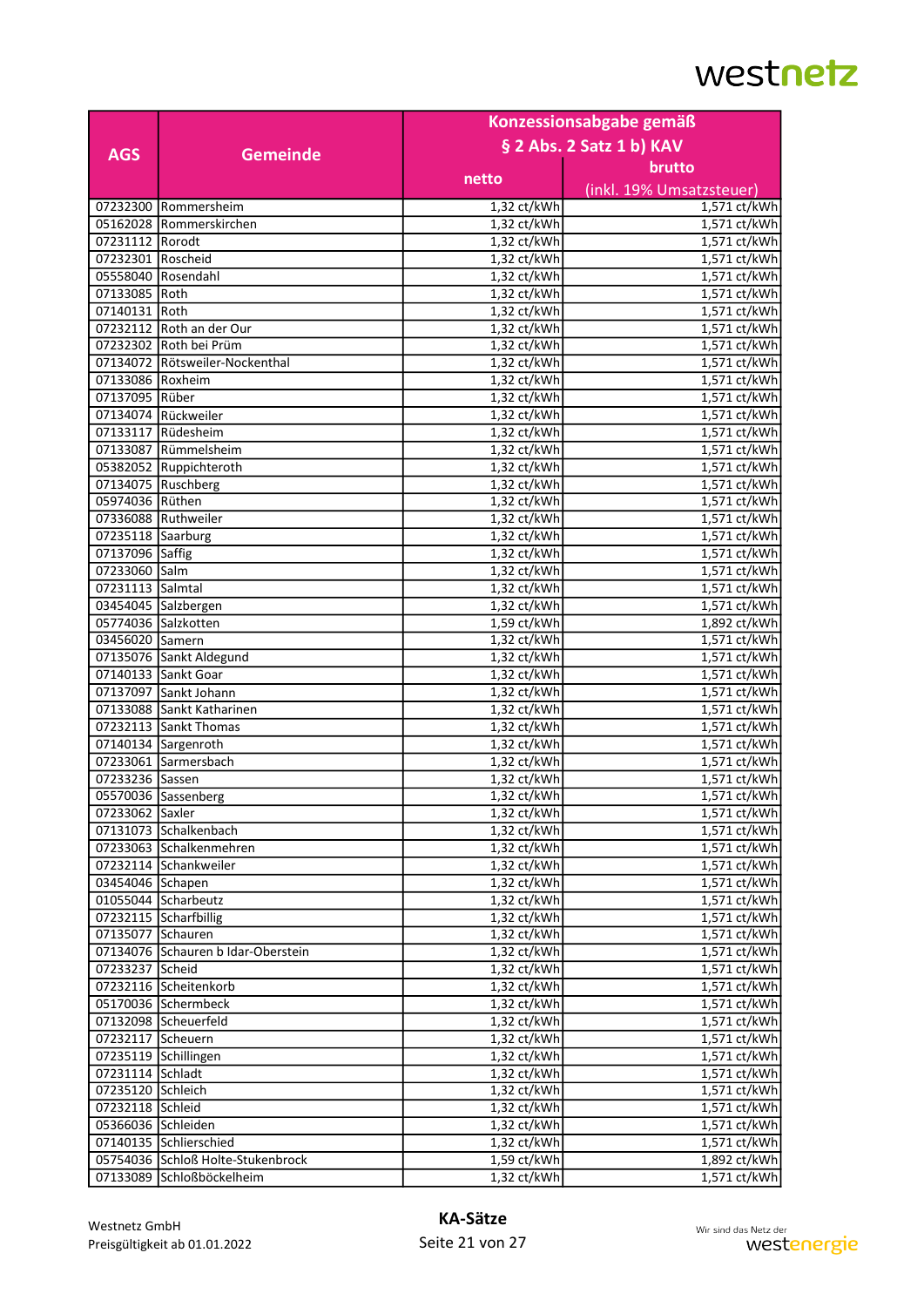|                    | Konzessionsabgabe gemäß        |               |                          |
|--------------------|--------------------------------|---------------|--------------------------|
|                    |                                |               | § 2 Abs. 2 Satz 1 b) KAV |
| <b>AGS</b>         | <b>Gemeinde</b>                |               |                          |
|                    |                                | netto         | brutto                   |
|                    |                                |               | (inkl. 19% Umsatzsteuer) |
|                    | 05958040 Schmallenberg         | 1,32 ct/kWh   | 1,571 ct/kWh             |
|                    | 07134077 Schmidthachenbach     | 1,32 ct/kWh   | 1,571 ct/kWh             |
|                    | 07134078 Schmißberg            | 1,32 ct/kWh   | 1,571 ct/kWh             |
| 07135078 Schmitt   |                                | $1,32$ ct/kWh | 1,571 ct/kWh             |
|                    | 07133204 Schneppenbach         | 1,32 ct/kWh   | 1,571 ct/kWh             |
|                    | 07140138 Schnorbach            | 1,32 ct/kWh   | 1,571 ct/kWh             |
| 07235122 Schoden   |                                | 1,32 ct/kWh   | 1,571 ct/kWh             |
| 03251031 Scholen   |                                | 1,32 ct/kWh   | 1,571 ct/kWh             |
|                    | 07235123 Schömerich            | 1,32 ct/kWh   | 1,571 ct/kWh             |
|                    | 07233064 Schönbach             | 1,32 ct/kWh   | 1,571 ct/kWh             |
|                    | 07231115 Schönberg             | 1,32 ct/kWh   | 1,571 ct/kWh             |
|                    | 07140139 Schönborn             | 1,32 ct/kWh   | 1,571 ct/kWh             |
|                    | 07235124 Schöndorf             | 1,32 ct/kWh   | 1,571 ct/kWh             |
|                    | 07133091 Schöneberg            | 1,32 ct/kWh   | 1,571 ct/kWh             |
|                    | 07232304 Schönecken            | 1,32 ct/kWh   | 1,571 ct/kWh             |
|                    | 05554052 Schöppingen           | 1,32 ct/kWh   | 1,571 ct/kWh             |
| 07131074 Schuld    |                                | 1,32 ct/kWh   | 1,571 ct/kWh             |
| 07233239 Schüller  |                                | 1,32 ct/kWh   | 1,571 ct/kWh             |
| 03456027 Schüttorf |                                | 1,32 ct/kWh   | 1,571 ct/kWh             |
| 07233065 Schutz    |                                | 1,32 ct/kWh   | 1,571 ct/kWh             |
|                    | 03251032 Schwaförden           | 1,32 ct/kWh   | 1,571 ct/kWh             |
| 07140140 Schwall   |                                | 1,32 ct/kWh   | 1,571 ct/kWh             |
|                    | 05166024 Schwalmtal            | 1,32 ct/kWh   | 1,571 ct/kWh             |
|                    | 07140141 Schwarzen             | 1,32 ct/kWh   | 1,571 ct/kWh             |
|                    | 07231116 Schwarzenborn         | 1,32 ct/kWh   | 1,571 ct/kWh             |
|                    | 07133205 Schwarzerden          | 1,32 ct/kWh   | 1,571 ct/kWh             |
| 07235125 Schweich  |                                | 1,32 ct/kWh   | 1,571 ct/kWh             |
|                    | 07133092 Schweinschied         | 1,32 ct/kWh   | 1,571 ct/kWh             |
|                    | 07133093 Schweppenhausen       | 1,32 ct/kWh   | 1,571 ct/kWh             |
|                    | 07134079 Schwerbach            | 1,32 ct/kWh   | 1,571 ct/kWh             |
|                    | 07232305 Schwirzheim           | 1,32 ct/kWh   | 1,571 ct/kWh             |
| 07134080 Schwollen |                                | 1,32 ct/kWh   | 1,571 ct/kWh             |
|                    | 07132103 Seelbach (Westerwald) | 1,32 ct/kWh   | 1,571 ct/kWh             |
| 07133094 Seesbach  |                                | 1,32 ct/kWh   | 1,571 ct/kWh             |
| 07232119 Seffern   |                                | 1,32 ct/kWh   | 1,571 ct/kWh             |
|                    | 07232120 Sefferweich           | 1,32 ct/kWh   | 1,571 ct/kWh             |
| 07231117 Sehlem    |                                | 1,32 ct/kWh   | 1,571 ct/kWh             |
|                    | 07133095 Seibersbach           | 1,32 ct/kWh   | 1,571 ct/kWh             |
| 07232306 Seinsfeld |                                | 1,32 ct/kWh   | 1,571 ct/kWh             |
| 07232307 Seiwerath |                                | 1,32 ct/kWh   | 1,571 ct/kWh             |
| 07232308 Sellerich |                                | 1,32 ct/kWh   | 1,571 ct/kWh             |
| 05978032 Selm      |                                | 1,59 ct/kWh   | 1,892 ct/kWh             |
| 05558044 Senden    |                                | 1,32 ct/kWh   | 1,571 ct/kWh             |
|                    |                                |               |                          |
|                    | 05570040 Sendenhorst           | 1,32 ct/kWh   | 1,571 ct/kWh             |
| 07232309 Sengerich |                                | $1,32$ ct/kWh | 1,571 ct/kWh             |
| 07135079 Senheim   |                                | 1,32 ct/kWh   | $1,571$ ct/kWh           |
| 07131075 Senscheid |                                | 1,32 ct/kWh   | 1,571 ct/kWh             |
|                    | 07134081 Sensweiler            | 1,32 ct/kWh   | 1,571 ct/kWh             |
| 07235126 Serrig    |                                | 1,32 ct/kWh   | 1,571 ct/kWh             |
|                    | 07232310 Sevenig (Our)         | $1,32$ ct/kWh | 1,571 ct/kWh             |
|                    | 07232121 Sevenig bei Neuerburg | 1,32 ct/kWh   | 1,571 ct/kWh             |
|                    | 07137099 Siebenbach            | 1,32 ct/kWh   | 1,571 ct/kWh             |
|                    | 03251034 Siedenburg            | 1,32 ct/kWh   | 1,571 ct/kWh             |
| 05382060 Siegburg  |                                | 1,59 ct/kWh   | 1,892 ct/kWh             |
| 05970040 Siegen    |                                | 1,99 ct/kWh   | 2,368 ct/kWh             |
| 07134082 Sien      |                                | 1,32 ct/kWh   | 1,571 ct/kWh             |
|                    | 07134083 Sienhachenbach        | $1,32$ ct/kWh | 1,571 ct/kWh             |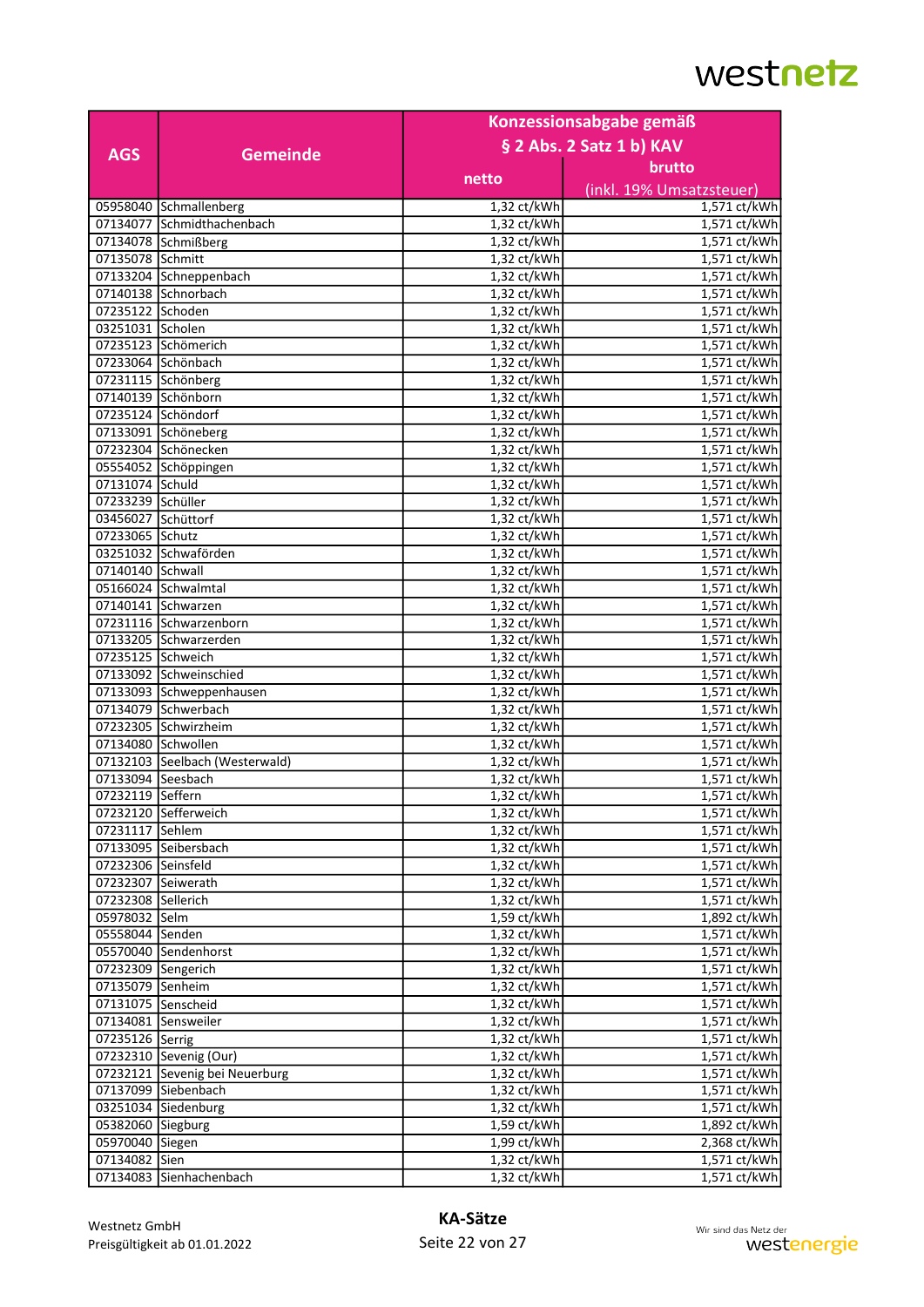|                     |                                         | Konzessionsabgabe gemäß     |                              |
|---------------------|-----------------------------------------|-----------------------------|------------------------------|
|                     |                                         |                             | § 2 Abs. 2 Satz 1 b) KAV     |
| <b>AGS</b>          | <b>Gemeinde</b>                         |                             |                              |
|                     |                                         | netto                       | brutto                       |
|                     |                                         |                             | (inkl. 19% Umsatzsteuer)     |
| 07131076 Sierscheid |                                         | 1,32 ct/kWh                 | 1,571 ct/kWh                 |
| 07134084 Siesbach   |                                         | 1,32 ct/kWh                 | $1,5\overline{71}$ ct/kWh    |
|                     | 07140144 Simmern/ Hunsrück              | 1,32 ct/kWh                 | 1,571 ct/kWh                 |
|                     | 07133096 Simmertal                      | 1,32 ct/kWh                 | 1,571 ct/kWh                 |
| 07232122 Sinspelt   |                                         | 1,32 ct/kWh                 | 1,571 ct/kWh                 |
| 07131077 Sinzig     |                                         | 1,32 ct/kWh                 | 1,571 ct/kWh                 |
| 07140145 Sohren     |                                         | 1,32 ct/kWh                 | 1,571 ct/kWh                 |
|                     | 07140146 Sohrschied                     | 1,32 ct/kWh                 | 1,571 ct/kWh                 |
|                     | 07235129 Sommerau                       | 1,32 ct/kWh                 | 1,571 ct/kWh                 |
|                     | 07133098 Sommerloch                     | 1,32 ct/kWh                 | 1,571 ct/kWh                 |
|                     | 07134085 Sonnenberg-Winnenberg          | 1,32 ct/kWh                 | 1,571 ct/kWh                 |
|                     | 07134086 Sonnschied                     | 1,32 ct/kWh                 | 1,571 ct/kWh                 |
| 05170040 Sonsbeck   |                                         | 1,32 ct/kWh                 | 1,571 ct/kWh                 |
| 07135080 Sosberg    |                                         | 1,32 ct/kWh                 | 1,571 ct/kWh                 |
|                     | 07133099 Spabrücken                     | 1,32 ct/kWh                 | 1,571 ct/kWh                 |
|                     | 07133099 Spabrücken                     | 1,32 ct/kWh                 | 1,571 ct/kWh                 |
| 07133100 Spall      |                                         | 1,32 ct/kWh                 | 1,571 ct/kWh                 |
|                     | 07232311 Spangdahlem                    | 1,32 ct/kWh                 | 1,571 ct/kWh                 |
| 07232123 Speicher   |                                         | 1,32 ct/kWh                 | 1,571 ct/kWh                 |
| 03454049 Spelle     |                                         | 1,32 ct/kWh                 | 1,571 ct/kWh                 |
| 05758032 Spenge     |                                         | 1,32 ct/kWh                 | 1,571 ct/kWh                 |
|                     | 07140147 Spesenroth                     | 1,32 ct/kWh                 | 1,571 ct/kWh                 |
| 07131208 Spessart   |                                         | 1,32 ct/kWh                 | 1,571 ct/kWh                 |
| 07133101 Sponheim   |                                         | 1,32 ct/kWh                 | 1,571 ct/kWh                 |
|                     | 05382056 St. Augustin                   | 1,59 ct/kWh                 | 1,892 ct/kWh                 |
| 07233240 Stadtkyll  |                                         | 1,32 ct/kWh                 | 1,571 ct/kWh                 |
| 03251035 Staffhorst |                                         | 1,32 ct/kWh                 | 1,571 ct/kWh                 |
|                     | 07231120 Starkenburg                    | 1,32 ct/kWh                 | 1,571 ct/kWh                 |
|                     | 07133102 Staudernheim                   | 1,32 ct/kWh                 | 1,571 ct/kWh                 |
| 07233241 Steffeln   |                                         | 1,32 ct/kWh                 | 1,571 ct/kWh                 |
| 07140148 Steinbach  |                                         | 1,32 ct/kWh                 | 1,571 ct/kWh                 |
| 07232313 Steinborn  |                                         | 1,32 ct/kWh                 | 1,571 ct/kWh                 |
|                     | 07233067 Steineberg                     | 1,32 ct/kWh                 | 1,571 ct/kWh                 |
|                     | 03460008 Steinfeld (Oldenburg)          | 1,32 ct/kWh                 | 1,571 ct/kWh                 |
|                     | 07233068 Steiningen                     | 1,32 ct/kWh                 | 1,571 ct/kWh                 |
|                     |                                         |                             |                              |
|                     | 03251036 Stemshorn<br>05770044 Stemwede | 1,32 ct/kWh <br>1,32 ct/kWh | 1,571 ct/kWh<br>1,571 ct/kWh |
|                     | 07134087 Stipshausen                    | 1,32 ct/kWh                 | 1,571 ct/kWh                 |
| 07232124 Stockem    |                                         | 1,32 ct/kWh                 | 1,571 ct/kWh                 |
|                     |                                         | $1,59$ ct/kWh               |                              |
|                     | 05334032 Stolberg (Rhld.)               |                             | 1,892 ct/kWh                 |
|                     | 07232315 Strickscheid                   | 1,32 ct/kWh                 | 1,571 ct/kWh                 |
| 07233070 Strohn     |                                         | 1,32 ct/kWh                 | 1,571 ct/kWh                 |
|                     | 07133103 Stromberg                      | 1,32 ct/kWh                 | 1,571 ct/kWh                 |
|                     | 07233071 Strotzbüsch                    | 1,32 ct/kWh                 | 1,571 ct/kWh                 |
|                     | 03456022 Suddendorf                     | 1,32 ct/kWh                 | 1,571 ct/kWh                 |
| 03251038 Sudwalde   |                                         | 1,32 ct/kWh                 | 1,571 ct/kWh                 |
| 03251040 Sulingen   |                                         | 1,32 ct/kWh                 | 1,571 ct/kWh                 |
| 07232125 Sülm       |                                         | 1,32 ct/kWh                 | 1,571 ct/kWh                 |
|                     | 07134088 Sulzbach b Idar-Oberstein      | 1,32 ct/kWh                 | 1,571 ct/kWh                 |
|                     | 05958044 Sundern (Sauerland)            | 1,59 ct/kWh                 | 1,892 ct/kWh                 |
| 05382064 Swisttal   |                                         | 1,32 ct/kWh                 | 1,571 ct/kWh                 |
|                     | 07235131 Taben-Rodt                     | 1,32 ct/kWh                 | 1,571 ct/kWh                 |
| 07231122 Talling    |                                         | 1,32 ct/kWh                 | 1,571 ct/kWh                 |
| 07235132 Tawern     |                                         | 1,32 ct/kWh                 | 1,571 ct/kWh                 |
| 07135081 Tellig     |                                         | 1,32 ct/kWh                 | 1,571 ct/kWh                 |
| 07235133 Temmels    |                                         | 1,32 ct/kWh                 | 1,571 ct/kWh                 |
| 07231123 Thalfang   |                                         | 1,32 ct/kWh                 | 1,571 ct/kWh                 |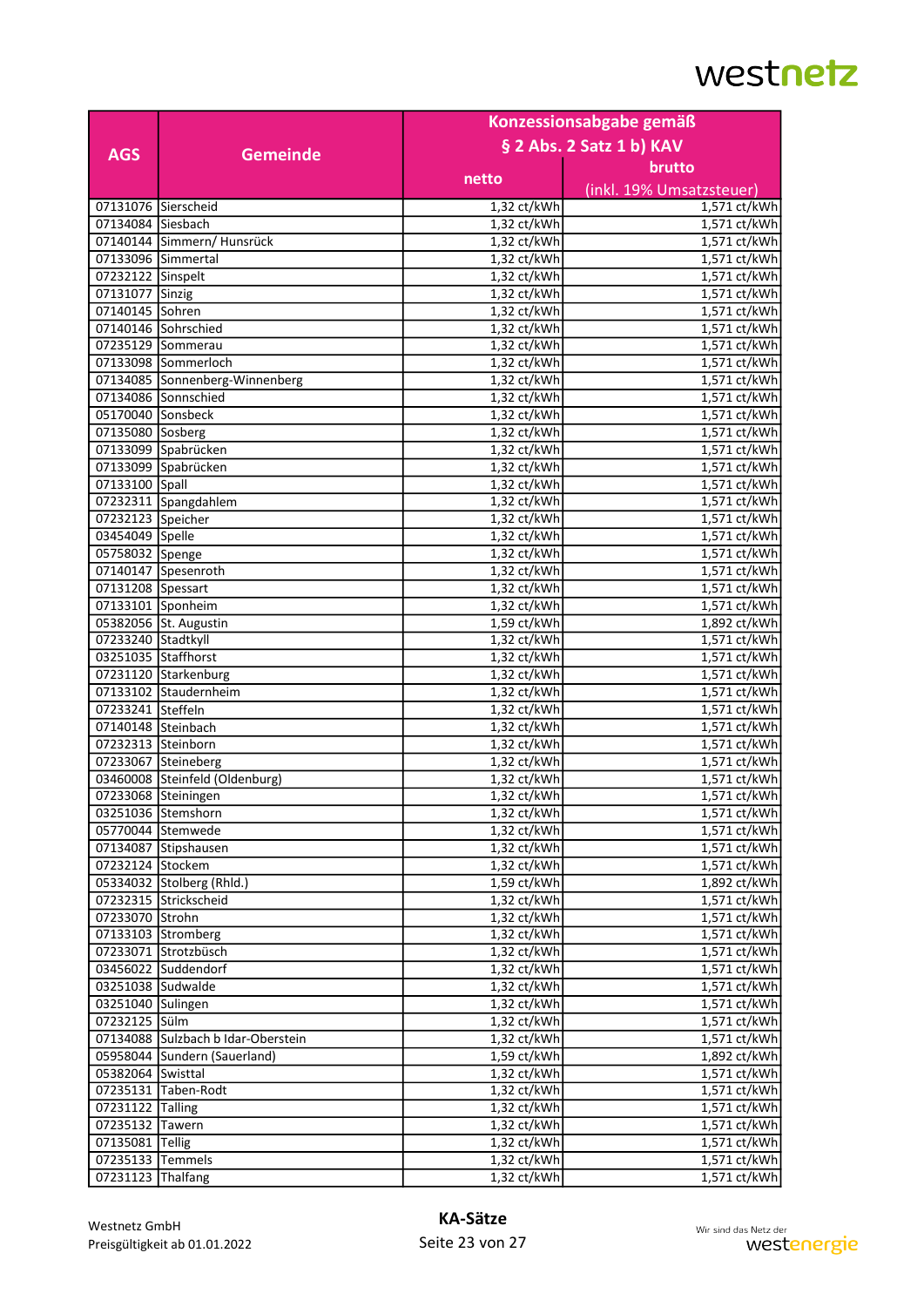|                    |                               | Konzessionsabgabe gemäß |                          |
|--------------------|-------------------------------|-------------------------|--------------------------|
|                    |                               |                         | § 2 Abs. 2 Satz 1 b) KAV |
| <b>AGS</b>         | <b>Gemeinde</b>               |                         |                          |
|                    |                               | netto                   | brutto                   |
|                    |                               |                         | (inkl. 19% Umsatzsteuer) |
|                    | 07336097 Thallichtenberg      | 1,32 ct/kWh             | 1,571 ct/kWh             |
| 07235135 Thomm     |                               | 1,32 ct/kWh             | 1,571 ct/kWh             |
|                    | 07140149 Thörlingen           | 1,32 ct/kWh             | 1,571 ct/kWh             |
| 07235134 Thörnich  |                               | 1,32 ct/kWh             | 1,571 ct/kWh             |
| 03454053 Thuine    |                               | 1,32 ct/kWh             | 1,571 ct/kWh             |
| 07137101 Thür      |                               | 1,32 ct/kWh             | 1,571 ct/kWh             |
|                    | 07140150 Tiefenbach           | 1,32 ct/kWh             | 1,571 ct/kWh             |
|                    | 01055042 Timmendorfer Strand  | 1,32 ct/kWh             | 1,571 ct/kWh             |
| 05358056 Titz      |                               | 1,32 ct/kWh             | 1,571 ct/kWh             |
|                    | 07140151 Todenroth            | 1,32 ct/kWh             | 1,571 ct/kWh             |
|                    | 07231124 Traben-Trarbach      | 1,32 ct/kWh             | 1,571 ct/kWh             |
| 07133105 Traisen   |                               | 1,32 ct/kWh             | 1,571 ct/kWh             |
| 07235136 Trassem   |                               | 1,32 ct/kWh             | 1,571 ct/kWh             |
|                    | 07339058 Trechtingshausen     | 1,32 ct/kWh             | 1,571 ct/kWh             |
|                    | 07135082 Treis-Karden         | 1,32 ct/kWh             | 1,571 ct/kWh             |
|                    | 07131079 Trierscheid          | 1,32 ct/kWh             | 1,571 ct/kWh             |
|                    | 07235137 Trierweiler          | 1,32 ct/kWh             | 1,571 ct/kWh             |
| 07137102 Trimbs    |                               | 1,32 ct/kWh             | 1,571 ct/kWh             |
| 07232126 Trimport  |                               | 1,32 ct/kWh             | 1,571 ct/kWh             |
|                    | 07235207 Trittenheim          | 1,32 ct/kWh             | 1,571 ct/kWh             |
| 05382068 Troisdorf |                               | 1,59 ct/kWh             | 1,892 ct/kWh             |
| 03454054 Twist     |                               | 1,32 ct/kWh             | 1,571 ct/kWh             |
|                    | 07232127 Übereisenbach        | 1,32 ct/kWh             | 1,571 ct/kWh             |
|                    | 07233075 Üdersdorf            | 1,32 ct/kWh             | 1,571 ct/kWh             |
| 07233074 Udler     |                               | 1,32 ct/kWh             | 1,571 ct/kWh             |
| 05154056 Uedem     |                               | $1,32$ ct/kWh           | 1,571 ct/kWh             |
| 03456023 Uelsen    |                               | 1,32 ct/kWh             | 1,571 ct/kWh             |
| 07233242 Uersfeld  |                               |                         | 1,571 ct/kWh             |
|                    |                               | 1,32 ct/kWh             | 1,571 ct/kWh             |
| 07233243 Ueß       |                               | 1,32 ct/kWh             |                          |
| 07140153 Uhler     |                               | 1,32 ct/kWh             | 1,571 ct/kWh             |
| 07135083 Ulmen     |                               | 1,32 ct/kWh             | 1,571 ct/kWh             |
|                    | 07336100 Unterjeckenbach      | 1,32 ct/kWh             | 1,571 ct/kWh             |
|                    | 07140154 Unzenberg            | 1,32 ct/kWh             | 1,571 ct/kWh             |
|                    | 07232128 Uppershausen         | 1,32 ct/kWh             | 1,571 ct/kWh             |
| 07140155 Urbar     |                               | 1,32 ct/kWh             | 1,571 ct/kWh             |
|                    | 07135084 Urmersbach           | 1,32 ct/kWh             | 1,571 ct/kWh             |
| 07135085 Urschmitt |                               | 1,32 ct/kWh             | 1,571 ct/kWh             |
| 07231125 Ürzig     |                               | 1,32 ct/kWh             | 1,571 ct/kWh             |
| 07232129 Usch      |                               | 1,32 ct/kWh             | 1,571 ct/kWh             |
| 07232102 Utscheid  |                               | 1,32 ct/kWh             | 1,571 ct/kWh             |
| 07232333 Üttfeld   |                               | 1,32 ct/kWh             | 1,571 ct/kWh             |
|                    | 07140156 Utzenhain            | 1,32 ct/kWh             | 1,571 ct/kWh             |
| 07233077 Utzerath  |                               | $1,32$ ct/kWh           | 1,571 ct/kWh             |
| 07233076 Üxheim    |                               | 1,32 ct/kWh             | 1,571 ct/kWh             |
| 07135086 Valwig    |                               | 1,32 ct/kWh             | 1,571 ct/kWh             |
| 03251043 Varrel    |                               | 1,32 ct/kWh             | 1,571 ct/kWh             |
| 07134089 Veitsrodt |                               | 1,32 ct/kWh             | 1,571 ct/kWh             |
| 07231126 Veldenz   |                               | 1,32 ct/kWh             | 1,571 ct/kWh             |
| 05554064 Velen     |                               | 1,32 ct/kWh             | 1,571 ct/kWh             |
| 05754044 Verl      |                               | 1,59 ct/kWh             | 1,892 ct/kWh             |
| 05358060 Vettweiß  |                               | 1,32 ct/kWh             | 1,571 ct/kWh             |
|                    | 07235140 Vierherrenborn       | 1,32 ct/kWh             | 1,571 ct/kWh             |
| 05166032 Viersen   |                               | 1,59 ct/kWh             | 1,892 ct/kWh             |
| 07137105 Virneburg |                               | 1,32 ct/kWh             | 1,571 ct/kWh             |
|                    | 05170044 Voerde (Niederrhein) | 1,59 ct/kWh             | 1,892 ct/kWh             |
|                    | 07137106 Volkesfeld           | 1,32 ct/kWh             | 1,571 ct/kWh             |
|                    | 07134090 Vollmersbach         | 1,32 ct/kWh             | 1,571 ct/kWh             |
|                    |                               |                         |                          |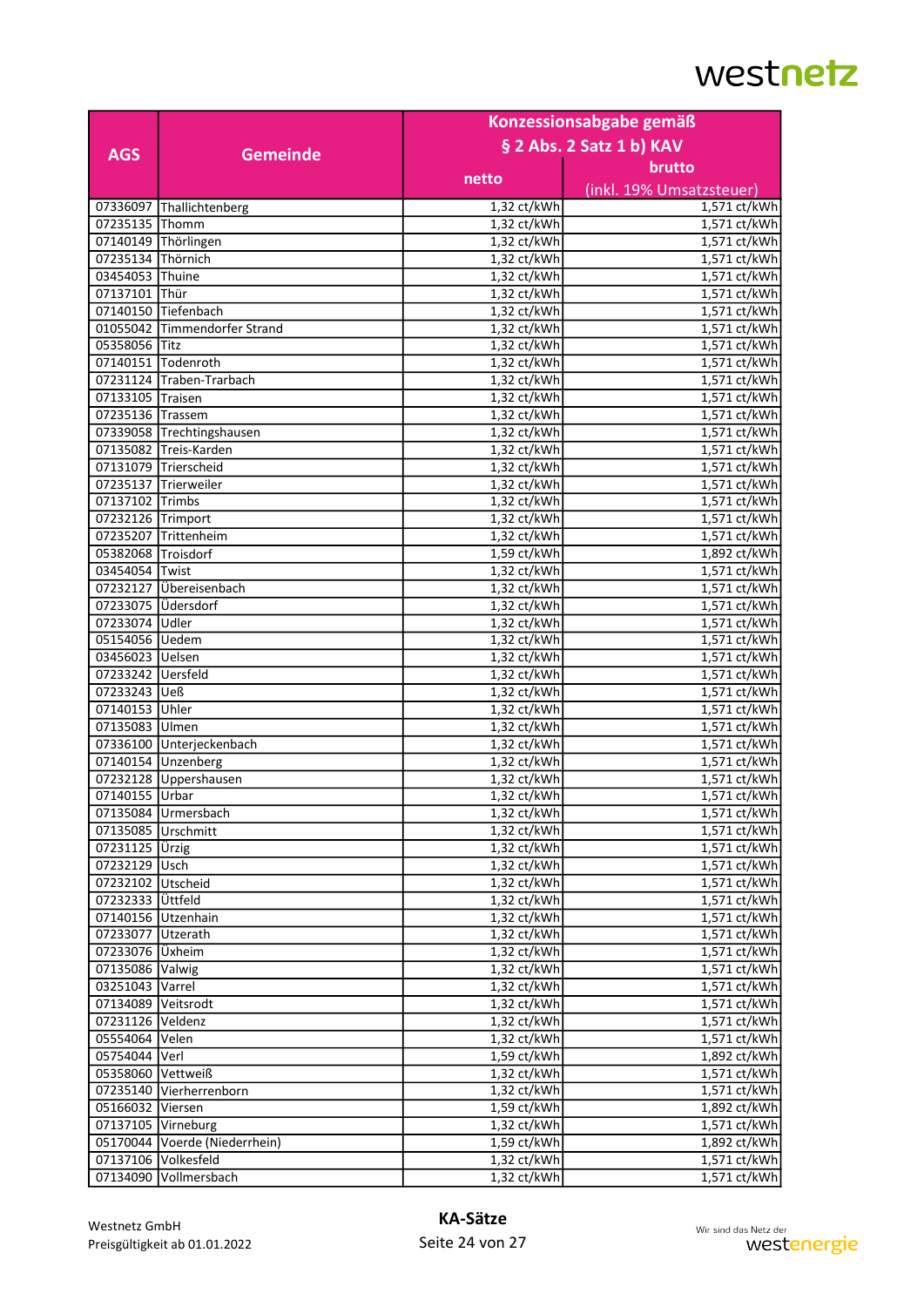|                   |                               | Konzessionsabgabe gemäß    |                              |  |
|-------------------|-------------------------------|----------------------------|------------------------------|--|
|                   |                               | § 2 Abs. 2 Satz 1 b) KAV   |                              |  |
| <b>AGS</b>        | <b>Gemeinde</b>               |                            |                              |  |
|                   |                               | netto                      | brutto                       |  |
|                   |                               |                            | (inkl. 19% Umsatzsteuer)     |  |
| 03459032 Voltlage |                               | $1,32$ ct/kWh              | 1,571 ct/kWh                 |  |
|                   | 05570048 Wadersloh            | 1,32 ct/kWh                | 1,571 ct/kWh                 |  |
|                   | 07135087   Wagenhausen        | 1,32 ct/kWh                | 1,571 ct/kWh                 |  |
| 07140158 Wahlbach |                               | 1,32 ct/kWh                | 1,571 ct/kWh                 |  |
| 07140159 Wahlenau |                               | 1,32 ct/kWh                | 1,571 ct/kWh                 |  |
|                   | 07339062 Waldalgesheim        | 1,32 ct/kWh                | 1,571 ct/kWh                 |  |
|                   | 07133107 Waldböckelheim       | 1,32 ct/kWh                | 1,571 ct/kWh                 |  |
| 05374044          | <b>Waldbröl</b>               | 1,32 ct/kWh                | 1,571 ct/kWh                 |  |
|                   | 07232130 Waldhof-Falkenstein  | 1,32 ct/kWh                | 1,571 ct/kWh                 |  |
|                   | 07133108   Waldlaubersheim    | 1,32 ct/kWh                | 1,571 ct/kWh                 |  |
| 07131081 Waldorf  |                               | 1,32 ct/kWh                | 1,571 ct/kWh                 |  |
| 07235141 Waldrach |                               | 1,32 ct/kWh                | 1,571 ct/kWh                 |  |
|                   | 07235142 Waldweiler           | 1,32 ct/kWh                | 1,571 ct/kWh                 |  |
|                   | 07135088 Walhausen            | 1,32 ct/kWh                | 1,571 ct/kWh                 |  |
| 07233079          | <b>I</b> Wallenborn           | 1,32 ct/kWh                | 1,571 ct/kWh                 |  |
|                   | 07232131 Wallendorf           | $1,32$ ct/kWh              | 1,571 ct/kWh                 |  |
|                   | 03459033   Wallenhorst        | 1,32 ct/kWh                | 1,571 ct/kWh                 |  |
|                   | 07232318 Wallersheim          | 1,32 ct/kWh                | 1,571 ct/kWh                 |  |
|                   | 07133109 Wallhausen           | 1,32 ct/kWh                | 1,571 ct/kWh                 |  |
|                   | 07132111   Wallmenroth        | 1,32 ct/kWh                | 1,571 ct/kWh                 |  |
|                   | 07231127   Wallscheid         | 1,32 ct/kWh                | 1,571 ct/kWh                 |  |
| 07233080 Walsdorf |                               | 1,32 ct/kWh                | 1,571 ct/kWh                 |  |
| 05562036 Waltrop  |                               | 1,59 ct/kWh                | 1,892 ct/kWh                 |  |
|                   | 07133110 Warmsroth            | 1,32 ct/kWh                | 1,571 ct/kWh                 |  |
| 05974044 Warstein |                               | 1,32 ct/kWh                | 1,571 ct/kWh                 |  |
|                   | 07131209   Wassenach          | 1,32 ct/kWh                | 1,571 ct/kWh                 |  |
|                   | 07235143 Wasserliesch         | 1,32 ct/kWh                | 1,571 ct/kWh                 |  |
|                   | 07232320 Watzerath            | 1,32 ct/kWh                | 1,571 ct/kWh                 |  |
| 07232321          | <b>Wawern</b>                 | 1,32 ct/kWh                | 1,571 ct/kWh                 |  |
| 07235144 Wawern   |                               | 1,32 ct/kWh                | 1,571 ct/kWh                 |  |
| 07232322          | Waxweiler                     | 1,32 ct/kWh                | 1,571 ct/kWh                 |  |
| 05154064 Weeze    |                               | 1,32 ct/kWh                | 1,571 ct/kWh                 |  |
| 07131210          | <b>Wehr</b>                   | 1,32 ct/kWh                | 1,571 ct/kWh                 |  |
| 03251045          | Wehrbleck                     | 1,32 ct/kWh                | 1,571 ct/kWh                 |  |
| 07131211 Weibern  |                               | 1,32 ct/kWh                | 1,571 ct/kWh                 |  |
|                   |                               |                            |                              |  |
| 07134091   Weiden | 07233081 Weidenbach           | 1,32 ct/kWh<br>1,32 ct/kWh | 1,571 ct/kWh<br>1,571 ct/kWh |  |
|                   |                               |                            |                              |  |
|                   | 07232132 Weidingen            | 1,32 ct/kWh                | 1,571 ct/kWh                 |  |
| 07135089 Weiler   |                               | 1,32 ct/kWh                | 1,571 ct/kWh                 |  |
| 07137110 Weiler   |                               | $1,32$ ct/kWh              | 1,571 ct/kWh                 |  |
|                   | 07339063 Weiler bei Bingen    | 1,32 ct/kWh                | 1,571 ct/kWh                 |  |
|                   | 07133111 Weiler bei Monzingen | 1,32 ct/kWh                | 1,571 ct/kWh                 |  |
|                   | 05366040 Weilerswist          | $1,32$ ct/kWh              | 1,571 ct/kWh                 |  |
|                   | 07133112 Weinsheim            | 1,32 ct/kWh                | 1,571 ct/kWh                 |  |
|                   | 07232226 Weinsheim            | 1,32 ct/kWh                | 1,571 ct/kWh                 |  |
|                   | 07134092 Weitersbach          | 1,32 ct/kWh                | 1,571 ct/kWh                 |  |
|                   | 07133113 Weitersborn          | 1,32 ct/kWh                | 1,571 ct/kWh                 |  |
|                   | 07233244 Welcherath           | 1,32 ct/kWh                | 1,571 ct/kWh                 |  |
| 07235146 Wellen   |                               | 1,32 ct/kWh                | 1,571 ct/kWh                 |  |
| 07137112 Welling  |                               | $1,32$ ct/kWh              | 1,571 ct/kWh                 |  |
|                   | 07235501 Welschbillig         | 1,32 ct/kWh                | 1,571 ct/kWh                 |  |
|                   | 07137113 Welschenbach         | 1,32 ct/kWh                | 1,571 ct/kWh                 |  |
| 05974048 Welver   |                               | 1,32 ct/kWh                | 1,571 ct/kWh                 |  |
| 05974052 Werl     |                               | 1,59 ct/kWh                | 1,892 ct/kWh                 |  |
| 05978040 Werne    |                               | 1,59 ct/kWh                | 1,892 ct/kWh                 |  |
|                   | 07131082 Wershofen            | 1,32 ct/kWh                | 1,571 ct/kWh                 |  |
| 05170048   Wesel  |                               | 1,59 ct/kWh                | 1,892 ct/kWh                 |  |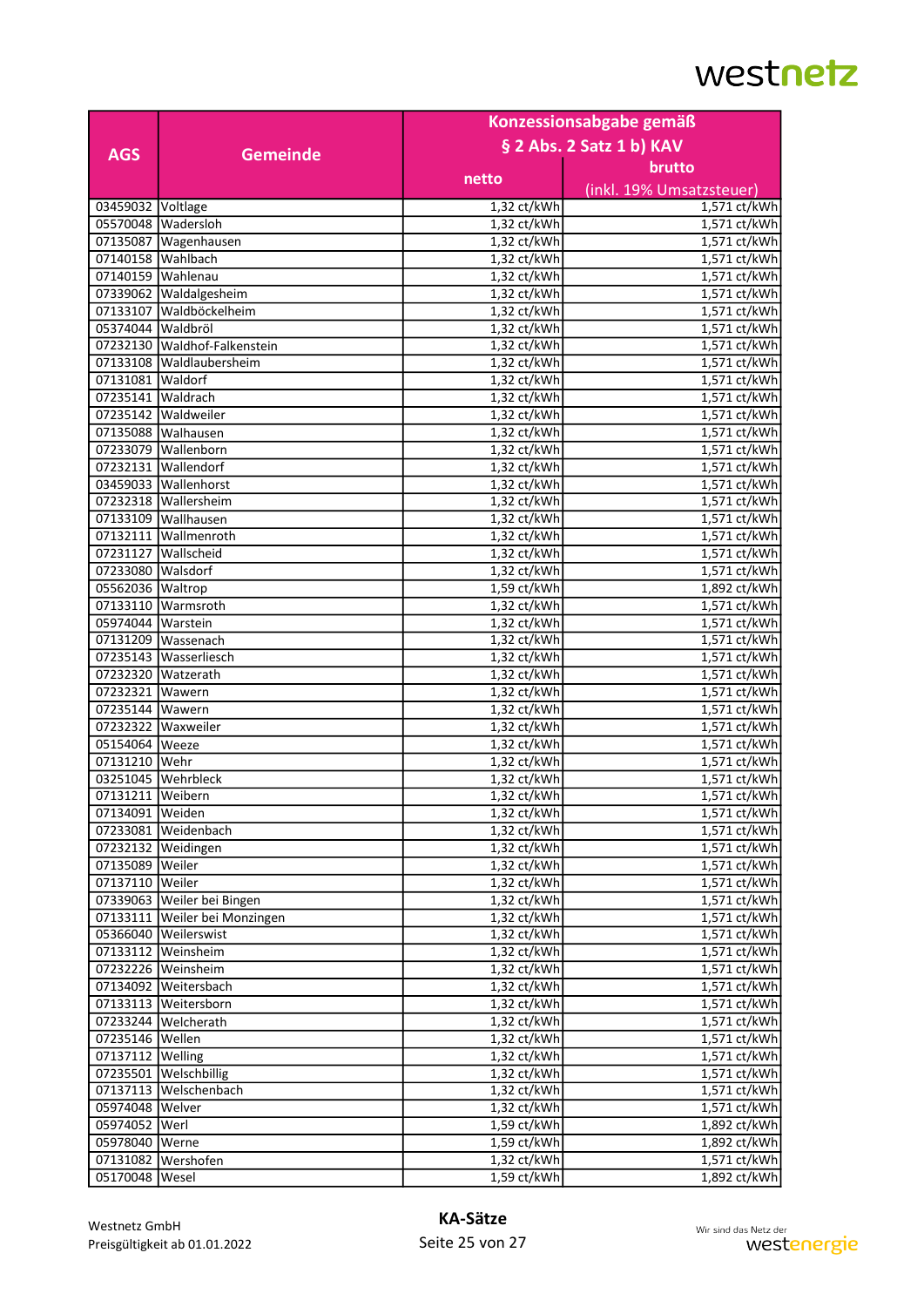|                      |                               |                                    | Konzessionsabgabe gemäß<br>§ 2 Abs. 2 Satz 1 b) KAV |  |
|----------------------|-------------------------------|------------------------------------|-----------------------------------------------------|--|
|                      |                               |                                    |                                                     |  |
| <b>AGS</b>           | <b>Gemeinde</b>               |                                    |                                                     |  |
|                      |                               | netto                              | brutto                                              |  |
|                      |                               |                                    | (inkl. 19% Umsatzsteuer)                            |  |
| 05362040   Wesseling |                               | 1,59 ct/kWh                        | 1,892 ct/kWh                                        |  |
| 03251046   Wetschen  |                               | 1,32 ct/kWh                        | 1,571 ct/kWh                                        |  |
|                      | 07232133 Wettlingen           | 1,32 ct/kWh                        | 1,571 ct/kWh                                        |  |
|                      | 05566096 Wettringen           | 1,32 ct/kWh                        | 1,571 ct/kWh                                        |  |
| 03454059 Wettrup     |                               | 1,32 ct/kWh                        | 1,571 ct/kWh                                        |  |
|                      | 05974056 Wickede (Ruhr)       | 1,32 ct/kWh                        | 1,571 ct/kWh                                        |  |
|                      | 07134093 Wickenrodt           | 1,32 ct/kWh                        | 1,571 ct/kWh                                        |  |
|                      | 07140161 Wiebelsheim          | 1,32 ct/kWh                        | 1,571 ct/kWh                                        |  |
| 05374048 Wiehl       |                               | 1,59 ct/kWh                        | 1,892 ct/kWh                                        |  |
| 03456024 Wielen      |                               | 1,32 ct/kWh                        | 1,571 ct/kWh                                        |  |
|                      | 07137114 Wierschem            | 1,32 ct/kWh                        | 1,571 ct/kWh                                        |  |
| 07232134 Wiersdorf   |                               | 1,32 ct/kWh                        | 1,571 ct/kWh                                        |  |
|                      | 07233083 Wiesbaum             | 1,32 ct/kWh                        | 1,571 ct/kWh                                        |  |
|                      | 07131083 Wiesemscheid         | 1,32 ct/kWh                        | 1,571 ct/kWh                                        |  |
|                      | 07336104 Wiesweiler           | 1,32 ct/kWh                        | 1,571 ct/kWh                                        |  |
|                      | 07231132 Willwerscheid        | 1,32 ct/kWh                        | 1,571 ct/kWh                                        |  |
| 05970044 Wilnsdorf   |                               | 1,32 ct/kWh                        | 1,571 ct/kWh                                        |  |
| 07232135 Wilsecker   |                               | 1,32 ct/kWh                        | 1,571 ct/kWh                                        |  |
| 03456026 Wilsum      |                               | 1,32 ct/kWh                        | 1,571 ct/kWh                                        |  |
| 07235148 Wiltingen   |                               | 1,32 ct/kWh                        | 1,571 ct/kWh                                        |  |
|                      | 07134094 Wilzenberg-Hußweiler | 1,32 ct/kWh                        | 1,571 ct/kWh                                        |  |
| 07131084 Wimbach     |                               | 1,32 ct/kWh                        | 1,571 ct/kWh                                        |  |
|                      | 07235149 Wincheringen         | 1,32 ct/kWh                        | 1,571 ct/kWh                                        |  |
| 05382076 Windeck     |                               | 1,32 ct/kWh                        | 1,571 ct/kWh                                        |  |
|                      | 07133114 Windesheim           | 1,32 ct/kWh                        | 1,571 ct/kWh                                        |  |
|                      | 07233084 Winkel (Eifel)       | $1,32$ ct/kWh                      | 1,571 ct/kWh                                        |  |
|                      | 07131085 Winnerath            | 1,32 ct/kWh                        | 1,571 ct/kWh                                        |  |
| 07232327             | Winringen                     | 1,32 ct/kWh                        | 1,571 ct/kWh                                        |  |
| 07133115             | Winterbach                    | 1,32 ct/kWh                        | 1,571 ct/kWh                                        |  |
|                      | 05958048 Winterberg           | 1,32 ct/kWh                        | 1,571 ct/kWh                                        |  |
|                      | 07133116 Winterburg           | 1,32 ct/kWh                        | 1,571 ct/kWh                                        |  |
| 07232328             | Winterscheid                  | 1,32 ct/kWh                        | 1,571 ct/kWh                                        |  |
|                      | 07232329 Winterspelt          | 1,32 ct/kWh                        | 1,571 ct/kWh                                        |  |
| 07231133 Wintrich    |                               | 1,32 ct/kWh                        | 1,571 ct/kWh                                        |  |
| 07131086 Wirft       |                               | 1,32 ct/kWh                        | 1,571 ct/kWh                                        |  |
|                      |                               |                                    |                                                     |  |
| 07135090 Wirfus      | 07134095 Wirschweiler         | 1,32 ct/kWh <br>1,32 ct/kWh        | 1,571 ct/kWh<br>1,571 ct/kWh                        |  |
|                      | 07232501 Wißmannsdorf         | 1,32 ct/kWh                        | 1,571 ct/kWh                                        |  |
| 07231134 Wittlich    |                               |                                    |                                                     |  |
|                      | 07135091 Wollmerath           | 1,32 ct/kWh<br>$1,32$ ct/kWh       | 1,571 ct/kWh<br>1,571 ct/kWh                        |  |
|                      |                               |                                    |                                                     |  |
| 07232137 Wolsfeld    |                               | 1,32 ct/kWh                        | 1,571 ct/kWh                                        |  |
| 07140163 Womrath     |                               | 1,32 ct/kWh                        | 1,571 ct/kWh                                        |  |
|                      | 07140164 Woppenroth           | $1,32$ ct/ $\overline{\text{kWh}}$ | 1,571 ct/kWh                                        |  |
| 05158036 Wülfrath    |                               | 1,32 ct/kWh                        | 1,571 ct/kWh                                        |  |
|                      | 05124000 Wuppertal            | 1,99 ct/kWh                        | 2,368 ct/kWh                                        |  |
| 07140165 Würrich     |                               | 1,32 ct/kWh                        | 1,571 ct/kWh                                        |  |
|                      | 07140166 Wüschheim            | 1,32 ct/kWh                        | 1,571 ct/kWh                                        |  |
| 05170052 Xanten      |                               | 1,32 ct/kWh                        | 1,571 ct/kWh                                        |  |
|                      | 07135092 Zell (Mosel)         | 1,32 ct/kWh                        | 1,571 ct/kWh                                        |  |
|                      | 07231136 Zeltingen-Rachtig    | $1,32$ ct/kWh                      | 1,571 ct/kWh                                        |  |
| 07235151 Zemmer      |                               | 1,32 ct/kWh                        | 1,571 ct/kWh                                        |  |
|                      | 07232331 Zendscheid           | 1,32 ct/kWh                        | 1,571 ct/kWh                                        |  |
| 07235152 Zerf        |                               | $1,32$ ct/kWh                      | 1,571 ct/kWh                                        |  |
| 07135093 Zettingen   |                               | 1,32 ct/kWh                        | 1,571 ct/kWh                                        |  |
|                      | 07140504 Zilshausen           | 1,32 ct/kWh                        | 1,571 ct/kWh                                        |  |
| 05366044 Zülpich     |                               | 1,32 ct/kWh                        | 1,571 ct/kWh                                        |  |
| 07235153 Züsch       |                               | 1,32 ct/kWh                        | 1,571 ct/kWh                                        |  |